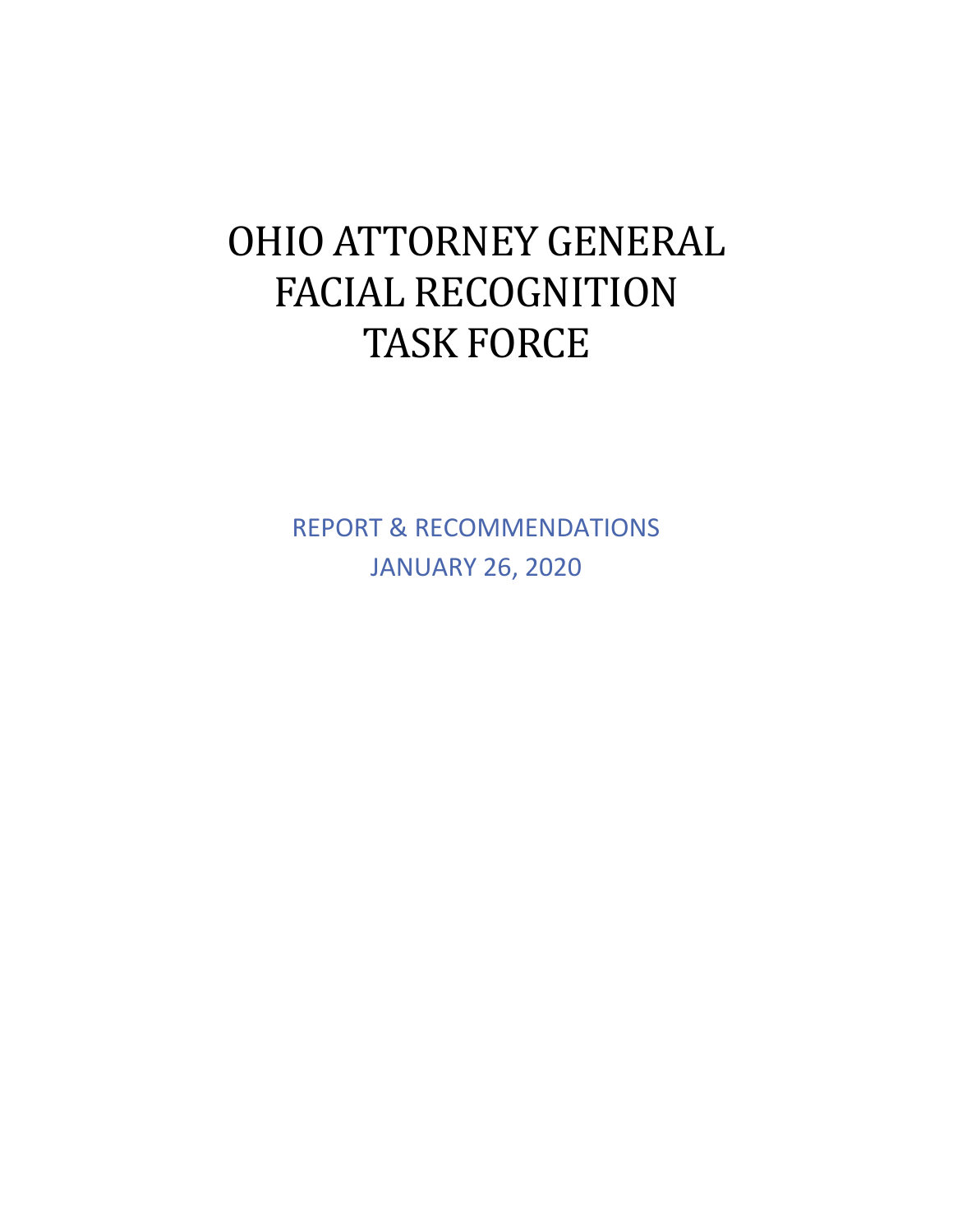# TABLE OF CONTENTS

# APPENDICES

| Appendix B: Proposal on Monitoring, Auditing, Enforcement and Transparency for Ohio's |  |
|---------------------------------------------------------------------------------------|--|
| Appendix C: Memo summarizing federal and state guidelines on monitoring, auditing,    |  |
| Appendix D: Memorandum on Ohio's Use of Facial Recognition Software                   |  |
|                                                                                       |  |
|                                                                                       |  |
|                                                                                       |  |

# ATTACHMENTS

| Attachment #1: Department of Public Safety Task Force Member Comments 41 |  |
|--------------------------------------------------------------------------|--|
|                                                                          |  |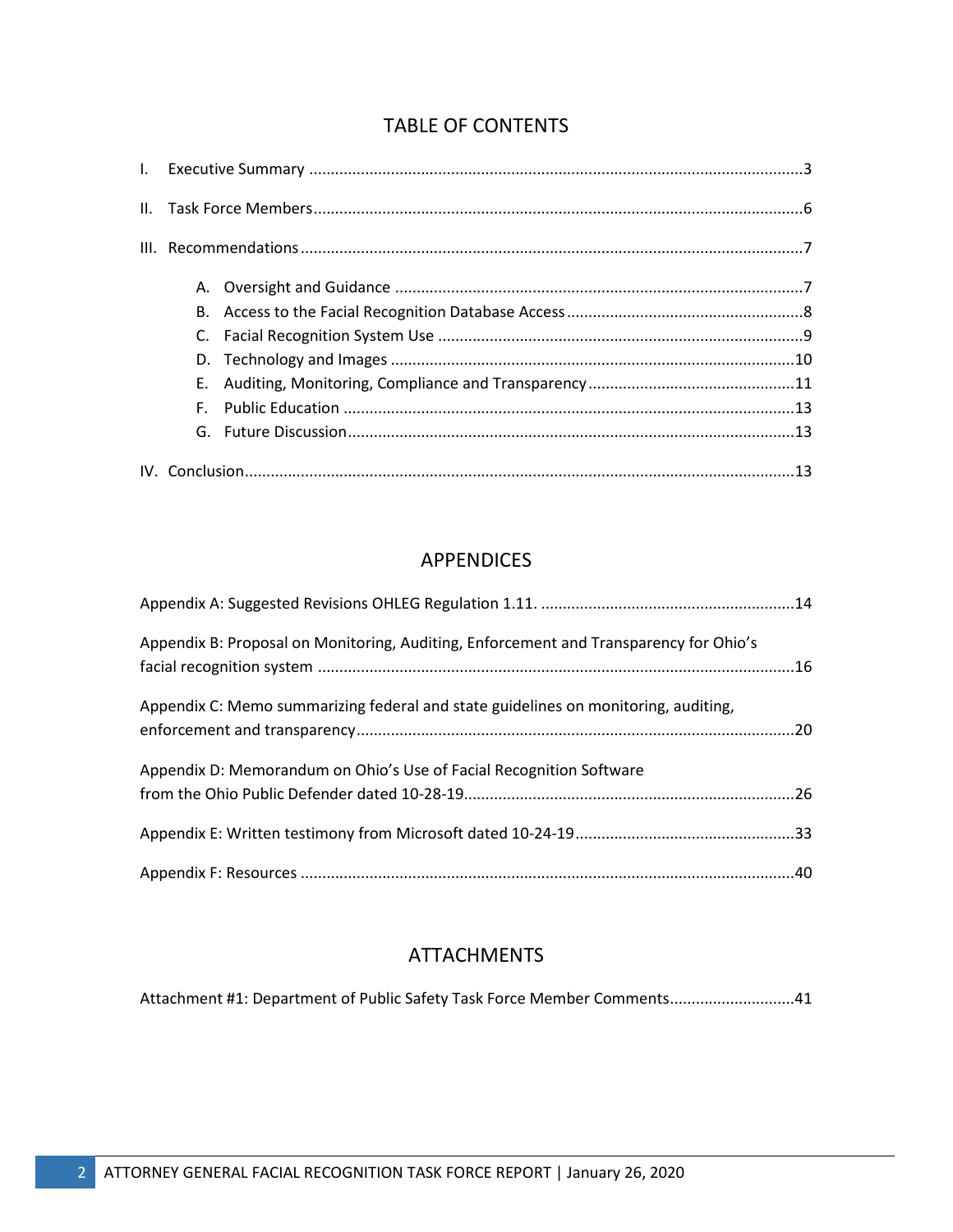# **EXECUTIVE SUMMARY**

Ohio Attorney General Dave Yost empaneled a Task Force to review Ohio's facial recognition database that met for the first time on September 23, 2019. The Task Force charge was to advise the attorney general's office on how to operate Ohio's facial recognition system as an effective tool for law enforcement while protecting privacy and civil liberties. Members of the Task Force include civilian technology experts and many of the members have or do serve on Ohio Law Enforcement Gateway (OHLEG) Steering Committee established per Ohio Revised Code Sect[i](#page-43-0)on 109.57<sup>i</sup> or the OHLEG Advisory Committee.

The Task Force met eight times in the months of October 2019 – January 2020. The first meeting agenda discussion topics guided content for future meetings. The discussion topics outlined were:

*Level of Access to Law Enforcement*:

- ― Should all facial recognition searches be run through the Bureau of Criminal Identification and Investigation (BCI) or should law enforcement have direct access to the facial recognition database?
- ― What training requirements should be in place to utilize the facial recognition database? *Facial Recognition Database Update*:
	- ― Should BMV and BCI work to include the new, standardized photos into the facial recognition database? How often should this occur?
	- ― Is there a privacy right for citizens in their drivers' license or identification card picture? If so, how far does this right extend?

*Racial & Gender Concerns*:

― What factors impact the accuracy and reliability of facial recognition technology, such as race or gender difference? How can Ohio's facial recognition system account for these shortcomings in practice?

*Best Technology*:

― How does Ohio's facial recognition system compare to industry standards?

Two meetings of the Task Force included subject matter expert presentations, specifically on November 19, 2019, Clare Garvie<sup>[ii](#page-43-1)</sup>, Senior Associate, Center of Privacy and Technology at Georgetown University and on December 3, 2019 a demonstration via WebEx from NEC<sup>iii</sup>, the vendor selected by the Ohio Attorney General's Office to transition the facial recognition database system to a new platform (expected March 2021).

The Task Force recognized and often repeated that the use of facial recognition technology for law enforcement is an *investigative tool*. The Task Force was further guided by its interest in building public trust and confidence in the system while enhancing public safety. As such, it was understood that the Task Force would assist the Attorney General in identifying ways to improve training standards, rules, transparency and safeguards to prevent abuses of the facial recognition database. The business of the Task Force was conducted by an attempt to achieve majority consensus of members present (in person or by phone conference) regarding the discussion topics.

Thus, what follows are general recommendations regarding the oversight and administration of the facial recognition database, including: who should have access to the database; what images should be in the database; how to monitor, audit and improve transparency of the database; and resources identified as best practices for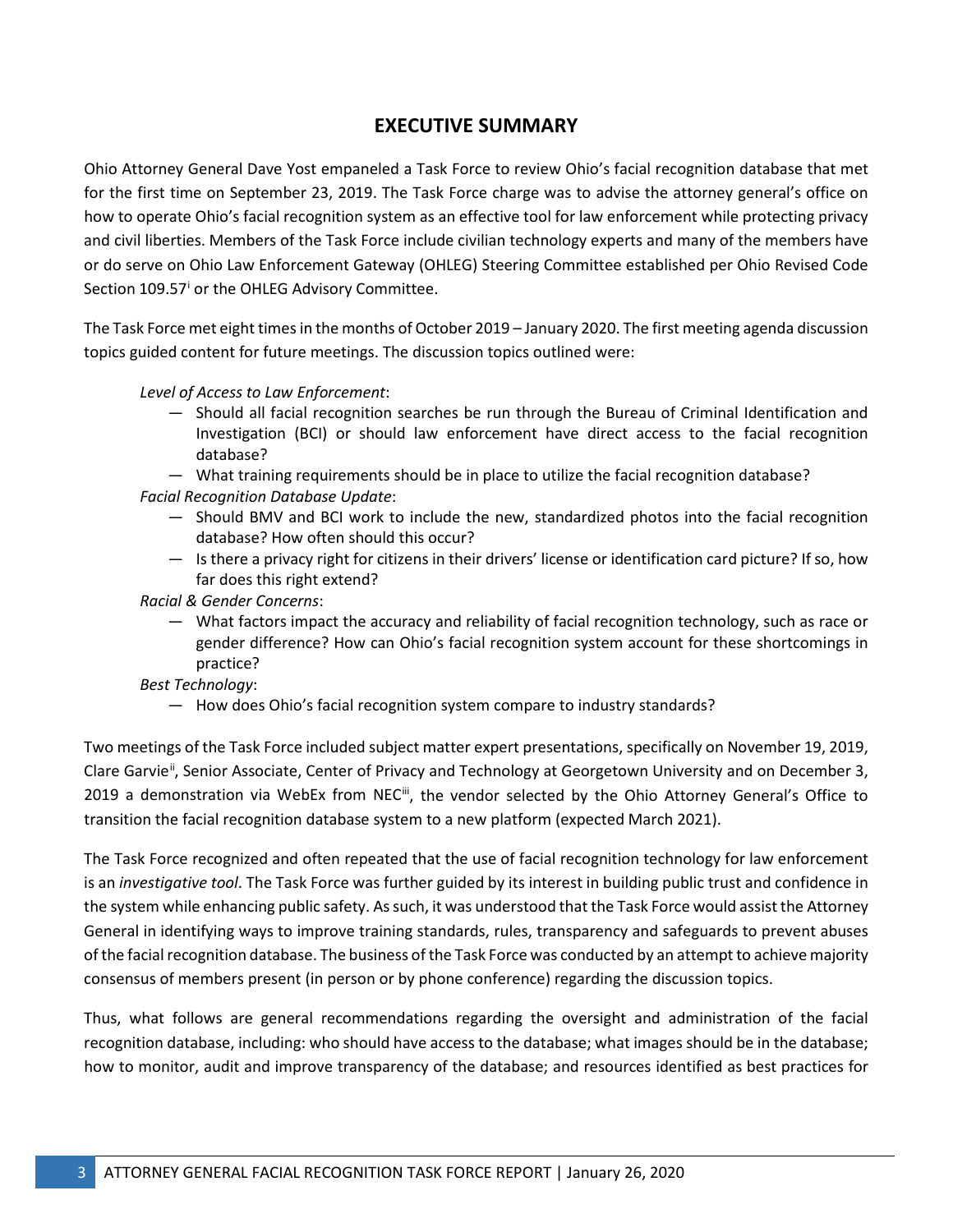future policy development. We must anticipate the advancement of technology and our goal is to facilitate its use in a way that enhances public safety while building public trust and confidence by:

#### *Recommendation #1*

*The Ohio Attorney General should appoint a Facial Recognition Advisory Committee to work in collaboration with the OHLEG Advisory Committee and to assist the OHLEG Steering Committee.*

#### *Recommendation #2*

*The General Assembly should be encouraged to weigh-in on the appropriate use of Facial Recognition technology and its oversight.*

#### *Recommendation #3*

*The Attorney General should limit access to the Facial Recognition database to trained professionals at the Bureau of Criminal Investigation.* 

#### *Recommendation #4*

*The Attorney General should declare a moratorium on the use of "live" facial recognition.* 

#### *Recommendation #5*

*The Attorney General should maintain the current OHLEG standard that expressly prohibits the use of facial recognition to conduct surveillance of persons or groups based solely on their religious, political, or other constitutionally protected activities or affiliations. [iv](#page-43-3)*

#### *Recommendation #6*

*The Attorney General should promulgate a specific standard for when law enforcement may utilize facial recognition and define investigative purpose for its use. This standard should require reasonable suspicion that the person to be identified has committed a crime, the person's actions present a danger to human life or may cause serious physical harm, or that law enforcement must use facial recognition to identify someone who is not able to identify him or herself.*

#### *Recommendation #7*

*The Attorney General should follow the recommended guidance from the Facial Identification Scientific Working Group (FISWG)[v](#page-43-4) for security and maintenance of the system.*

#### *Recommendation #8*

*The Attorney General should follow the recommended guidance from the National Institute of Standards and Technology (NIST)[vi](#page-43-5) to conduct accuracy assessments of how the system works.*

#### *Recommendation #9*

*The facial recognition database system should have an image quality standard and disqualify images that do not meet that standard.* 

#### *Recommendation #10*

*Probe images used by law enforcement should not be enrolled in the facial recognition database.*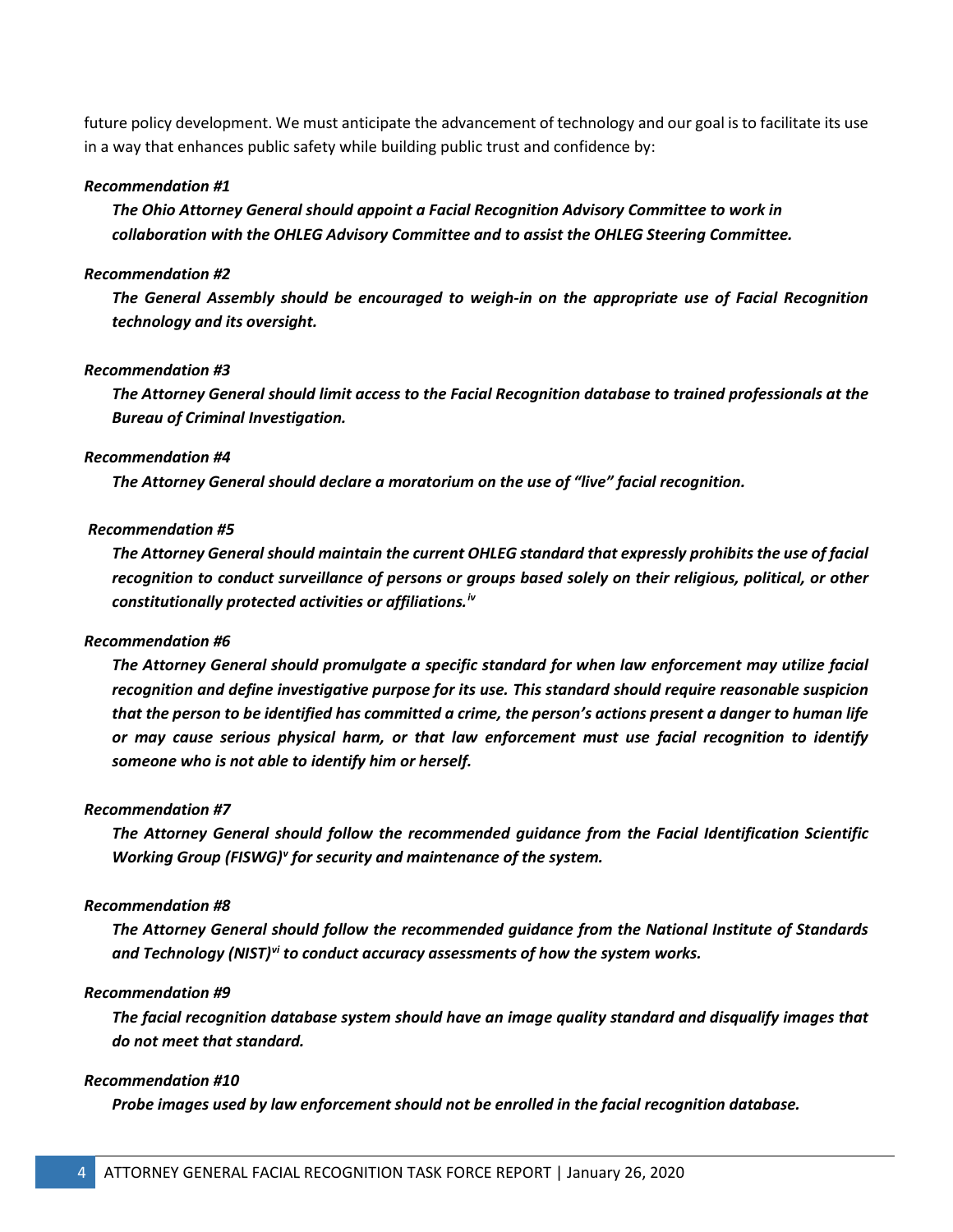#### *Recommendation #11*

*The Attorney General should seek agreement from the Department of Public Safety and Bureau of Motor Vehicles (BMV) to enroll current BMV images that meet the requisite image quality standard in the facial recognition database.*

#### *Recommendation #12*

*Ohio's Facial Recognition Policy should address routine monitoring, periodic audits, enforcement, and public transparency.*

#### *Recommendation #13*

*The Attorney General should ensure the public has access to information about the use and regulation of facial recognition in Ohio.*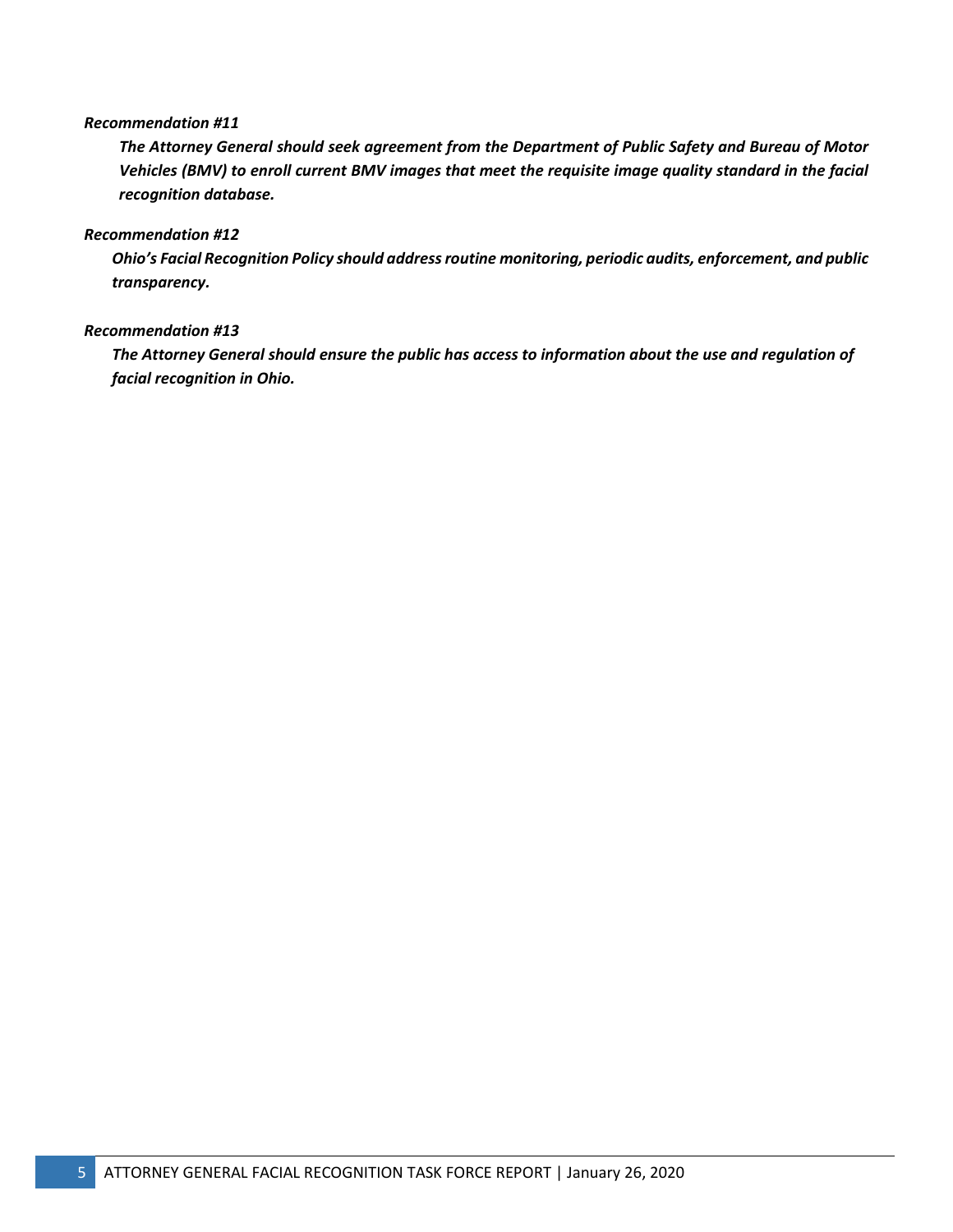# TASK FORCE MEMBERS\*

- ― Sara Andrews, Director, Ohio Criminal Sentencing Commission, Chair
- ― John Eklund, Ohio Senate
- ― Jeff LaRe, Ohio House of Representatives
- ― Paula Hicks-Hudson, Ohio House of Representatives
- ― Forrest Thompson, Prosecutor, Medina County
- ― Patrick Clark, Asst. State Public Defender, Ohio Public Defender's Office
- ― Anne Dean, Assistant Registrar, Ohio Bureau of Motor Vehicles
- ― Judge Matthew Reger, Wood County Court of Common Pleas
- ― Terri Enns, Professor, The Ohio State University and member, ACLU Ohio
- ― Dennis Hirsch, Professor, The Ohio State University Moritz College of Law and Capital University Law School
- ― Joel King, Jr., NAACP
- ― Larry Price, Elder, NAACP
- ― Peter Glenn-Applegate, Asst. U.S. Attorney, U.S. Dept. of Justice
- ― Tom Stein, Deputy General Counsel, CLEAR
- ― Steve Robinette, Councilman, City of Grove City
- ― Monica Moll, Ph.D., Director of Public Safety, The Ohio State University
- ― Brian DiMasi, Senior Corporate Counsel, Safelite Auto Glass
- ― Jeremy Hansford, IT Manager, Ohio State Highway Patrol
- ― Brian Ray, Professor, Cleveland-Marshall College of Law
- ― Phil Stammitti, Sheriff, Lorain County
- ― Timothy Pierce, Appellate Unit Chief, Franklin County Public Defender's Office
- ― Judy Wolford, Pickaway County Prosecutor
- ― Carol O'Brien, Deputy Atty. General for Law Enforcement & Chief Counsel, Ohio Atty. General's Office
- ― Joseph Morbitzer, Superintendent, Atty. General's Office's BCI
- ― Heinz von Eckartsberg, Asst. Superintendent, Atty. General's Office's BCI
- ― Beth Owens, Director of Identification, Atty. General's Office's BCI
- ― Jill Small, OHLEG Director, Atty. General's Office's BCI
- ― Lisa Sprague, Atty. General's Office's BCI
- ― Douglas Dumolt, Director of Law Enforcement Operation, Ohio Atty. General's Office

\* Level and type of member participation varied throughout the work of the Task Force. Each member was afforded opportunity to participate in person, phone conference or email correspondence. Member participation is not unqualified endorsement of the Task Force final recommendations.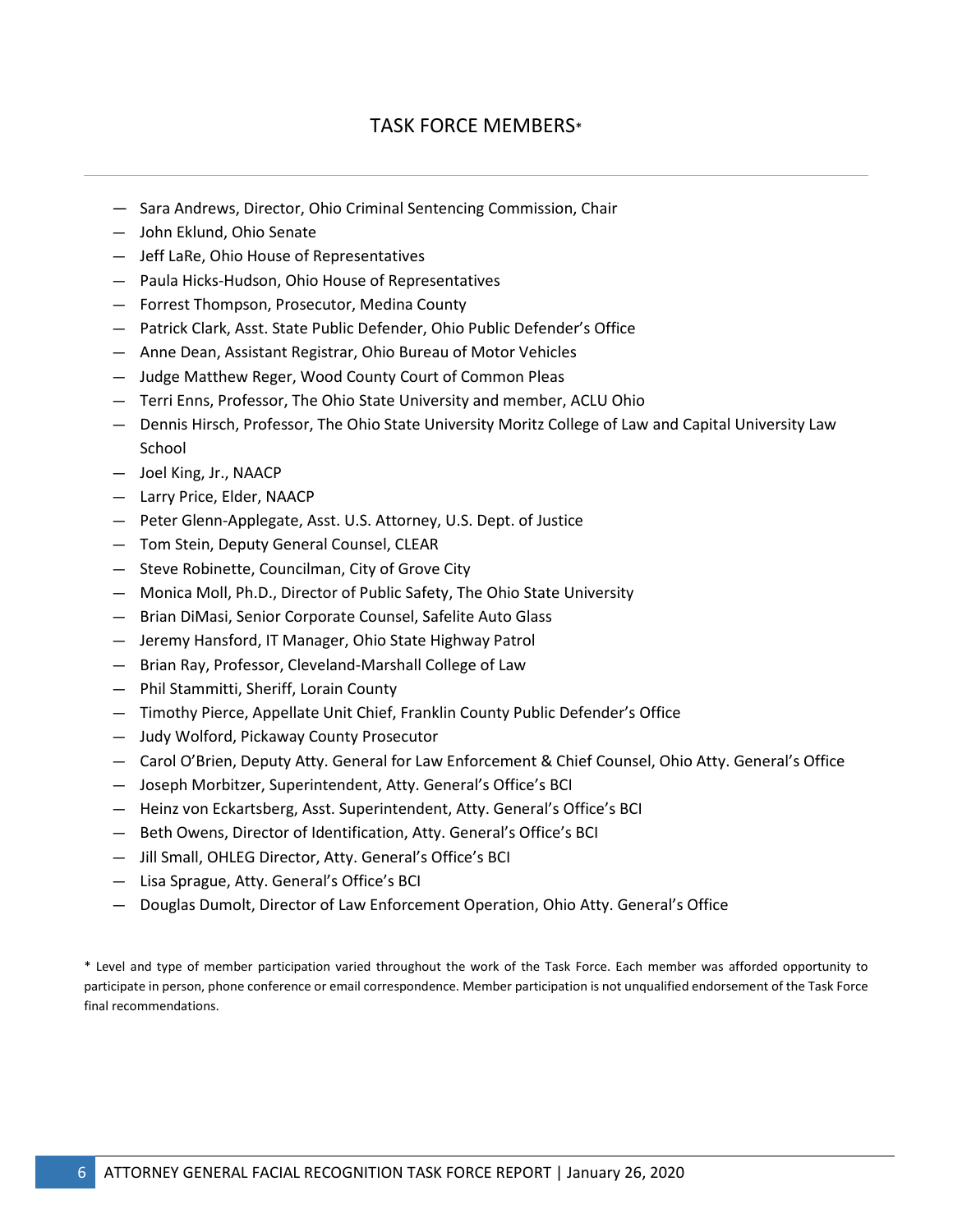## **RECOMMENDATIONS**

# A. Oversight and Guidance

#### *Recommendation #1*

## *The Ohio Attorney General should appoint a Facial Recognition Advisory Committee to work in collaboration with the OHLEG Advisory Committee and to assist the OHLEG Steering Committee.*

In 2013 the Ohio Law Enforcement Gateway (OHLEG) Steering Committee and OHLEG Advisory Committee were established per Ohio Revised Code Section 109.57. The primary duties of the OHLEG Steering Committee are to review, monitor and update the OHLEG and facial recognition policies. The OHLEG Advisory Committee is made up of professionals from a broad range of agencies who assist the OHLEG Steering Committee as policies are developed.

Because facial recognition technology is a powerful tool, evolving at a rapid pace the Task Force believes it is necessary to create the Facial Recognition Advisory Committee to examine how the system can be used as an effective tool for law enforcement while also maintaining the public's privacy and protecting civil liberties. The Facial Recognition Advisory Committee should also recommend training requirements that include making users aware of the system's limitations, such as current software's inadequacy in correctly identifying women and African-Americans and identify best practices and safeguards going forward.



#### *Recommendation #2*

# *The General Assembly should be encouraged to weigh-in on the appropriate use of Facial Recognition technology and its oversight.*

Throughout the work of the Task Force there were conversations about and reports of legislatures, city administration and others with law or rule making authority proposing ways to prohibit, regulate and monitor the use of facial recognition technology. Reports including the *[Perpetual Line-Up](https://www.perpetuallineup.org/)* encourage Congress and state legislatures to pass commonsense laws to regulate law enforcement use of facial recognition technology. <sup>[vii](#page-43-6)</sup>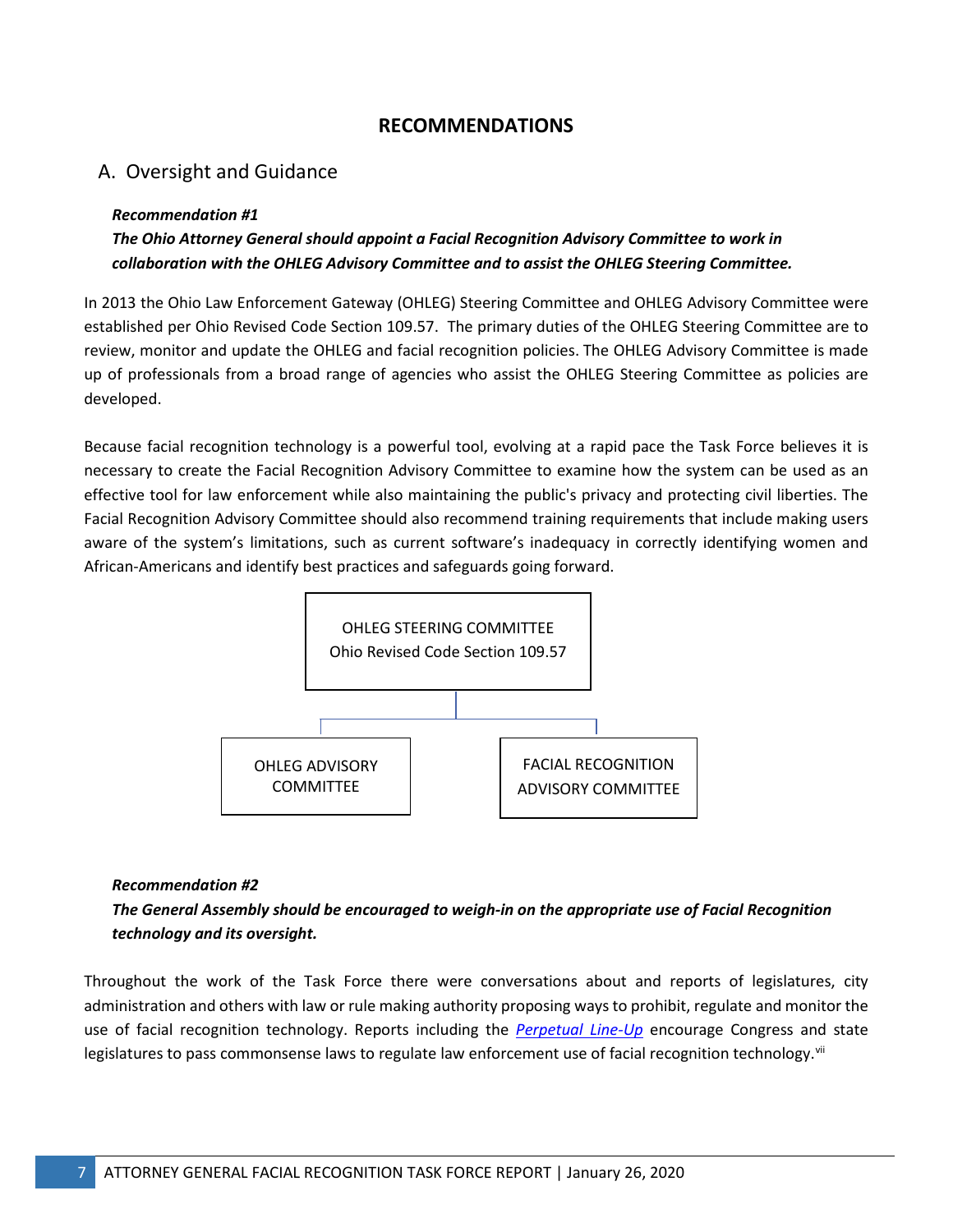# B. Access to the Facial Recognition Database

#### *Recommendation #3*

# *The Attorney General should limit access to the Facial Recognition database to trained professionals at the Bureau of Criminal Investigation.*

Ohio's facial recognition technology is strictly controlled through OHLEG<sup>[viii](#page-43-7)</sup>, which provides criminal justice agencies access to a wide variety of databases containing information vital to the investigation of crime and missing persons. One of those databases is the facial recognition database.<sup>[ix](#page-43-8)</sup> In August 2019, access to the database was reduced to a small number of employees at the Bureau of Criminal Investigation (BCI) to conduct facial recognition searches.

The Task Force spent considerable time contemplating this recommendation and ultimately agreed that recommending a centralized process for access to the database provides advantages that mitigate risks associated with the use of facial recognition technology. Those advantages include: increased quality of searches by trained investigators, a curated culture of appropriate use, clear accountability, demonstrated consistency, attentive safeguards, and improved public confidence. The implementation of a centralized process will necessitate operational and policy considerations like hours of availability and protocol for high risk or emergency situations.

A centralized process also provides opportunity to improve training standards in anticipation of new software. Current training standards are premised on what will become a legacy system and rely on an acknowledgment of participation. Prospective training standards should incorporate proficiency standards, development of an investigator manual, and consider a peer review process. The development of those standards should be guided by credible, recognized best practices.

Thus, the Task Force suggests BCI consider mandatory training that is recommended or provided by the Facial Identification Scientific Working Group (FISWG)<sup>[x](#page-43-9)</sup> or the Federal Bureau of Investigation, Criminal Justice Information System Division (CJIS)<sup>[xi](#page-43-10)</sup>.

The Task Force supports maintaining the current OHLEG standard for federal agency access.<sup>[xii](#page-43-11)</sup>

# C. Facial Recognition System Use

#### *Recommendation #4*

*The Attorney General should declare a moratorium on the use of "live" facial recognition.* 

The discussions of the Task Force surrounding the types of use of facial recognition focused on how best to craft useful recommendations to balance people's privacy interests with the need for public safety. The Task Force defined live facial recognition as identifying people in a video in real time, using a set of photographs as a reference or camera scanning a crowd for matches between members of the public and the people in the database.

There was general agreement that the power of facial recognition technology could have a dangerous chilling effect for the public if it were misused. Further, research has demonstrated its inaccuracies for identifying darker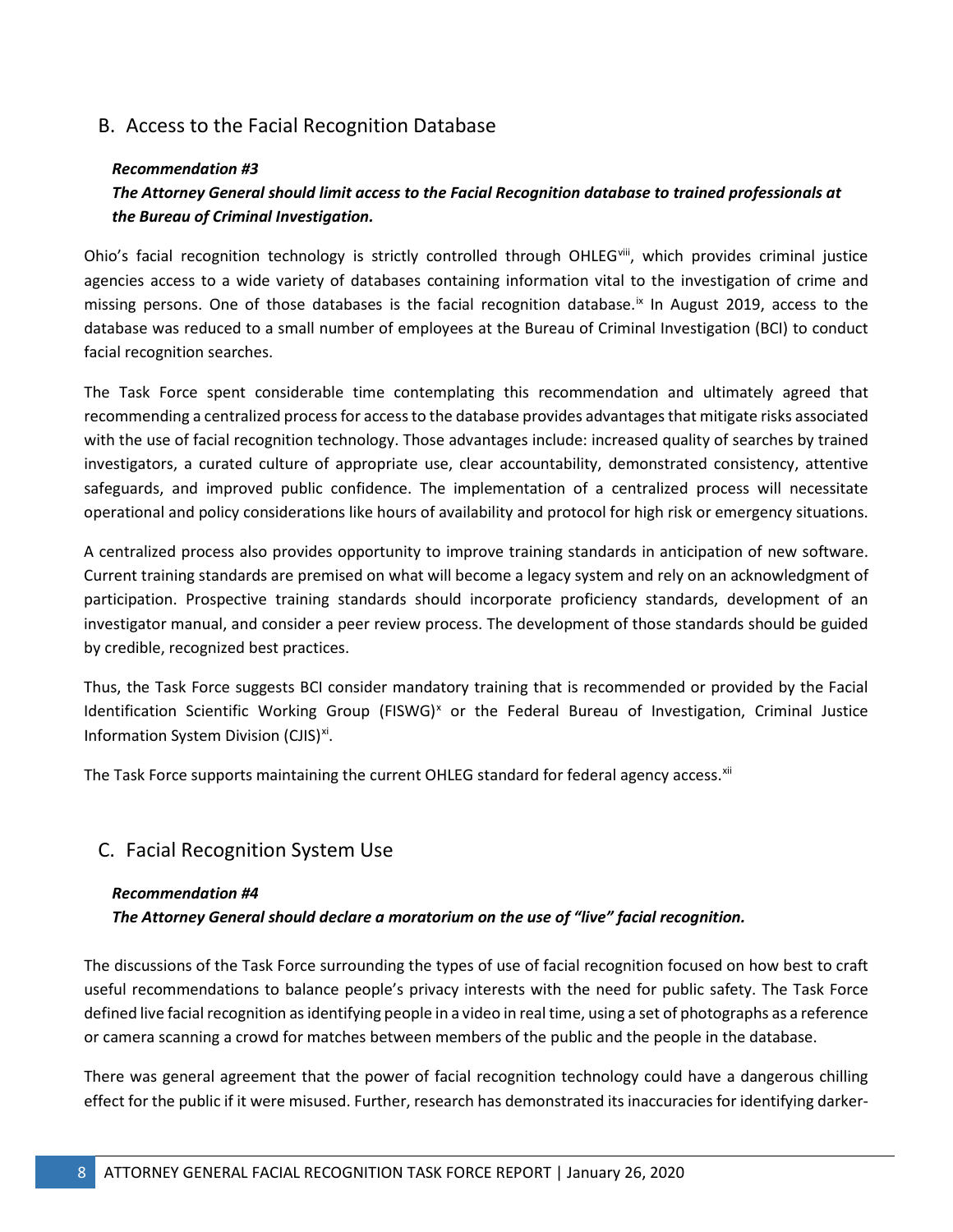complexion and female faces. Therefore, after considering the potential impact on privacy, civil liberties, civil rights and the Task Force recommends the moratorium on the use of live facial recognition.

#### *Recommendation #5*

*The Attorney General should maintain the current OHLEG standard that expressly prohibits the use of face recognition to conduct surveillance of persons or groups based solely on their religious, political, or other constitutionally protected activities or affiliations. [xiii](#page-43-12)*

In 2016, researchers from the Georgetown Law, Center on Privacy and Technology released the [Perpetual Line-](https://www.perpetuallineup.org/)[Up](https://www.perpetuallineup.org/) report, which was the result of a year-long investigation and over 100 records requests to police departments around the country. It is recognized as the most comprehensive survey to date of law enforcement use of facial recognition and the risks that it poses to privacy, civil liberties, and civil rights. $x^i$  In that report, of the 52 agencies that they found to use (or have used) facial recognition, the Ohio Bureau of Criminal Investigation was the only one whose facial recognition use policy expressly prohibits its officers from using facial recognition to track individuals engaging in political, religious, or other protected free speech activities.

#### *Recommendation #6*

*The Attorney General should promulgate a specific standard for when law enforcement may utilize facial recognition and define investigative purpose for its use. This standard should require reasonable suspicion that the person to be identified has committed a crime, the person's actions present a danger to human life or may cause serious physical harm, or that law enforcement must use facial recognition to identify someone who is not able to identify him or herself.*

The Task Force recommends that rules and regulations are promulgated for facial recognition. As previously mentioned, facial recognition technology is rapidly advancing, its use in Ohio is currently centralized and a new system will be operational in 2021, all of which contribute to the need for more robust, subject matter specific rules and regulations. To support its recommendation, the Task Force presents, in Appendix A, recommended language to govern when law enforcement may utilize facial recognition.

Notably, the Task Force suggests that law enforcement be authorized to utilize facial recognition only where law enforcement has a reasonable suspicion that the particular person(s) to be identified has committed a criminal offense, a reasonable belief that the person's actions present a danger to human life or may cause serious physical harm, or that law enforcement must use facial recognition to identify someone who is not able to identify him or herself.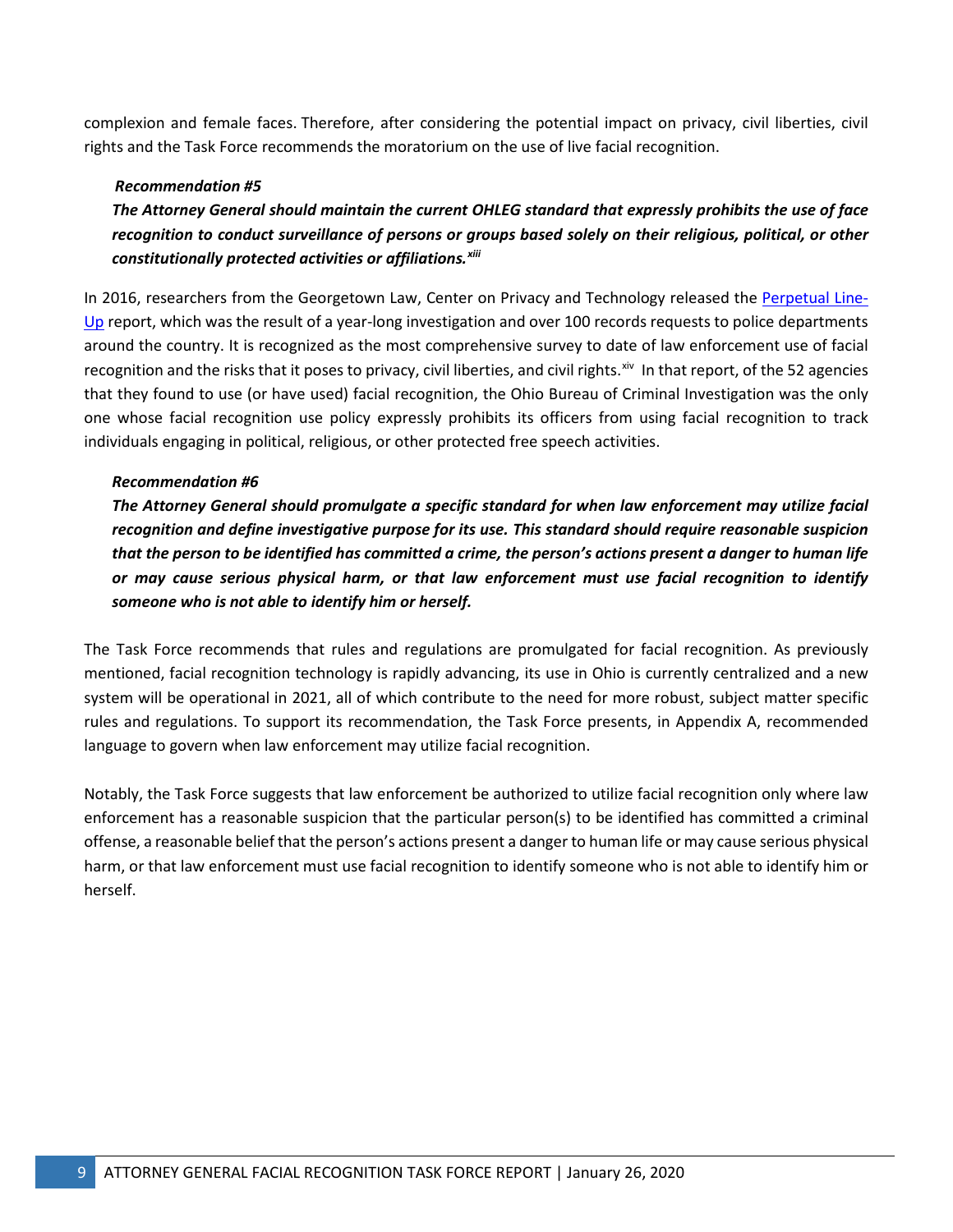# D. Technology and Images

#### *Recommendation #7*

## *The Attorney General should follow the recommended guidance from the Facial Identification Scientific Working Group (FISWG) for security and maintenance of the system.*

The Facial Identification Scientific Working Group (FISWG) per their website<sup>[xv](#page-43-14)</sup> is a group whose purpose is to develop consensus standards, guidelines and best practices for the discipline of image-based comparisons of human features, primarily face, as well as to provide recommendations for research and development activities necessary to advance the state of the science in this field. The Task Force agreed that relying on guidance from FISWG is appropriate in maintaining proper system security and maintenance.

#### *Recommendation #8*

## *The Attorney General should follow the recommended guidance from the National Institute of Standards and Technology (NIST)[xvi](#page-43-15) to conduct accuracy assessments of the selected Facial Recognition system.*

On December 19, 2019, NIST released a report on a study that evaluated effects of race, age and sex on facial recognition software.<sup>[xvii](#page-43-16)</sup> According to NIST, the results are intended to inform policymakers and to help software developers better understand the performance of their algorithms. Face recognition technology has inspired public debate in part because of the need to understand the effect of demographics on face recognition algorithms.

NIST recommends that facial recognition technology vendors improve their algorithms to achieve no gap in demographics. The December report emphasizes that NIST's testing gives a general sense for an algorithm's accuracy but the actual performance of any individual system will vary depending on how it's set up and the data it uses. For that reason, NIST recommends that programs consider conducting their own accuracy assessments of how their system actually works.

The Task Force learned that NEC, the vendor selected for the new system, is among the top scorers for industry standards. The Task Force suggests the contract with NEC be reviewed to ensure that the accuracy assessments and algorithm adjustments are performed and the system updated as recommended. Further, the Task Force recommends that the author of the NIST report be invited to meet with the OHLEG Steering Committee and the proposed Facial Recognition Advisory Committee.

#### *Recommendation #9*

# *The facial recognition database system should adopt a reasonable image quality standard and disqualify images that do not meet that standard.*

Just like with any data system, the performance of a facial recognition system depends on the quality of the image. Image quality is dependent on several factors including background, lighting, angle, facial expression and pose. Poor quality images hinder the performance and compromise the integrity of the facial recognition system and should not be used for an investigative search. Ohio should adopt a reasonable standard for the quality of images that will be enrolled in the database and a reasonable standard for the quality required for probe images. FISWG has issued and regularly updates a set of image quality standards that Ohio should consider adopting.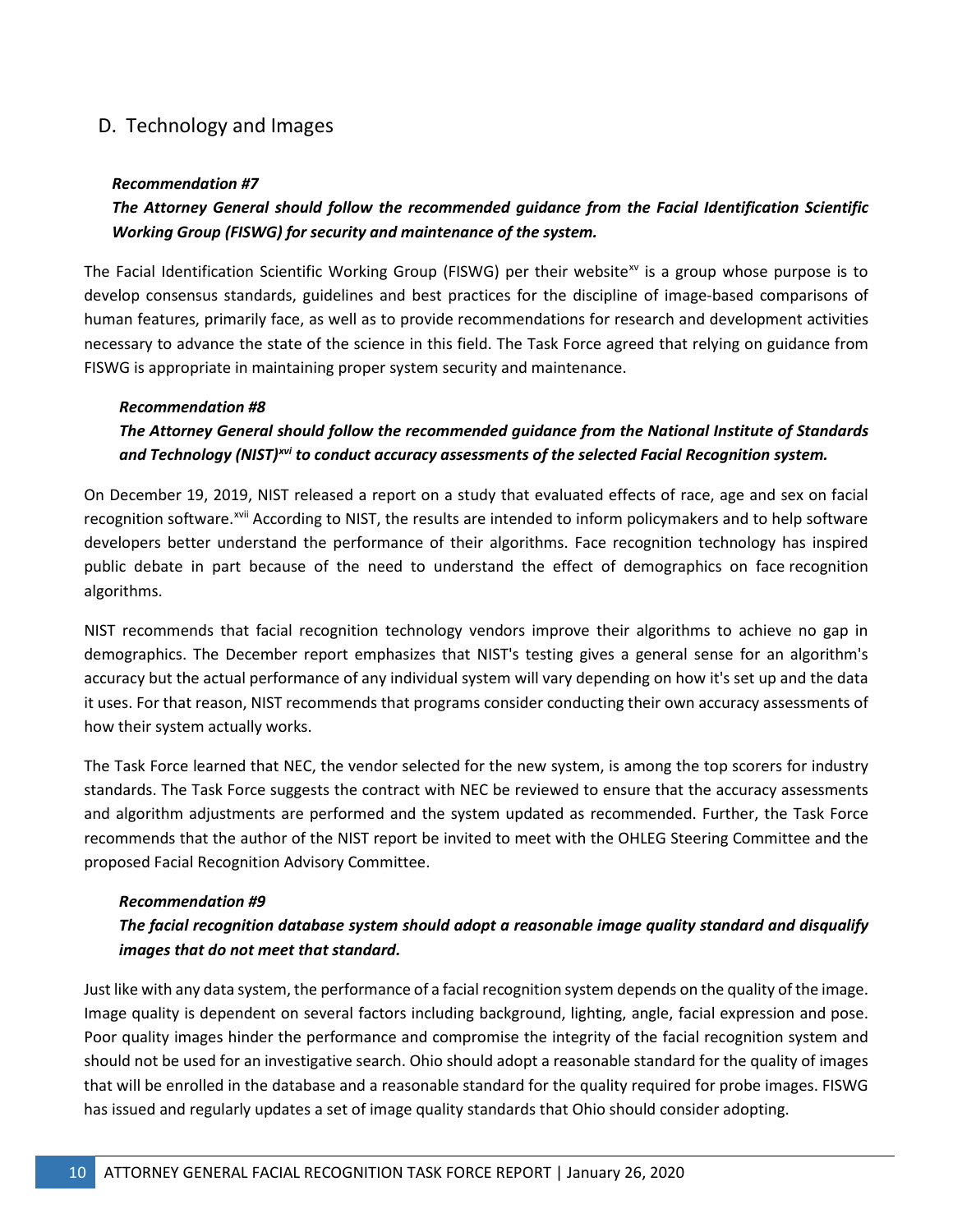# *Recommendation #10 Probe images used by law enforcement should not be enrolled in the facial recognition database.*

A probe image[,](#page-43-17) according to the National Sheriffs' Association<sup>xviii</sup>, is any unknown image captured for facial recognition. Probe images can be taken by an officer in the field using a camera or mobile phone or from other sources such as security and CCTV cameras. These images can and will vary in quality and consistent with Recommendation #9 should not be enrolled or uploaded into the facial recognition database.

#### *Recommendation #11*

# *The Attorney General should seek agreement from the Department of Public Safety and Bureau of Motor Vehicles (BMV) to enroll current BMV images that meet the requisite image quality standard in the facial recognition database.*

The Task Force had several spirited conversations about this issue and, after careful consideration, generally agreed that new images from the BMV should be enrolled in the facial recognition database for purposes of investigation. However, as the discussion concluded Senator Eklund cautioned the group, expressed his dissent and said enrolling the BMV images is not a recommendation he would make or support. The Task Force considered people's privacy interests, public safety and its other recommendations – i.e. a centralized process, mandated training, enhanced audit and monitoring procedures, increased transparency and public education – to tip the scale for enrollment. The frequency of images being imported is subject to agreement between the Attorney General and Department of Public Safety and consequently, the Task Force makes no recommendation.

# E. Auditing, Monitoring, Compliance and Transparency

#### *Recommendation #12*

# *Ohio's Facial Recognition Policy should require routine monitoring, periodic audits, enforcement, and public transparency.*

The Task Force recommendation is broad; however Appendix B Proposal on Monitoring, Auditing, Enforcement and Transparency provides detail for consideration in future promulgation of Facial Recognition Policy for Ohio. The proposal details the critical topics of data quality assurance, record retention and destruction, accountability and enforcement and search log and audits. A policy that successfully integrated each of these elements would reflect best practices and could serve as a model for other states and localities.

As noted, policy controls that govern agency activity generally contain at least two components: (1) a substantive policy; and (2) a governance structure for ensuring implementation of and compliance with that policy. Effective controls require both. Appendix B focuses on the second component, the governance structure. Specifically, it addresses routine monitoring, annual audits, enforcement and public transparency. Established facial recognition policies, including those that the Task Force has looked to as models (Indiana<sup>[xix](#page-43-18)</sup>, Michigan<sup>[xx](#page-43-19)</sup> and the Department of Justice, Bureau of Justice Assistance<sup>[xxi](#page-43-20)</sup>), recognize the importance of establishing such a governance structure.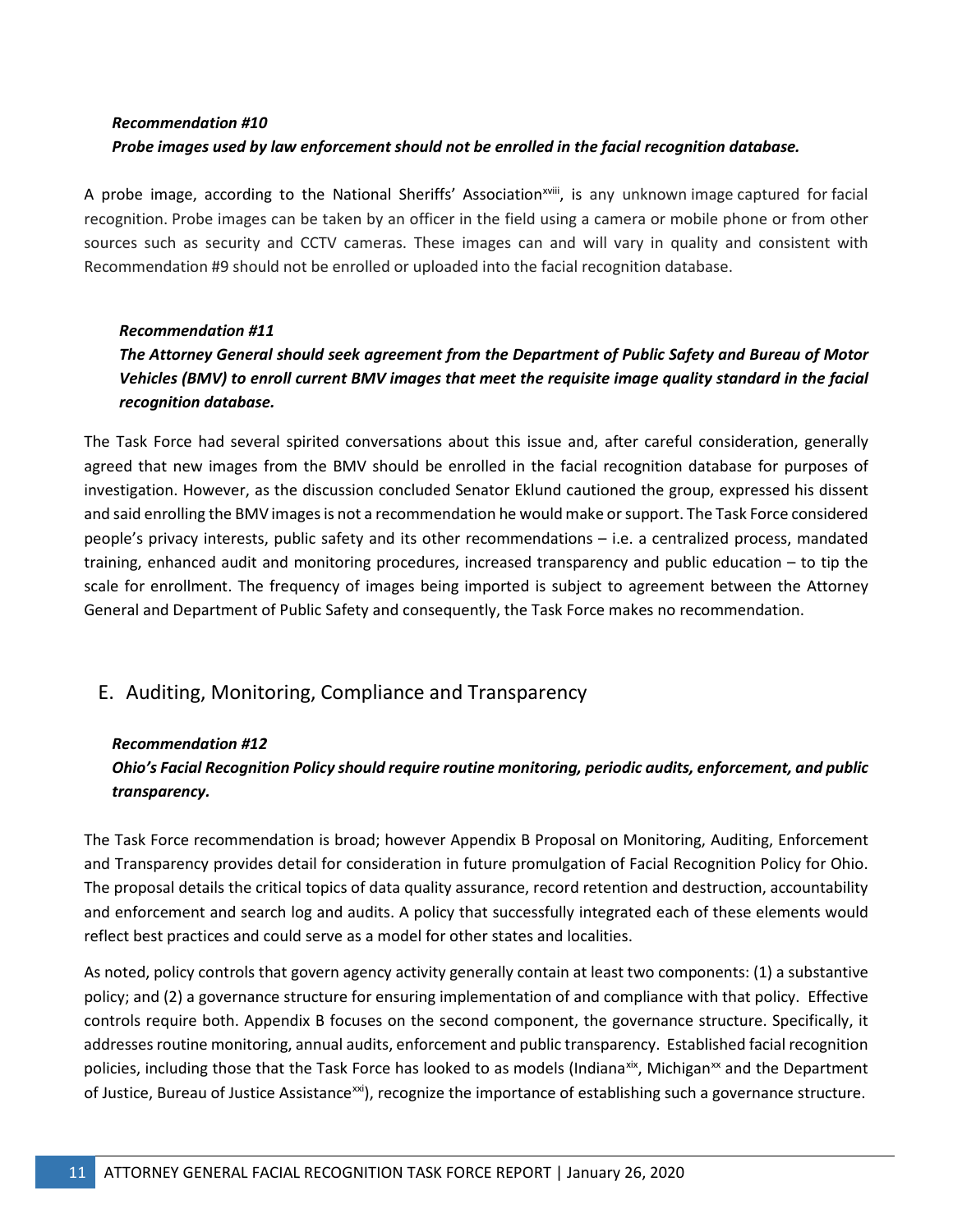Some of the recommendations outlined in Appendix B are:

- ― Ohio should have a policy that sets out how it will monitor, audit and enforce compliance with its facial recognition policies.
- ― Ohio should have a policy on how it will ensure public transparency with respect to criminal justice agency use of facial recognition.
- ― The Ohio Facial Recognition System should subject itself to periodic, random compliance and quality audits.
- ― Individual facial recognition requests and searches should be logged.
- ― Ohio should be open with the public with regard to face recognition information collection, receipt, access, use, dissemination, retention, and purging practices.
- ― A state-level office or official should be responsible for enforcement of Ohio's facial recognition policies.
- ― Ohio should produce an annual report on its use of facial recognition technology for criminal justice purposes and should share this report with the public.

To further inform the Task Force's consideration of monitoring, auditing, enforcement and transparency policies, Ohio State Moritz College of Law's Program on Data and Governance reviewed federal guidelines for how states that utilize facial recognition can address privacy, civil rights, and civil liberties implications, as well as two of the most developed existing state policies (Indiana and Michigan). Appendix C is the memo summarizing these federal and state guidelines and policies. It suggests how Ohio can build on these models.

As noted in Appendix C, to be fully cognizant of potential privacy issues and design a policy that addresses those issues from a forward-looking perspective, Ohio policies should mirror the federal policy template. Notably, federal auditing guidance mentions the use of third-party neutral auditors in order to mitigate internal auditing inherent biases. In order to ensure a more robust and meaningful auditing process, Ohio can involve third-party neutral auditing mechanisms.

Further, Indiana and Michigan currently have strict restrictions on divulgence of any data regarding facial recognition programs. Although these concerns are laudable given the need for protection of personally identifiable information ("PII"), it is recommended that general statistics about complaints, audit results, and policy changes, which do not contain PII, be made available to the public to ensure greater transparency. This would result in accomplishing a higher level of transparency, a goal that federal guidance makes clear is of importance.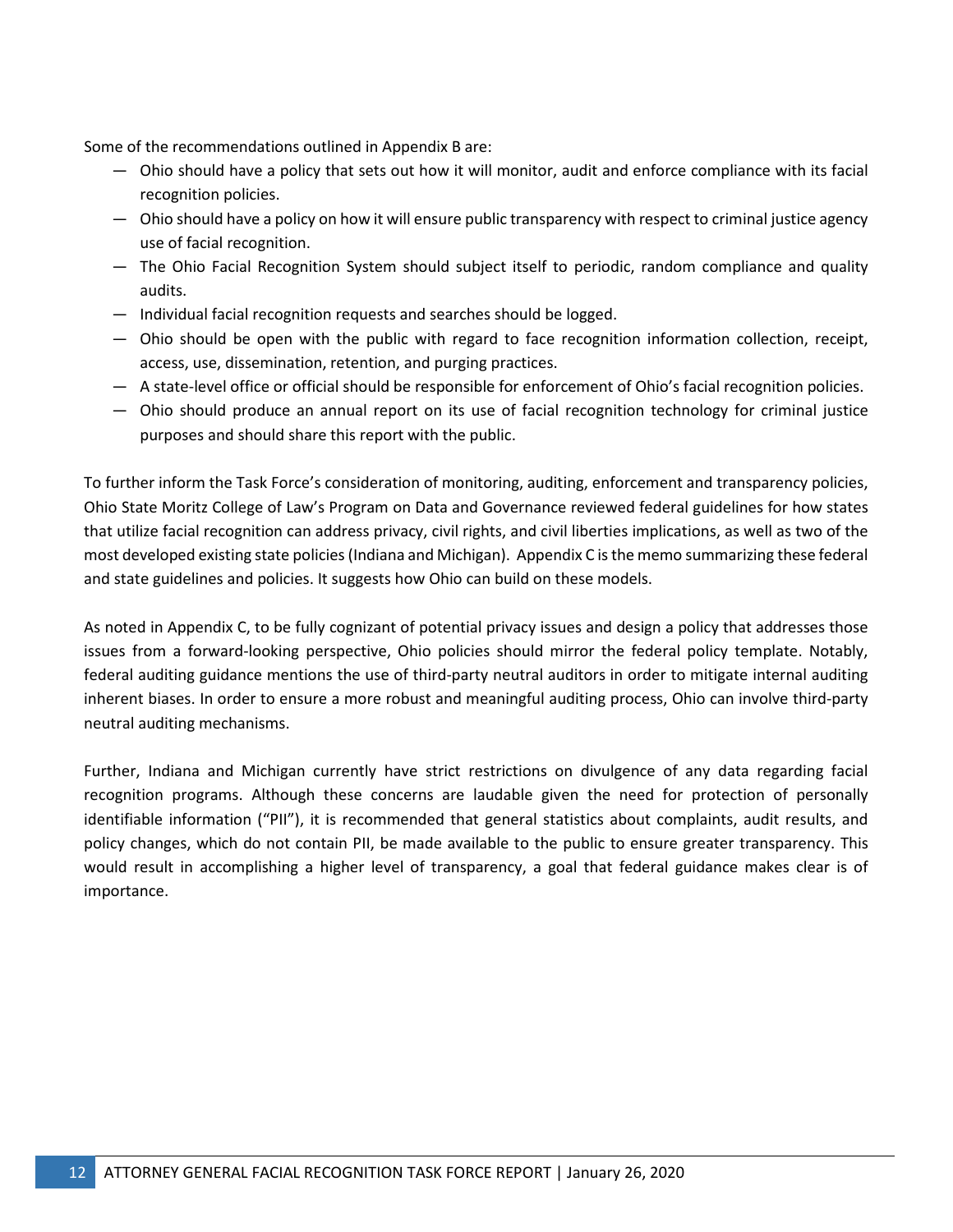# F. Public Education

#### *Recommendation #13*

## *The Attorney General should ensure the public has access to information about the use and regulation of facial recognition in Ohio.*

The Task Force understands the value of public education and the importance of finding ways to ensure the public has factual information about the use and regulation of facial recognition technology. In addition to the transparency suggestions included in Appendix B and Appendix C pursuant to Recommendation #13 and beyond posting rules, policy and regulations on a dedicated website for facial recognition, there should be features like Frequently Asked Questions (FAQ) to dispel myths and misunderstanding. Additional resources for public consumption may include a list of terminology and definitions, notice that BMV images may be enrolled in the database and case profiles (generally) on how and in what situations the technology is used.

## G. Future Discussion

Throughout the Task Force discussions there were several topics proposed but not directly addressed. Those topics are opportunity for further examination and consideration in the evolution of the use of facial recognition technology in Ohio. The topics include:

- ― Brady implications, if any, relating to the use of facial recognition technology;
- ― Enrolling images from non-governmental databases (like social media or other publicly available sources);
- ― The Fourth Amendment implications, if any, of using facial recognition technology; and,
- ― How or if to offer policy recommendations/guidance to local law enforcementif they use facial recognition technology.

## **CONCLUSION**

The Task Force sincerely thanks Attorney General Yost for his forward-thinking approach to the use of facial recognition technology in Ohio. The Task Force appreciates the opportunity to engage early in a long term, consequential conversation in the evolution of facial recognition as an investigative tool for Ohio law enforcement. This is a pivotal time to consider structure and protocols to build public trust and confidence in powerful technology that has limitations and can be easily misunderstood. It is our intent that the recommendations of the Task Force balance people's privacy interests with the need for public safety while providing scrutiny and increased oversight.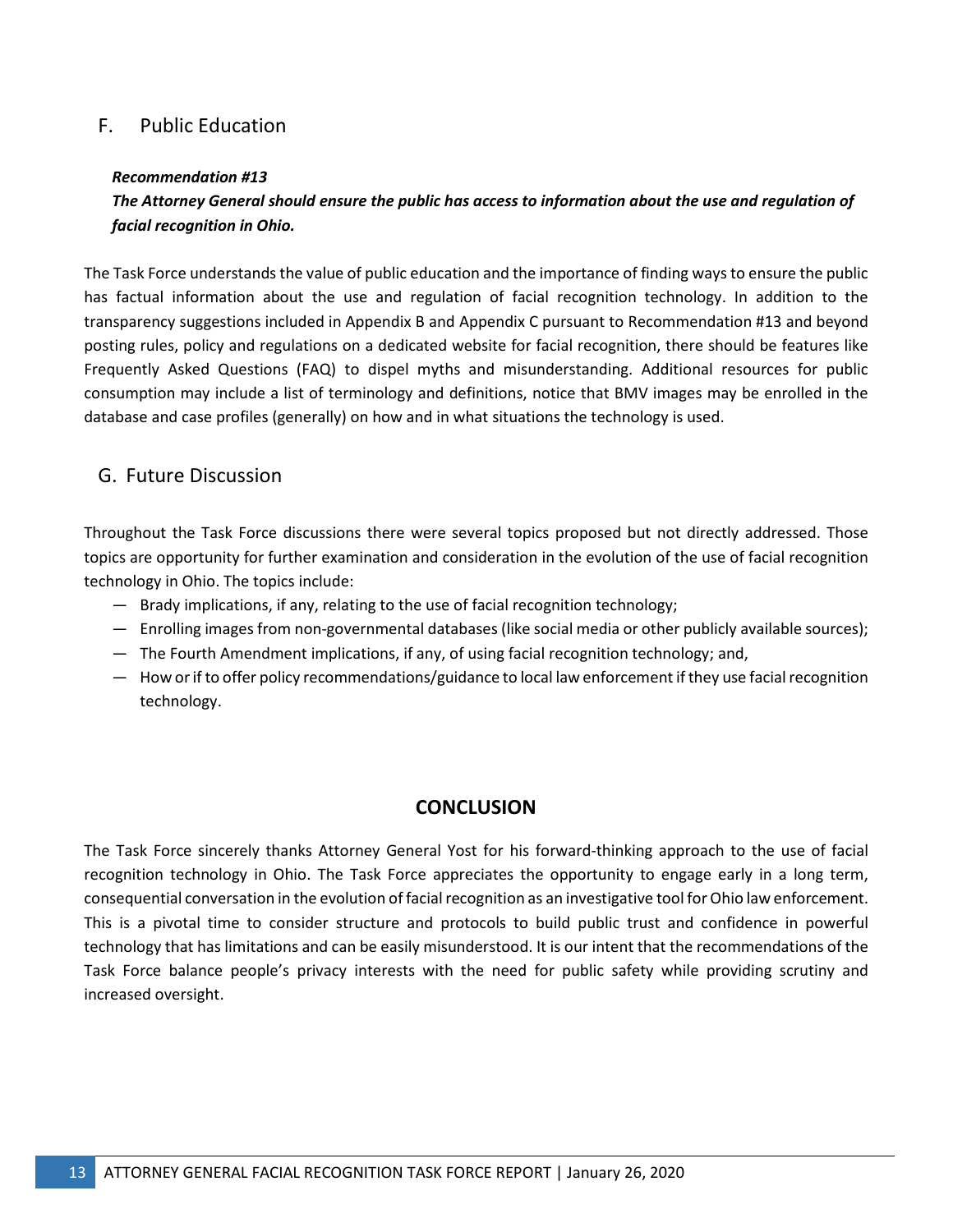# **Appendix A**

#### **OHIO CURRENT (effective 02-22-17):**

#### [http://files.ohleg.org/general/OHLEG\\_Rules\\_Regulations.pdf](http://files.ohleg.org/general/OHLEG_Rules_Regulations.pdf)

Facial recognition technology is an investigative tool. Law enforcement should use it to generate an investigative lead in an active criminal matter in order to solve or prevent crime, to reduce an imminent threat to health or safety, or to identify someone who is not able to identify himself or herself. Law enforcement may not employ this technology to conduct dragnet screening of individuals, nor should it use it to facilitate mass surveillance of places, groups, or activities unless doing so furthers an official law enforcement activity. For example, it would not be appropriate for law enforcement to use facial recognition technology to conduct surveillance of persons or groups based solely on their religious, political, or other 48 constitutionally protected activities or affiliations unless doing so furthers an official law enforcement activity.

## Promulgate specific rules, regulations for Facial Recognition to replace  $1.11 - 1$ ,  $2$ ,  $3$ ,  $5$ ,  $6$ ,  $7$ ,  $8$  to reflect centralized process and other recommendations (audit, compliance, transparency)

The use of the Facial Recognition attribute as an investigative tool will fall under the same rules as those applied to OHLEG CJI with the addition of the following:

1. All Ohio drivers' licenses, ID photos, and all other photos will remain in the custody and control of the originating agency or OHLEG but will not be otherwise transferred to any other entity.

2. Images received in a request or submission will not be stored as enrolled images within the Facial Recognition system. A thumbnail photo will be archived for audit purposes, but the photo will not be enrolled in the database and will not be searchable.

3. Images enrolled in the Facial Recognition system will not be released to anyone other than law enforcement personnel and only in conjunction with an authorized criminal investigation.

4. Facial Recognition technology may only be used for an official law enforcement activity. For the purposes of this section, an "official law enforcement activity" shall mean an activity, carried out by duly authorized law enforcement personnel pursuant to their official duties, that is consistent with law and is grounded in a reasonable belief based on a totality of circumstances that the use of facial recognition may: a. Result in an investigative lead with respect to a specific criminal matter; b. Reduce an imminent threat to health or safety; is taken:

(a) pursuant to a reasonable suspicion that the particular suspect(s) to be identified has committed:

#### 1. A felony offense

2. An offense of violence as defined in section 2901.01 (A)(9) of the Ohio Revised Code; (Examples of these include offense such as Murder, Manslaughter, Rape, Aggravated Menacing, Menacing by Stalking, Abduction, Extorsion, Riot, Escape, Inducing Panic, Domestic Violence,

#### Intimidation.)

3. A sex crime involving juvenile victims;

4. The crime of Criminal Child Enticement; or

(b) pursuant to a reasonable belief that the suspect's continued or imminent actions present a danger to human life or may cause serious physical harm; or

(c) in order to assist in the identification of someone (e.g. a child, or an unconscious or deceased person) who is not able to identify him or herself.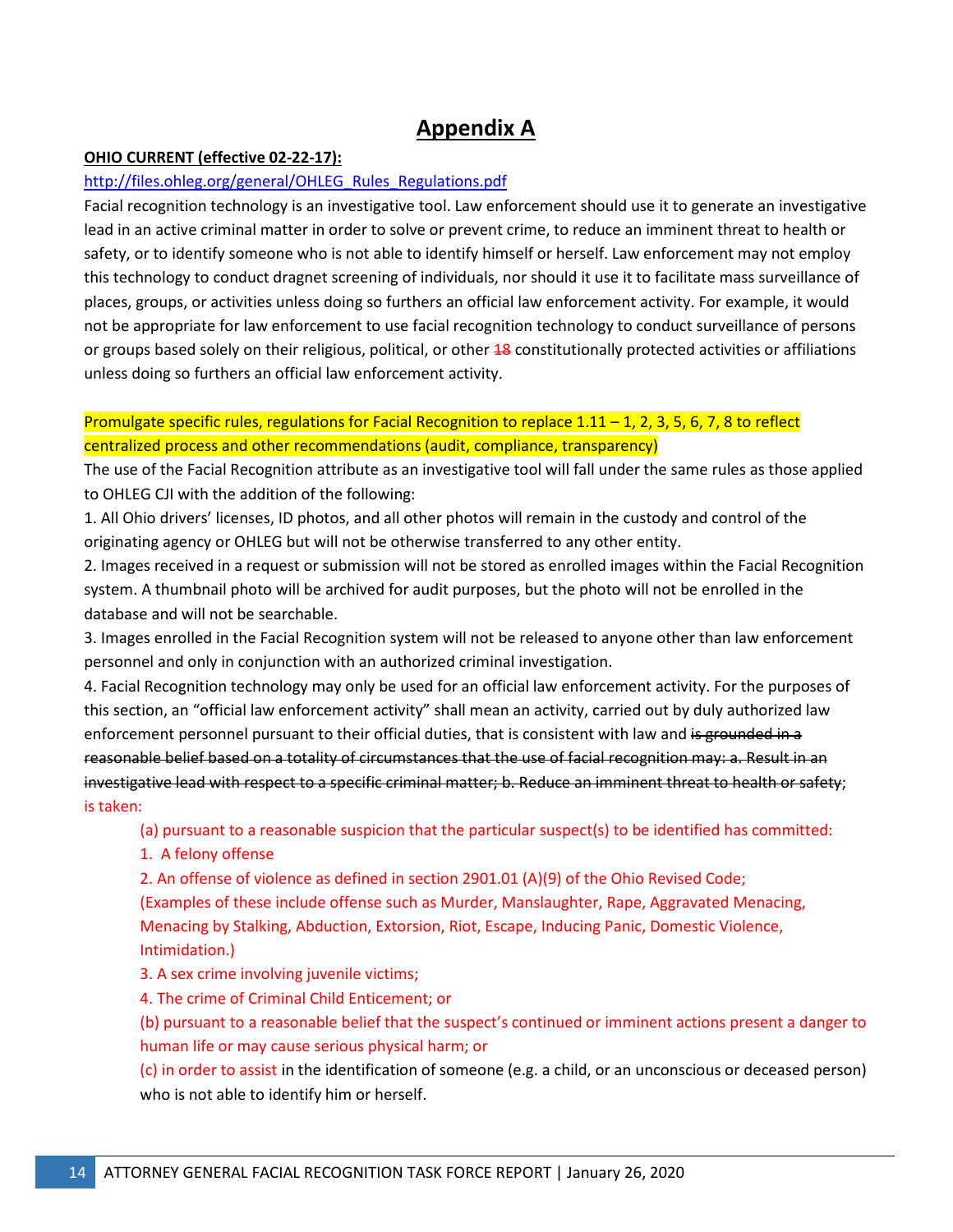5. Agencies must keep a log with an entry, showing the date of search request, name, case number, and the type of criminal investigation being conducted, for every use of the Facial Recognition attribute.

6. All Facial Recognition requests and any results of the inquiry will be maintained by OHLEG in accordance with appropriate current OHLEG document maintenance and destruction policies.

7. An agency supervisor must approve any dissemination of Facial Recognition images or search results beyond the originating agency.

8. Disseminations to the press will occur only with OHLEG management and requesting agency authorization.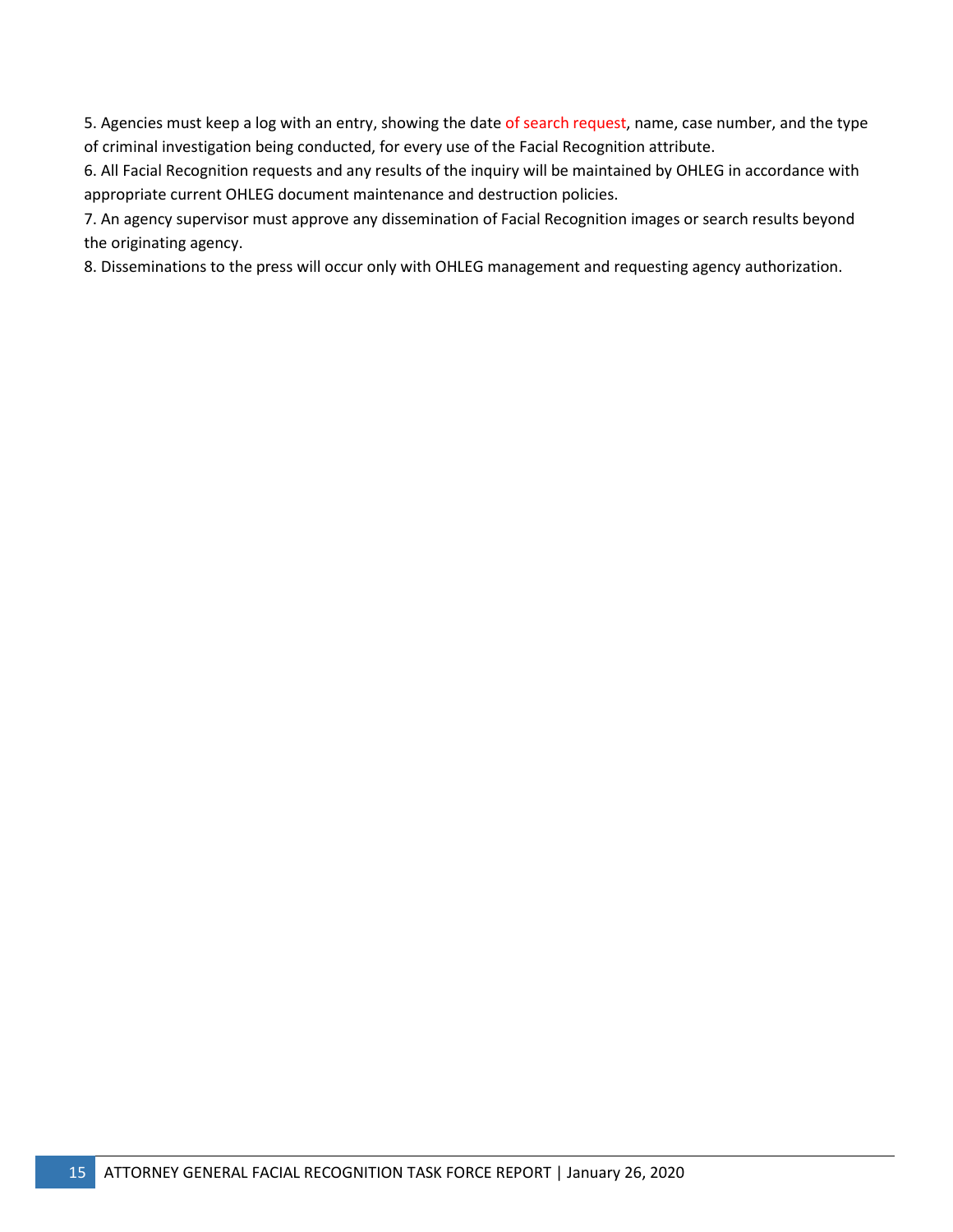# **Appendix B**

# **Ohio Attorney General Facial Recognition Task Force Proposal on Monitoring, Auditing, Enforcement and Transparency**

**Prepared by**

Dennis Hirsch, The Ohio State University Moritz College of Law and Capital University Law School Brian Ray, Cleveland-Marshall College of Law

January 6, 2020

#### **Overview**

Policy controls that govern agency activity generally contain at least two components: (1) a substantive policy; and (2) a governance structure for ensuring implementation of and compliance with that policy. Effective controls require both. This proposal focuses on the second component, the governance structure. Specifically, it addresses routine monitoring, annual audits, enforcement of the AG's policies that govern the facial recognition system, and public transparency. Established facial recognition policies, including those that the Task Force has looked to as models, recognize the importance of establishing such a governance structure. For example, the Indiana Intelligence Fusion Center Face Recognition Policy (June 1, 2019), affirms that the Center "will follow procedures and practices by which it can ensure and evaluate the compliance of users with the face recognition system requirements and with the provisions of this policy and applicable law."[1](#page-15-0) Similarly, the US Department of Justice's Face Recognition Policy Development Template states that:

*The implementation of proven policies and practices can mitigate the risk of negative impacts while improving mission effectiveness. As face recognition use expands, it is necessary for*  law enforcement, fusion centers, and other public safety agencies to ensure that *comprehensive policies are developed, adopted, and implemented in order to guide the entity and its personnel in the day-to-day access and use of face recognition technology. Policies that are developed in a transparent manner and which are properly enforced foster trust—not only within and between justice partners but also by the public. This process helps ensure that justice entities are serving as responsible stewards of face recognition information.[2](#page-15-1)*

We have reviewed existing federal and state policy templates documents in order to identify and integrate best practices. Based on this review, we believe that Ohio's Facial Recognition Policy should address routine monitoring, periodic audits, enforcement, and public transparency. A policy that successfully integrated each of these elements would reflect best practices and could serve as a model for other states and localities.

<span id="page-15-0"></span><sup>&</sup>lt;sup>1</sup> [https://www.in.gov/iifc/files/Indiana\\_Intelligence\\_Fusion\\_Center\\_Face\\_Recognition\\_Policy.pdf](https://www.in.gov/iifc/files/Indiana_Intelligence_Fusion_Center_Face_Recognition_Policy.pdf)

<span id="page-15-1"></span><sup>2</sup> [https://bja.ojp.gov/sites/g/files/xyckuh186/files/Publications/Face-Recognition-Policy-Development-Template-508](https://bja.ojp.gov/sites/g/files/xyckuh186/files/Publications/Face-Recognition-Policy-Development-Template-508-compliant.pdf) [compliant.pdf](https://bja.ojp.gov/sites/g/files/xyckuh186/files/Publications/Face-Recognition-Policy-Development-Template-508-compliant.pdf)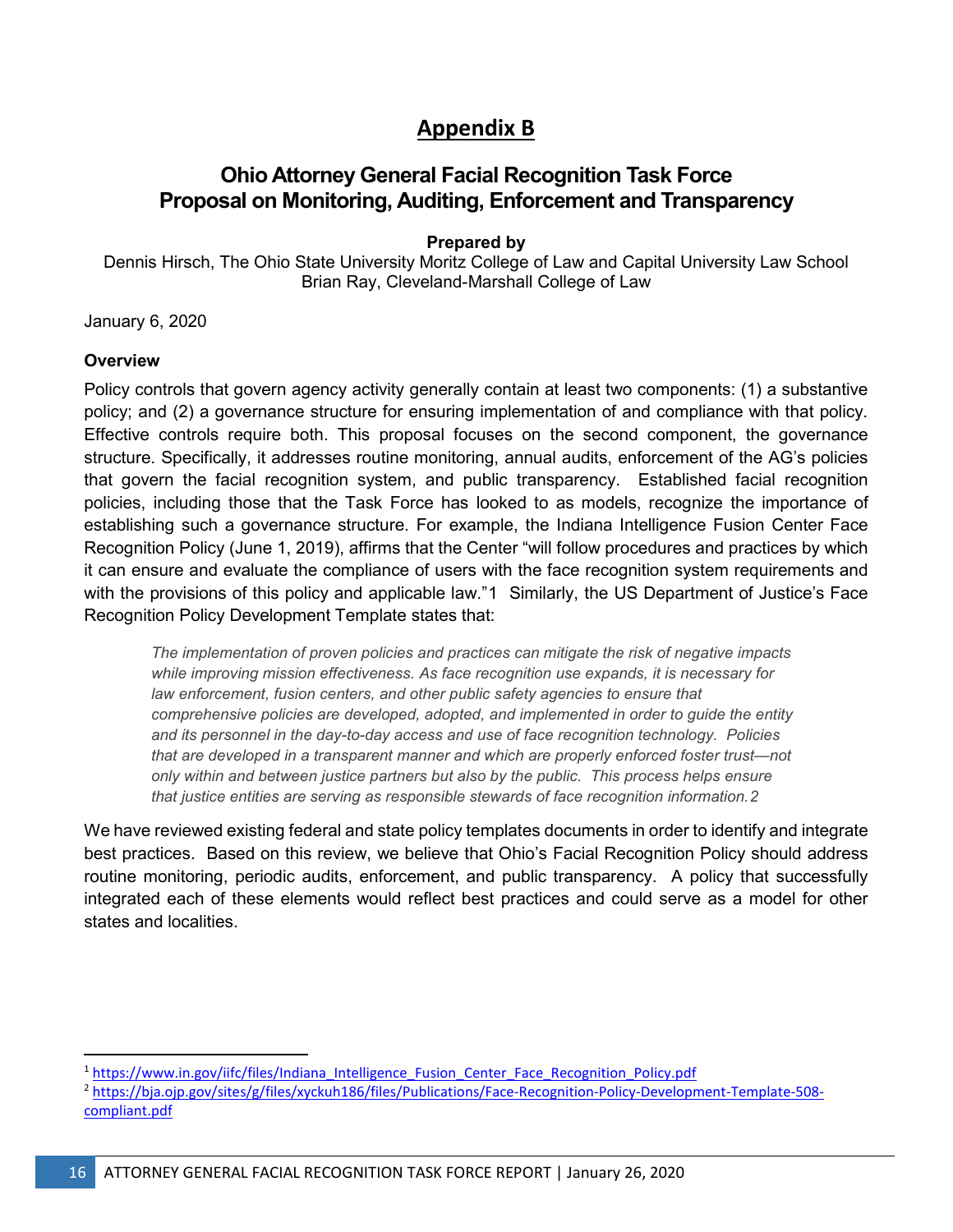### **Governance and Transparency Policy Framework**

- The Attorney General should have a policy that sets out how it will monitor, audit and enforce compliance with the AG's policies governing the state's use of facial recognition.<sup>[3](#page-16-0)</sup>
- The Attorney General should have a policy on how it will ensure public transparency with respect to the state's use of facial recognition.

### **Monitoring**

- All access to, and use of, facial recognition technology should be logged. $4$ 
	- o The log should record information such as:
		- name and ID of the law enforcement user making the request,
		- **EXEDENT** identity of the agency requesting facial recognition,
		- name and ID of the trained facial recognition examiner conducting the search,
		- date and time of access to the system,
		- purpose and justification for the search, including the factual basis for a finding of reasonable suspicion of the particular individual to be identified, and a case/complaint number and file class/crime type, if available, and
		- assigned image identification number and date of image capture to uniquely identify the images transmitted in response to the facial recognition query or a notation that no facial images were available.
	- o The Facial Identification Scientific Working Group (FISWG) provides a more detailed recommendation as to the type of information to be logged routinely. The AG's Office should consider the FISWG recommendations.
	- $\circ$  The logs should be set up so as to be susceptible to audit.
- The Attorney General should routinely collect and store, on a system-wide basis and subject to the agency's retention policy, information on:
	- o the number of facial recognition requests fulfilled;
	- $\circ$  the criminal violation(s) that were associated with each case identifier;
	- o the results of each facial recognition request;
	- $\circ$  the results of the investigation(s), if any, associated with each facial recognition request;
	- $\circ$  the disposition of the probe photo in each request, that: (1) fails to produce an investigative lead, (2) does not result in a criminal charge, or (3) results in an acquittal; and,
	- $\circ$  the demographic information for each probe photo evaluated, if known, including sex, age, and race or country of birth.<sup>[5](#page-16-2)</sup>

<span id="page-16-1"></span><sup>4</sup> San Diego Facial Recognition Policy at 9.<https://info.publicintelligence.net/CA-SanDiegoFacialRecognitionPolicy.pdf>

<span id="page-16-0"></span> <sup>3</sup> *See, e.g.,* IIFC Face Recognition Policy at 12. ("The IIFC will follow procedures and practices by which it can ensure and evaluate the compliance of users with the face recognition system requirements and with the provisions of this policy and applicable law. This will include logging access to face recognition information, may include any type of medium or technology (e.g., physical servers, virtual machines, and mobile devices) used in a work-related activity, and will entail periodic random auditing of these systems so as not to establish a discernable pattern that may influence users' actions. These audits will be mandated at least annually, and a record of the audits will be maintained by the Privacy Officer, of the IIFC pursuant to the retention policy. Audits may be completed by an independent third party or a designated representative of the IIFC.")

<span id="page-16-2"></span><sup>&</sup>lt;sup>5</sup> Patrick Grother, et al., NISTIR 8280: Face Recognition Vendor Test (FRVT) Part 3: Demographic Effects (2019), 1.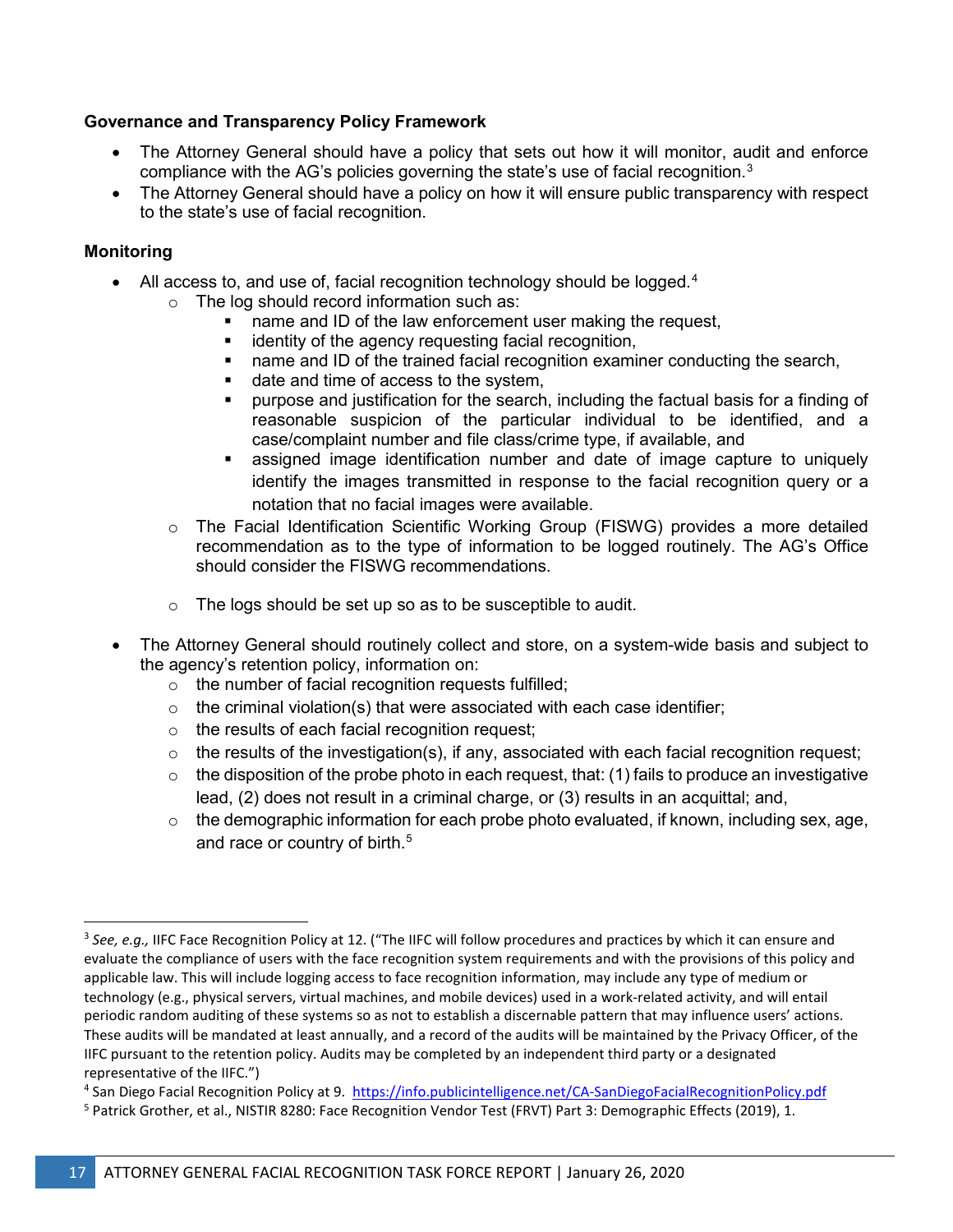- The Attorney General designate a person or office to be responsible for monitoring the performance of, and compliance with the policies governing, the state's facial recognition system. $^6\,$  $^6\,$  $^6\,$
- Routine monitoring of the Ohio facial recognition system should include:<sup>[7](#page-17-1)</sup>
	- o ensuring compliance with applicable laws, regulations, standards, and policy,
	- $\circ$  ensuring that access controls are in place and are followed.
	- o reviewing face recognition search requests,
	- o reviewing the results of face recognition searches and the communication of candidate names or images, if any, to the requesting agency,
	- o ensuring that all protocols, including retention and purging protocols, are followed,
	- o conducting random evaluations of compliance with system requirements, applicable facial recognition policy and law, with documentation of results, and
	- $\circ$  ensuring and documenting that personnel, including investigators from external agencies who may make face recognition search requests, meet all prerequisites stated in this policy prior to being authorized to access the face recognition system
	- $\circ$  periodic review of the technology with the vendor, identifying potential enhancements to the system;
- There should be a mechanism for system personnel, and those submitting requests to the system, to report errors, malfunctions, or deficiencies of face recognition information or systems, and suspected or confirmed violations of face recognition policies.<sup>[8](#page-17-2)</sup>
- The Attorney General should require law enforcement agencies and individuals that submit requests to or otherwise utilize the system to comply with the AG's policies governing the system. The Attorney General should sanction appropriately those agencies and individuals that do not comply with these policies, including by suspending their ability to submit further requests to or otherwise utilize the facial recognition system.

## **Auditing**

- The Ohio Facial Recognition System should be subject to random, annual compliance and quality audits.<sup>[9](#page-17-3)</sup>
- A responsible official who is sufficiently independent of the Attorney General's Office to enhance the public's confidence in the operation of the system should perform the audit.
- The audit should assess the system for items that include:
	- o authorized versus unauthorized use,
	- $\circ$  appropriate justification for system requests, access and use<sup>[10](#page-17-4)</sup>,
	- $\circ$  compliance with the standard for when it is appropriate to query the system,
	- o performance of trained human reviewers,
	- o system accuracy, and
	- o Harmful bias on the basis of race, gender, religion, national origin or other protected class status.
- The audit should result in an audit report that should be made available to the public.
- The responsible official should keep a record of all audits and audit reports, subject to the agency's retention policy.

<span id="page-17-0"></span> <sup>6</sup> US DOJ Facial Recognition Policy Template at 16.

<span id="page-17-1"></span> $7$  Id.

<span id="page-17-2"></span><sup>8</sup> *Id.* at 34.

<span id="page-17-3"></span> $9$  Id.

<span id="page-17-4"></span><sup>&</sup>lt;sup>10</sup> See, e.g., Id. Section VIII: "All FR use is subject to audit by the MSP SNAP Unit. In the event of an audit, the User will be required to provide appropriate justification for the use of FR."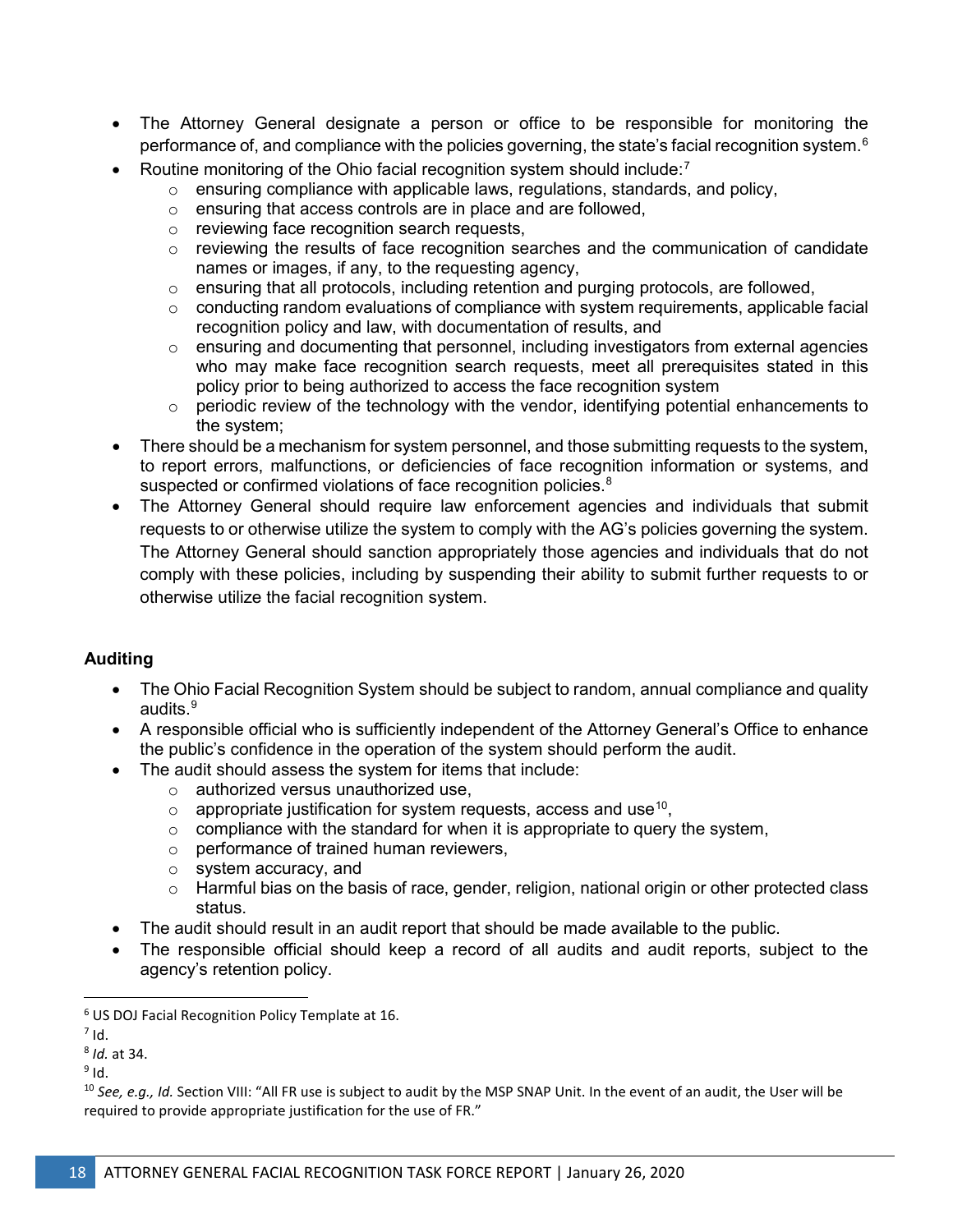• As part of the periodic audit, Ohio should benchmark its facial recognition technology practices and policies against those of other federal, state and local agencies and the latest advances in the field. The audit should recommend any relevant updates to ensure that Ohio's facial recognition technologies, practices and policies remain up to date. $^{\rm 11}$  $^{\rm 11}$  $^{\rm 11}$ 

### **Enforcement**

- The Attorney general should designate a state-level office or official to be responsible for the AG's policies governing the facial recognition system.
- If an agency, or agency personnel, are found to be in violation of Attorney General's policies governing the facial recognition system, this should result in an appropriate sanction up to and including suspension of the agency's or person's ability to query or otherwise utilize the facial recognition system and referral of the matter to appropriate authorities for potential criminal prosecution where necessary to effectuate the purposes of the facial recognition policy.<sup>[12](#page-18-1)</sup>

### **Transparency**

- Ohio should be open with the public with regard to face recognition information collection, receipt, access, use, dissemination, retention, and purging practices.<sup>[13](#page-18-2)</sup>
- The Attorney General's policies governing the facial recognition system should themselves be publicly available.
- The Attorney General should inform the public about the structure of the facial recognition system, including descriptions of:
	- $\circ$  facial recognition technology or platform the State is using, including contracted providers, systems, and database,
	- $\circ$  Databases searched and sources of the images within each such database."
	- o who can access the system, including its databases of images,
	- $\circ$  who can perform match queries in the system,
	- o who can download, access, or use images imported into the system's databases outside of the system, i.e. who, if anyone, has access to imported images for secondary purposes, and
	- o the standards sand policies that govern the facial recognition system.
- The Attorney General should quarterly disclose to the public system information including:
	- o the number of facial recognition requests made within each quarter,
	- $\circ$  the number of facial recognition requests fulfilled within each quarter,
	- o the agencies or offices making these requests,
	- $\circ$  the purposes of these requests,
	- $\circ$  the criminal violation(s) that were associated with each case identifier,
	- o the databases searched,
	- o the results of the facial recognition requests, and
	- $\circ$  the results of the investigation(s), if any, associated with facial recognition requests.
- The Attorney General should make publicly available each audit of the facial recognition system.<sup>[14](#page-18-3)</sup>
- The Attorney General should produce an annual report on the state's use of facial recognition technology for criminal justice purposes and should share this report with the public.

<span id="page-18-0"></span> <sup>11</sup> *See, e.g.,* Indiana Intelligence Fusion Center at 12: "The Assistant Director, will review and update the provisions contained in this face recognition policy annually and will make appropriate changes in response to changes in applicable law, technology, and/or the purpose and use of the face recognition system; the audit review; and public expectations."

<span id="page-18-1"></span><sup>&</sup>lt;sup>12</sup> See, e.g., Id. at 13 *See, US DOJ Facial Recognition Policy Template at 33.* 

<span id="page-18-3"></span><span id="page-18-2"></span><sup>14</sup> *Id.* at 34.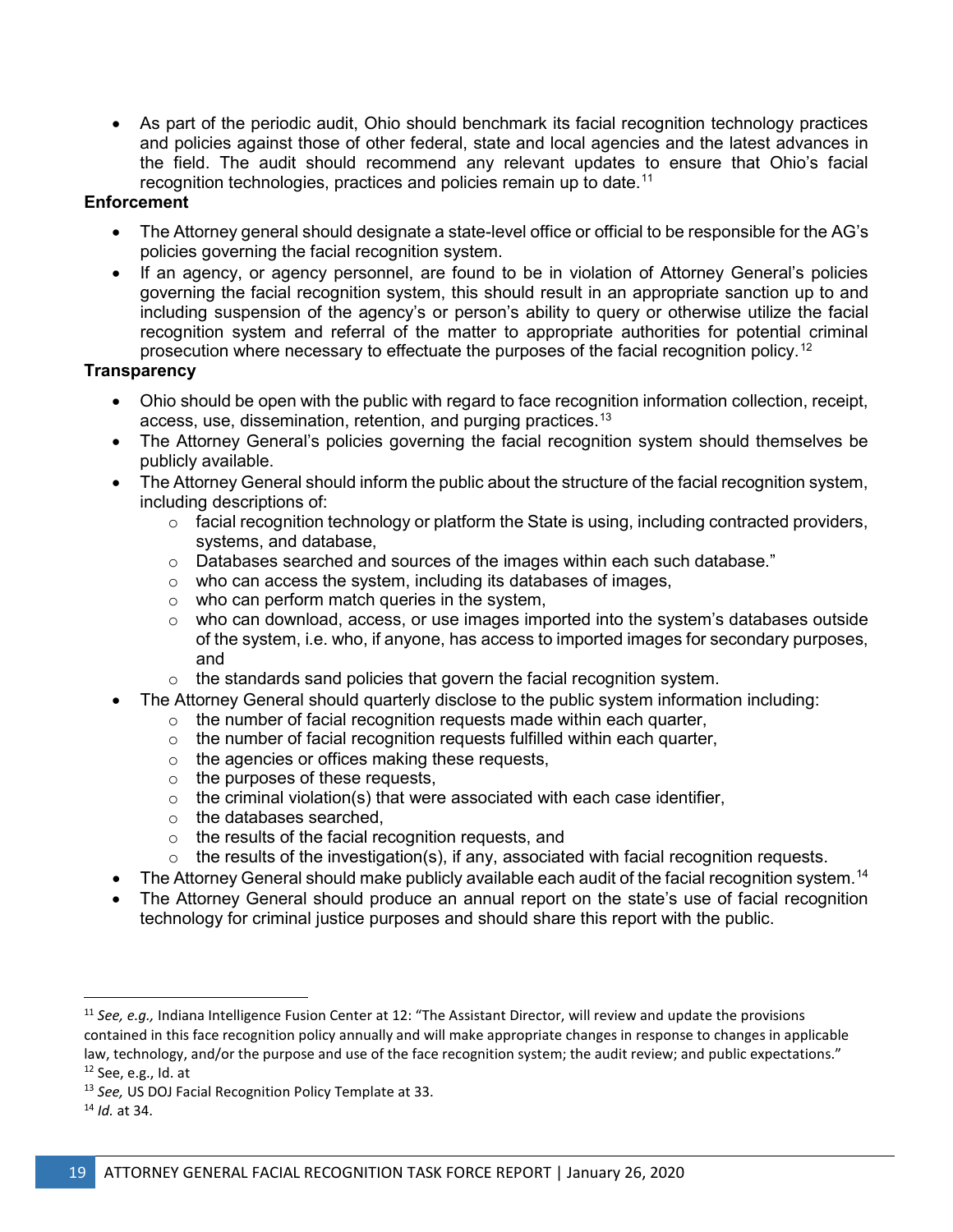Moritz College of Law

280A-1 Drinko Hall

55 W. 12th Ave.

Columbus, OH 43210

# Memorandum

# **Appendix C**

January 13, 2020

# **Ohio Attorney General Facial Recognition Task Force Proposal on Monitoring, Auditing, Enforcement and Transparency**

#### **Prepared By**

Dennis Hirsch, The Ohio State University Moritz College of Law Angad Chopra, Research Assistant for the Program on Data and Governance

To further inform the Task Force's consideration of monitoring, auditing, enforcement and transparency policies, Ohio State Moritz College of Law's Program on Data and Governance reviewed federal guidelines for how states that utilize facial recognition can address privacy, civil rights, and civil liberties implications, as well as two of the most developed existing state policies (Indiana and Michigan). This memo summarizes these federal and state guidelines and policies. It suggests how Ohio can build on these models.

## **Federal Level Model Face Recognition Policy Considerations**

At the federal level, the United States Departments of Justice ("DOJ") and Homeland Security ("DHS") have provided guidance on the implementation of facial recognition policies in the United States. In particular, the DOJ created a template for State, Local, and Tribunal Criminal Intelligence and Investigative Activities. The template's suggestions are designed to inform best practices, in an attempt to mitigate, as much as reasonably possible, risks stemming from privacy, civil rights, and civil liberties ("P/CRCL").[15](#page-19-0) This DOJ template provides a model policy which State and Local authorities can use as a starting point in the development of facial recognition procedures in the context of criminal investigation. This federal guidance synthesizes information garnered from multiple federal agencies regarding monitoring, auditing, enforcement, and transparency and then provides a model policy for newly developed facial recognition system. Relying on information gleaned from commercial/private-sector implementation as well as various studies involving facial recognition technology, the DOJ was able to identify risks involving privacy, P/CRCL. As federal guidance provides a robust approach to face recognition policies, while carefully noting potential P/CRCL problems, Ohio should mirror the federal policy template as closely as possible, so as to be fully cognizant of potential privacy issues and design a policy that addresses these problems from a forward-looking perspective.

## **Monitoring**

Federal guidance suggests that state and local authorities implementing facial recognition processes in the context of criminal investigation should ensure continuous monitoring which comprises of "ongoing

<span id="page-19-0"></span> <sup>15</sup> *See* [https://bja.ojp.gov/sites/g/files/xyckuh186/files/Publications/Face-Recognition-Policy-Development-Template-508](https://bja.ojp.gov/sites/g/files/xyckuh186/files/Publications/Face-Recognition-Policy-Development-Template-508-compliant.pdf) [compliant.pdf;](https://bja.ojp.gov/sites/g/files/xyckuh186/files/Publications/Face-Recognition-Policy-Development-Template-508-compliant.pdf) [https://it.ojp.gov/GIST/181/Privacy--Civil-Rights--and-Civil-Liberties-Audit-Guidance-for-the-State--Local--](https://it.ojp.gov/GIST/181/Privacy--Civil-Rights--and-Civil-Liberties-Audit-Guidance-for-the-State--Local--Tribal--and-Territorial-Intelligence-Component) [Tribal--and-Territorial-Intelligence-Component](https://it.ojp.gov/GIST/181/Privacy--Civil-Rights--and-Civil-Liberties-Audit-Guidance-for-the-State--Local--Tribal--and-Territorial-Intelligence-Component) [*hereinafter DOJ Face Recognition Policy Template*]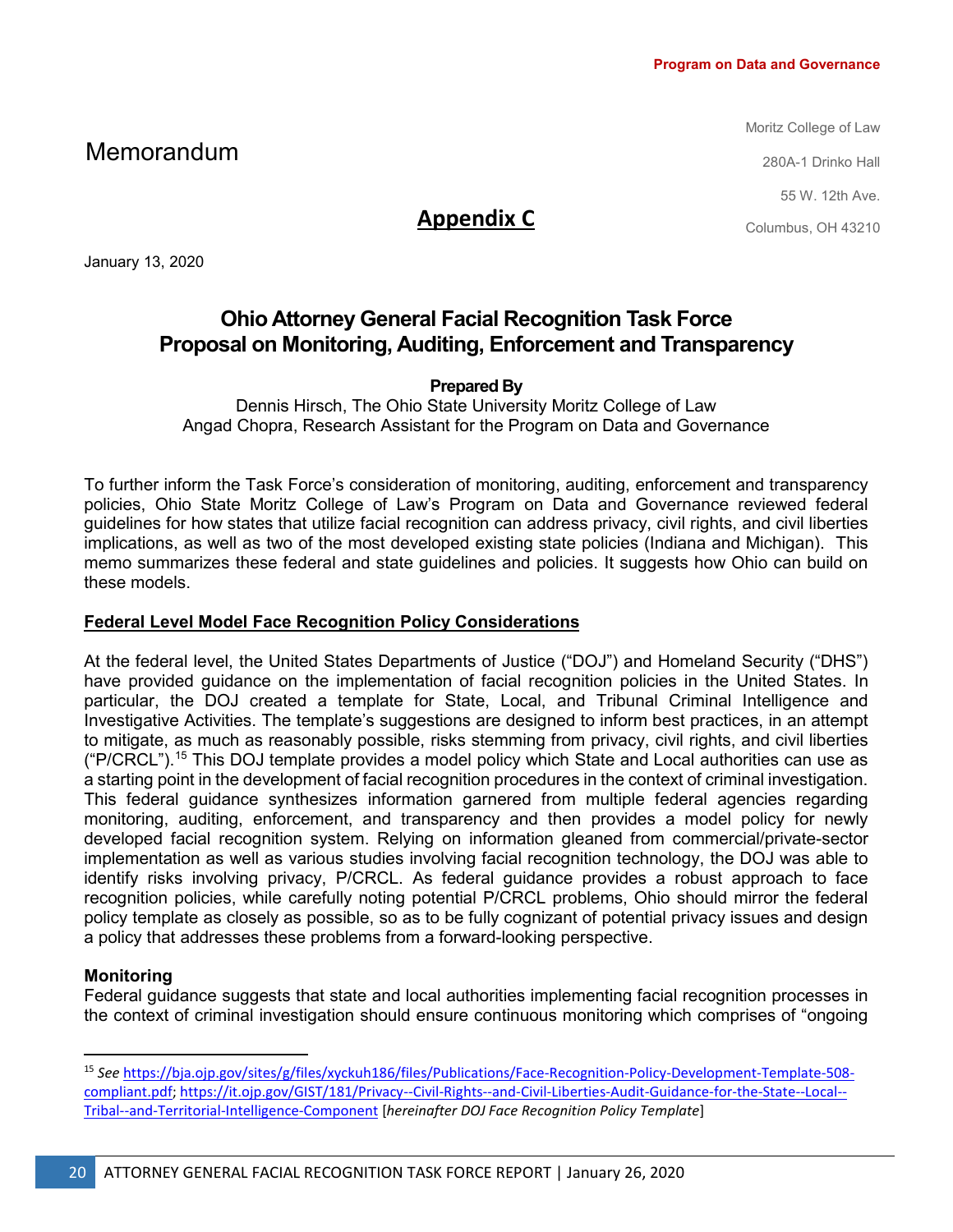situational awareness of information security, vulnerabilities, threats, and incidents for each user level to support entity risk management decisions."<sup>[16](#page-20-0)</sup> Specified in DOJ federal guidance are high level monitoring stages and on-the-ground monitoring processes.

- High-level Monitoring Stages:
	- 1. Educate and raise awareness of the importance of having P/CRCL protections with participating criminal investigatory agencies.
	- 2. Assess entity P/CRCL risks by evaluating the process through which the entity collects, receives, accesses, uses, disseminates, retains, and purges face recognition information
	- 3. Develop a face recognition policy to articulate the legal framework and policy position on how the entity faces recognition
	- 4. Perform a policy evaluation and engage with community stakeholders, prior to publishing, to determine whether the policy adequately addresses current standards, P/CRCL protections, and the law.
	- 5. Implement and train personnel and authorized users on the established rules and procedures
	- 6. Perform an annual policy review and make appropriate changes in response to implementation experience, guidance from oversight or advisory bodies, applicable laws, technology, and public expectations.[17](#page-20-1)
- On-the-ground monitoring procedures
	- 1. Identify a clear purpose in a written "statement of purpose" clearly articulating policies for established authorized use, limitations on access, and use of recognition systems.<sup>[18](#page-20-2)</sup> Additionally, identify the level of training required of officers who use such systems.<sup>[19](#page-20-3)</sup>
	- 2. Clearly identify what information is subject to face recognition policies, who is subject to face recognition policies and how the entity's face recognition policy is made available to personnel.[20](#page-20-4) Additionally ensure that all personnel and information-originating and user agencies are in compliance with all applicable constitutional and statutory laws.<sup>[21](#page-20-5)</sup>
	- 3. Clearly establish a chain of command delineating who has the primary responsibility for the entity's overall operation, including justice information systems, face recognition program and system, information collection and retention procedures, coordination of personnel, and enforcement of this policy.<sup>[22](#page-20-6)</sup> Ensure higher levels on the chain-ofcommand have appropriate disciplining and accountability mechanisms in place, ensuring all protocols are followed as delineated in the policy. $23$
	- 4. Provide information about the designated and trained privacy officer who will handle reported errors and violations of the policy and who will oversee the implementation of the policy, specifically monitoring P/CRCL considerations.<sup>[24](#page-20-8)</sup>

#### **Auditing**

At the federal level, the DOJ has recognized the importance of implementing auditing procedures after the establishment of a new face recognition policy. Importantly, the DOJ notes the following procedures to ensure an adequate audit mechanism:

• Establish oversight officers who are constantly reviewing complaints and the overall policy

- <span id="page-20-2"></span><sup>17</sup> *Id.* at 2. 18 *Id.* at 13-14.
- <span id="page-20-3"></span><sup>19</sup> *Id.* at 14.
- <span id="page-20-4"></span><sup>20</sup> *Id.* at 15
- <span id="page-20-5"></span><sup>21</sup> *Id.* at 16
- <span id="page-20-6"></span><sup>22</sup> *Id.* at 16.
- <span id="page-20-7"></span><sup>23</sup> *Id.*
- <span id="page-20-8"></span><sup>24</sup> *Id.* at 17-18

<span id="page-20-0"></span><sup>&</sup>lt;sup>16</sup> *Id.* at 41.<br><sup>17</sup> *Id.* at 2.

<span id="page-20-1"></span>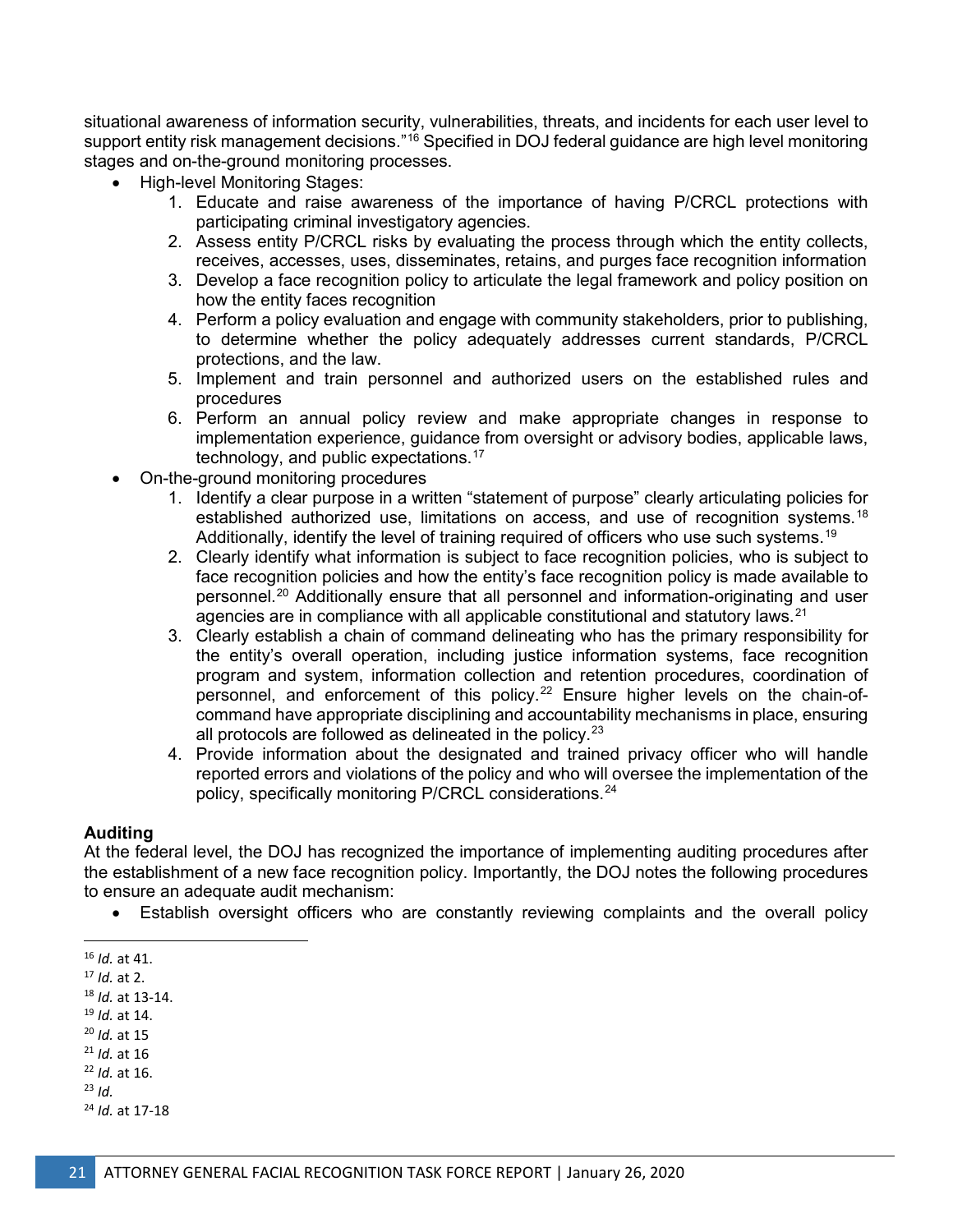scheme for any P/CRCL concerns. Conduct an annual review of the policy in response to changes in law and program implementation experience. *If possible, auditing responsibilities should be transferred to third-party neutral organizations that are not involved with governmental or regulatory investigation.*

- Establish a random, periodic audit and evaluation schemes to ensure user compliance with system requirements.
- Confirm through random audits that face recognition information is purged in accordance with the policy.[25](#page-21-0)
- For any instance of noncompliance with the policy or other issue discovered under an audit, identify the underlying reason (i.e. training issue, policy gap, technology issue, deliberate misuse). $26$

#### **Enforcement**

- Clearly identify and establish a state-level, participating agency tasked with enforcing the provisions of the established face recognition policy.
- Establish levels of discipline for noncompliance with the policy determined by continual monitoring and auditing. Disciplinary measures can include: suspension, discontinuation of access to information, and criminal prosecution.[27](#page-21-2)

#### **Transparency**

- Ensure that those participating in the face recognition policy will be open with the public with regard to face recognition information collection, receipt, access, use, dissemination, and purging practices. Policies should be made available on consumer webpages.<sup>[28](#page-21-3)</sup>
- Establish a point of contract through which the public can receive and respond to inquiries and complaints about participating entity's use of face recognition systems and P/CRCL issues.<sup>[29](#page-21-4)</sup>
- Share results of third-party neutral audits and enforcement proceedings with the public, identifying problematic trends and resolutions to those identified issues on a periodic basis and publish results to an accessible webpage ensuring that the consuming public have access to such results.

#### **State-level Implementation**

At the state and local level, jurisdictions have already implemented facial recognition policies in the context of criminal investigation. These policies tend to closely mirror federal guidance, with few omissions or nuances, seemingly as a protective measure to ensure P/CRCL complications are avoided. As of the date of this writing, state implementation policies are fairly nuanced. As such, auditing procedures and potential areas of improvement are, as of yet, not completely understood. Using Indiana and Michigan as state-wide case studies, Indiana has put forward the most robust facial recognition policy, while Michigan's policy is quite a bit more lax than federal guidance would recommend. Still, both states adhere to the core four elements (monitoring, auditing, enforcement, and transparency). To the extent possible, it is recommended that Ohio implement a facial recognition policy that addresses auditing, transparency, and enforcement in a way that more closely resembles federal guidance so as to mitigate P/CRCL issues.

- <span id="page-21-2"></span><sup>27</sup> *DOJ Face Recognition Policy Template* at 35.
- <span id="page-21-3"></span><sup>28</sup> *Id.* at 33.
- <span id="page-21-4"></span><sup>29</sup> *Id.*

<span id="page-21-0"></span> <sup>25</sup> *Id.* at 17, 22, 24, 30, 32.

<span id="page-21-1"></span><sup>26</sup> *See* [http://it.ojp.gov/GIST/181/Privacy--Civil-Rights--and-Civil-Liberties-Audit-Guidance-for-the-State--Local--Tribal--and-](http://it.ojp.gov/GIST/181/Privacy--Civil-Rights--and-Civil-Liberties-Audit-Guidance-for-the-State--Local--Tribal--and-Territorial-Intelligence-Component)[Territorial-Intelligence-Component](http://it.ojp.gov/GIST/181/Privacy--Civil-Rights--and-Civil-Liberties-Audit-Guidance-for-the-State--Local--Tribal--and-Territorial-Intelligence-Component) at 29 [*hereinafter P/CRCL DHS Auditing Handbook*]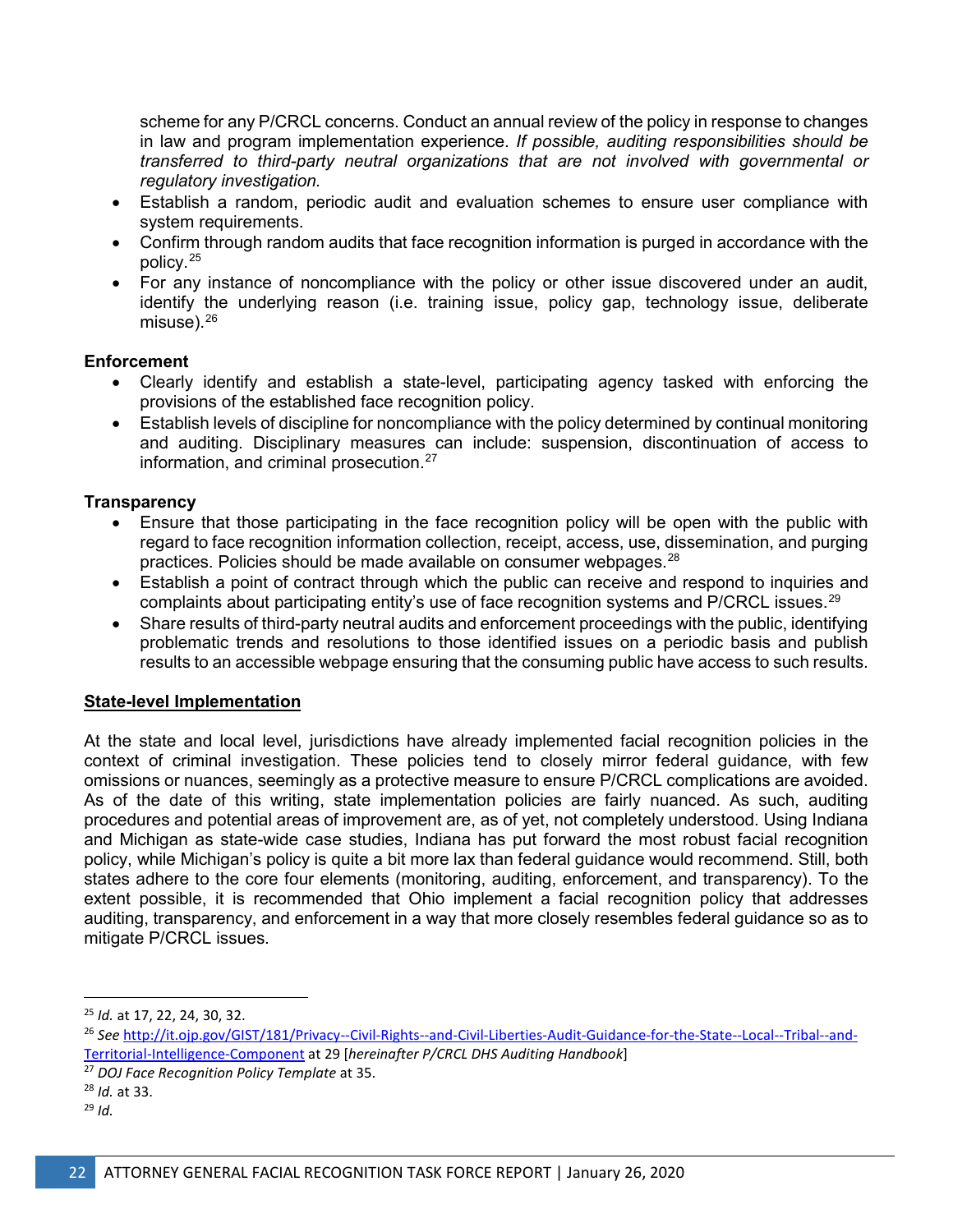The following analysis provides details of Indiana and Michigan's face recognition policies and provides insight into how closely the DOJ's federal guidance has been followed by both states. At the end of each section, a "possible areas for enhancement" section is included to identify differences between the state policy and the federal guidance. Recommendations are added as possible measures to enhance a future Ohio face recognition policy in a way that reduces P/CRCL concerns.

## **Monitoring**

- **Indiana**[30](#page-22-0)
	- $\circ$  Indiana has crafted a clear purpose statement following DOJ guidance in their model template.[31](#page-22-1)
	- $\circ$  Within this purpose statement, Indiana identifies polices for established authorized use, limitations on access, and use of face recognition systems. Levels of training required for participation is also identified. [32](#page-22-2)
	- $\circ$  Indiana identifies what information is subject to face recognition policies, who is subject to the policies, and how the policy is made available to personnel. Government oversight has been established to ensure the policy and personnel are adhering to all applicable statutory/regulatory law.<sup>[33](#page-22-3)</sup>
	- $\circ$  Indiana has identified the Indiana Intelligence Fusion Center ("IIFC") as the appropriate oversight body overlooking all policy implementation procedures. The IIFC's Executive Director is responsible for administering the policy's program and ensuring compliance with laws, regulations, standards, and policy $34$
- **Michigan[35](#page-22-5)**
	- $\circ$  Michigan's monitoring procedures are not as robust as federal guidance recommends. Still, Michigan tasks the MSP SNAP Unit with official monitoring responsibilities, to ensure that participating agencies comply with all applicable statutory/regulatory provisions.  $36$
	- o Michigan has a policy that requires that there is a purpose behind facial recognition data accumulation and before an agency attempts to gather such information a purpose must be stated.<sup>[37](#page-22-7)</sup>

# **Auditing**

- **Indiana**
	- $\circ$  Importantly, Indiana's auditing procedures do not conflict with privilege given to law enforcement investigative agencies. Although audits *may* be conducted by a third-party neutral organization, internal audits are also approved. As such, these internal audits would make external review difficult due to the privilege associated with law enforcement agencies. It is recommended that Ohio adopt strategies for third-party neutral audits so that the public is able to view audit reports and results to identify potential P/CRCL

<span id="page-22-6"></span><sup>36</sup> *Id.* at 4.

<span id="page-22-0"></span> <sup>30</sup> *See* [https://www.in.gov/iifc/files/Indiana\\_Intelligence\\_Fusion\\_Center\\_Face\\_Recognition\\_Policy.pdf](https://www.in.gov/iifc/files/Indiana_Intelligence_Fusion_Center_Face_Recognition_Policy.pdf) [*hereinafter Indiana Intelligence Fusion Center Face Recognition Policy*]

<span id="page-22-1"></span><sup>31</sup> *Id.* at 5.

<span id="page-22-2"></span> $32$  *Id.* 

<span id="page-22-3"></span><sup>33</sup> *Id.*

<span id="page-22-4"></span><sup>34</sup> *Id.*

<span id="page-22-5"></span><sup>35</sup> *See* [https://www.michigan.gov/documents/msp/SNAP\\_Acceptable\\_Use\\_Policy\\_2016\\_03\\_07\\_533938\\_7.pdf](https://www.michigan.gov/documents/msp/SNAP_Acceptable_Use_Policy_2016_03_07_533938_7.pdf) [*hereinafter Michigan SNAP Acceptable Use Policy*].

<span id="page-22-7"></span><sup>37</sup> *Id.* at 2.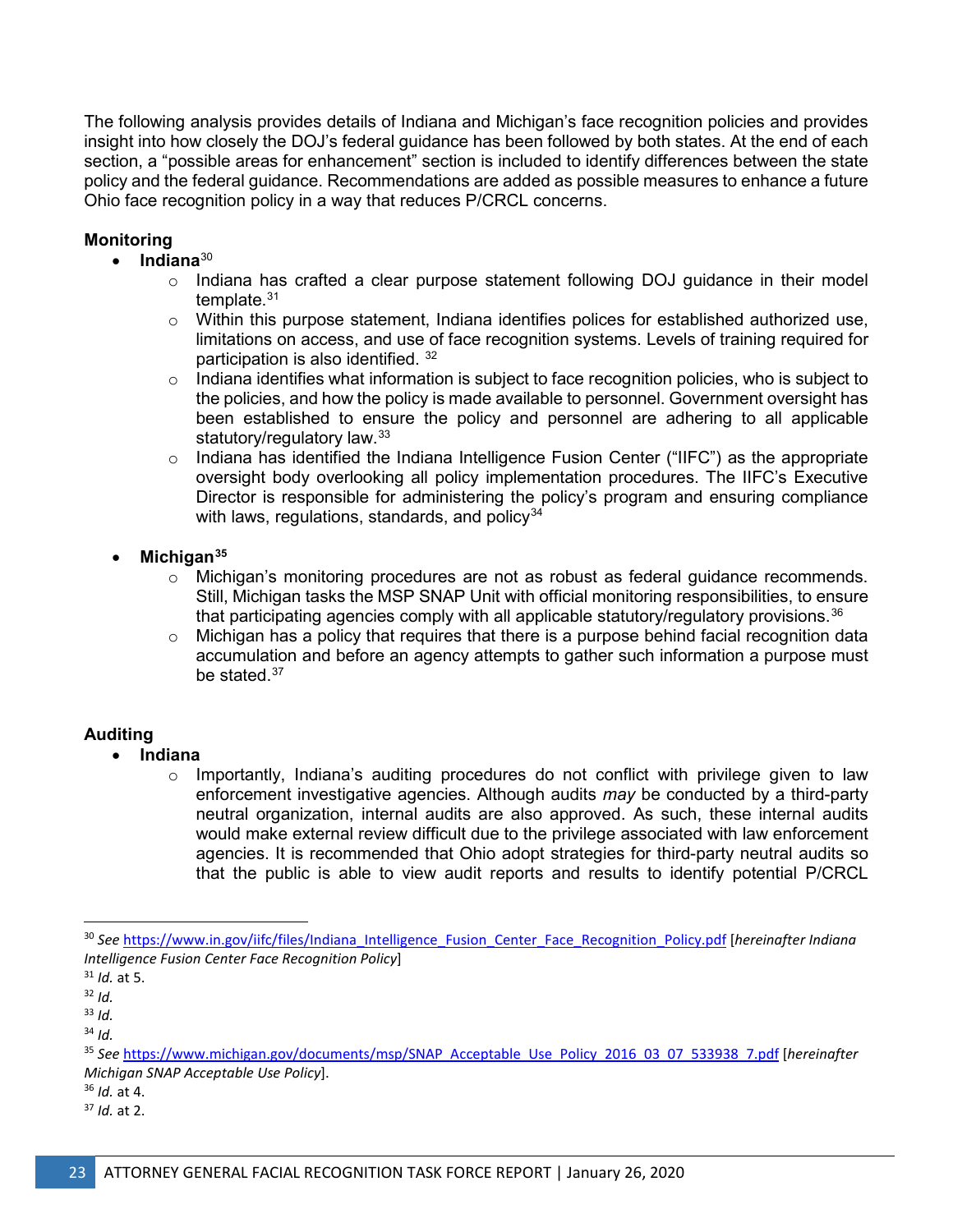issues.[38](#page-23-0)

- $\circ$  Indiana notes that it will follow procedures and practices to ensure and evaluate compliance of users with its face recognition policy. Indiana has delineated a system of random auditing so as not to establish a discernable pattern that may influence users' actions. These audits will be conducted annually, and record of the audits will be maintained by the IIFC but *must not* be published.[39](#page-23-1)
- o IIFC's Assistant Director will review the policy annually and update provisions in order to comply with changes in applicable law, technology, audit results, public expectations, or the purpose of the policy.<sup>[40](#page-23-2)</sup>
- **Michigan**
	- $\circ$  All Michigan facial recognition use will be subject to audit by the MSP SNAP Unit. Audit findings are collected at the sole discretion of the MSP SNAP Unit, as such external review is limited. These audits are randomized and if an entity comes under audit, such entity must provide an appropriate justification for the use of the facial recognition. Once again, audit procedures are restricted far more than federal guidance would suggest. $41$
- **Possible Areas for Enhancement**
	- o Federal auditing guidance mentions the use of third-party neutral auditors in order to mitigate internal auditing inherent biases. $42$  In order to ensure a more robust and meaningful auditing process, Ohio can involve third-party neutral auditing mechanisms.

## **Enforcement**

- **Indiana**
	- $\circ$  Mirroring federal guidance and in the event of noncompliance with the policy, IIFC personnel can suspend/discontinue access, apply appropriate disciplinary or administrative actions/sanctions, and refer the matter for criminal prosecution.[43](#page-23-5)
- **Michigan**
	- $\circ$  The MSP SNAP Unit are given complete discretion to issue penalties that include, but are not limited to, termination of use by an agency and criminal prosecution.<sup>[44](#page-23-6)</sup>

## **Transparency**

- **Indiana**
	- $\circ$  Indiana has limited public disclosure of face recognition information and audits and will only provide information to the public in compliance with IIFC's privacy policy. This approach limits transparency and does not closely mirror the recommendations listed in federal guidance.[45](#page-23-7)
	- $\circ$  Indiana's face recognition policy is easily accessible and posted on the Indiana State Government website.

<span id="page-23-0"></span> <sup>38</sup> *See Indiana Intelligence Fusion Center Face Recognition Policy* at 6.

<span id="page-23-1"></span><sup>39</sup> *Id.* at 12.

<span id="page-23-2"></span><sup>40</sup> *Id.*

<span id="page-23-3"></span><sup>41</sup> *See Michigan SNAP Acceptable Use Policy* at 4.

<span id="page-23-4"></span><sup>42</sup> *DOJ Face Recognition Policy Template* at 34.

<span id="page-23-5"></span><sup>43</sup> *See Indiana Intelligence Fusion Center Face Recognition Policy* at 12.

<span id="page-23-6"></span><sup>44</sup> *Michigan SNAP Acceptable Use Policy* at 4.

<span id="page-23-7"></span><sup>45</sup> *See Indiana Intelligence Fusion Center Face Recognition* at 10.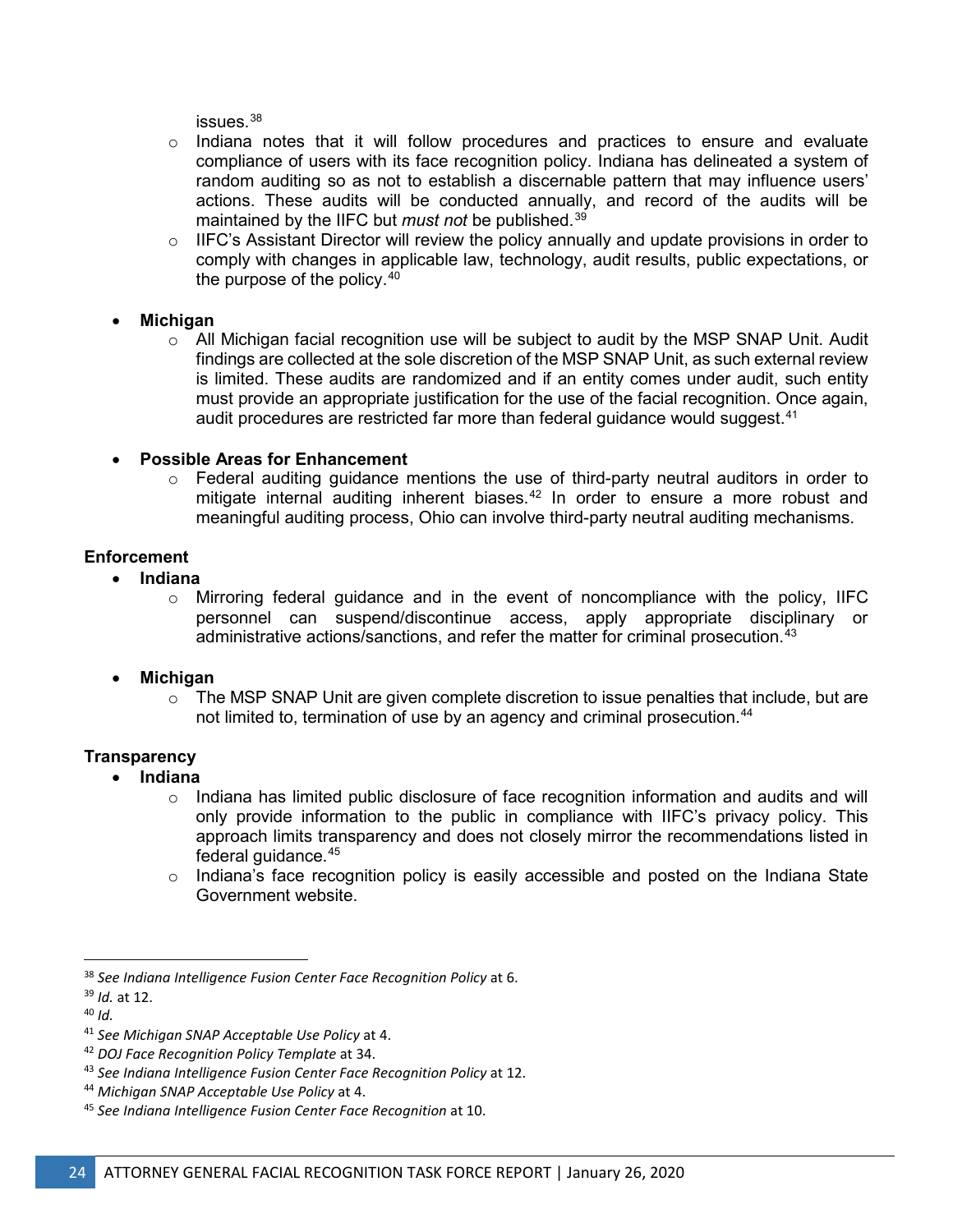#### • **Michigan**

- $\circ$  Michigan classifies all information retained from the SNAP program as highly confidential personal identifiable information, which can only be disclosed in accordance with federal  $i$ aws. $46$
- o Michigan does not delineate publication of audit results or any other reviewing proceedings. The policy, however, is easily accessible on the Michigan State government website. $47$

#### • **Possible Areas for Enhancement**

 $\circ$  Indiana and Michigan currently have strict restrictions on divulgence of any data regarding face recognition programs. Although these concerns are laudable given the need for protection of personally identifiable information ("PII"), it is recommended that general statistics about complaints, audit results, and policy changes are made available to the public to ensure greater transparency. This would result in accomplishing a higher level of transparency, a goal that federal guidance makes clear is of importance.

<span id="page-24-0"></span> <sup>46</sup> *Michigan SNAP Acceptable Use Policy* at 2.

<span id="page-24-1"></span><sup>47</sup> *See generally id*.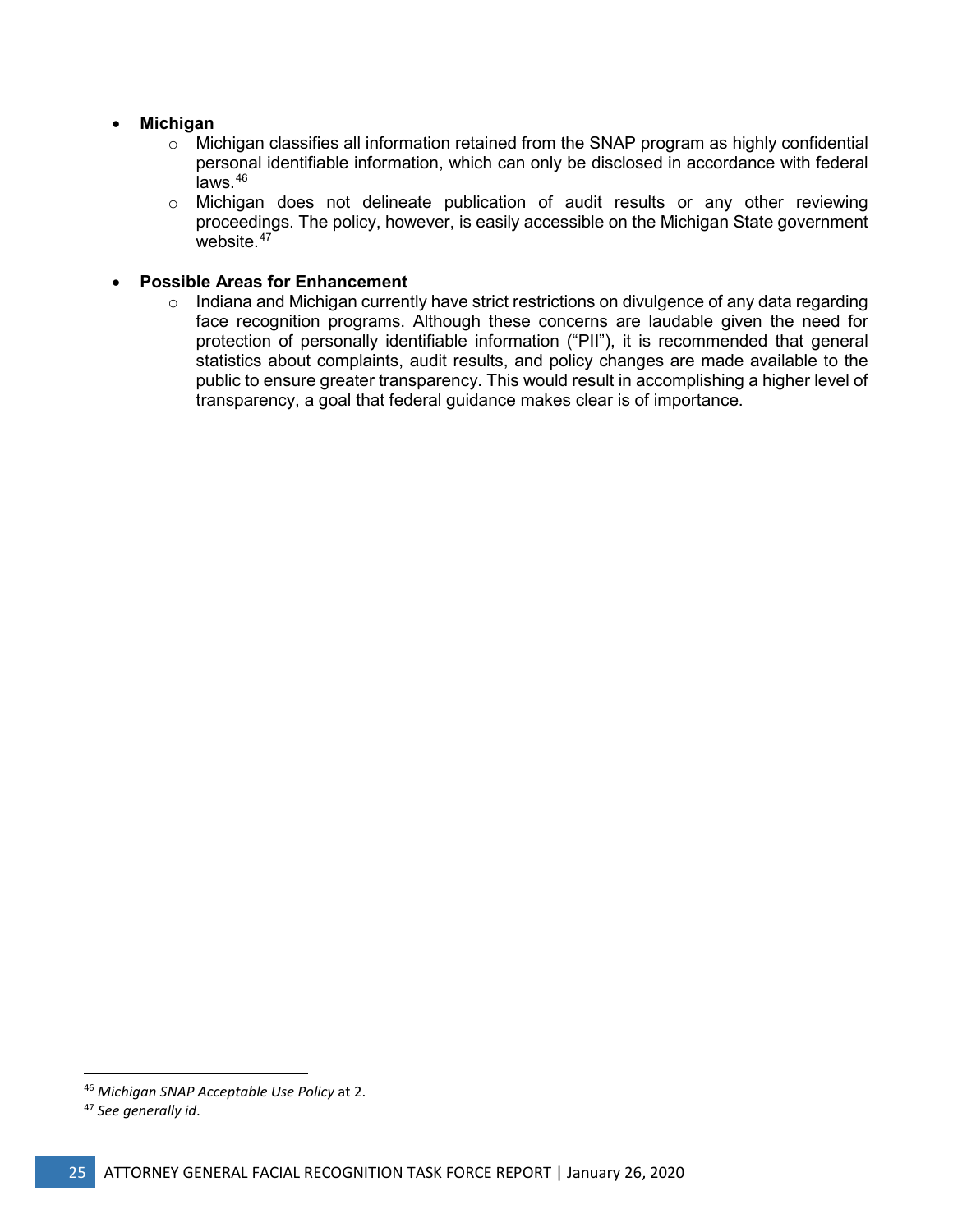# **Appendix D**



# Office of the Ohio Public Defender

Timothy Young, State Public Defender

# **Memorandum on Ohio's Use of Facial Recognition Software**

There are serious questions about the error rate associated with facial recognition technology. This is compounded by serious privacy and Constitutional concerns under a regulatory system for facial recognition technology that includes no legislative guidance or judicial check on its use. As a result, the initial question this working group should assess is not whether the technology should be centralized or diffuse. It is whether the technology should be used at all.

Scientifically reliable forensic technology can aid law enforcement in efforts to solve crime, exonerate the innocent, and protect public safety. Perhaps the most powerful example of this is the emergence of DNA analysis.1 But subjective feature comparison techniques, when not scientifically validated, can lead to wrongful arrests and convictions.2 At its core, facial recognition is a feature comparison method that is comparable to microscopic hair analysis, latent fingerprint analysis, and firearm analysis.3 Because we lack sufficient evidence to demonstrate that the error rate associated with facial image comparison is within an acceptable range, we do not currently know if use of this technology will add to the reliability of law enforcement investigations (like non-mixture DNA analysis might) or result in wrongful convictions (as in the case of microscopic hair analysis).

# **I. Human and Technological Error Rates.**

It has been repeatedly emphasized in this working group that low quality probe images will result in low quality lists of potential candidates. Consequently, human discretion—trying to compare a probe image to a list of 10 to 20 other images—will play a considerable role in turning algorithmic output into a useable investigative lead. There is significant reason for concern with both the rate of technology error and the rate of human error in a facial recognition process. These error rates are significant in both their size and import: they can result in the arrest and prosecution of innocent people.

When facial recognition technology is combined with the false cultural belief that this type of "CSI" science is infallible, not only is there a risk that innocent people will be convicted, it is certain. "Although witnesses can often be very confident that their memory is accurate when identifying a suspect, the malleable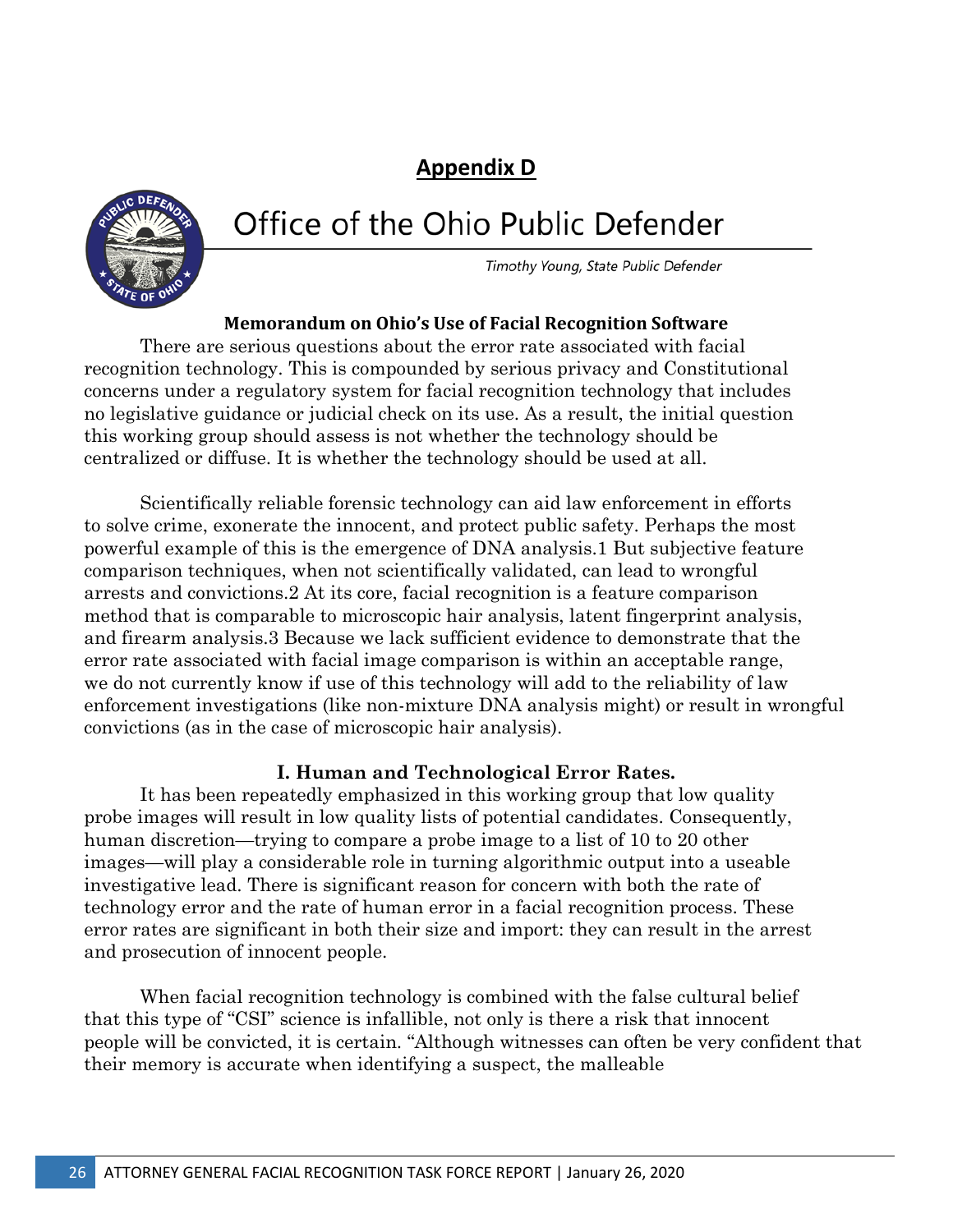nature of human memory and visual perception makes eyewitness testimony one of the most unreliable forms of evidence."4 Despite the well-intentioned and sincere statements of the prosecutors on the working group that this new technology will only be used as an investigative tool, it will only be a short time before prosecutors who are not members of this working group seek to introduce the technology as evidence of an identification. The stakes here are high: "[m]istaken eyewitness identifications contributed to approximately 71% of the more than 360 wrongful convictions in the United States overturned by post-conviction DNA evidence."5

That it will be offered in criminal cases is a given, not a question. Prosecutors may seek to avoid Confrontation Clause objections by having an analyst who uses the software testify.6 And the current acknowledged issues with reliability will not stop proponents from arguing that the technology should be assessed by factfinders. Today, bite mark evidence is still offered and admitted in courts across this country, including Ohio. This is despite the fact that is beyond debunked.7 "[B]itemark analysis does not meet the scientific standards for foundational validity, and is far from meeting such standards. To the contrary, available scientific evidence strongly suggests that examiners cannot consistently agree on whether an injury is a human bitemark and cannot identify the source of [a] bitemark with reasonable accuracy."8 Hair analysis is a perfect example of a technology falsely considered to be reliable based upon the social belief in the infallibility of forensic science. Not only did juries believe hair comparisons because it was dressed up in scientific regalia, those who did the analysis also became enamored of its false promises and claimed scientific certainty where there was no science at all – just microscopic pattern matching.

## **A. Technological Error.**

The first source of error is the database of pictures against which a probe photo is compared. The database does not include the full population of people who could conceivably commit a crime in Ohio.9 For example, the current database includes BMV photos through  $2011^{10}$  If someone who moved to Ohio after  $2012$  commits a crime that is caught using surveillance video, running the probe photograph through our current database will not identify the actual perpetrator as a suspect. But updating the database to include all Ohio residents will not solve this problem. If an Ohioan has an out-of-state sibling with similar facial features who commits a crime while visiting Ohio, the database does not include the suspect but at least one person who may be identified as a false positive.

The second source of error comes from algorithmic bias. For example, MIT researchers have found that facial recognition algorithms tend to have higher rates of misidentification for women and people of color.<sup>11</sup> A notable experiment done by the ACLU of Northern California involved running members of Congress through Amazon's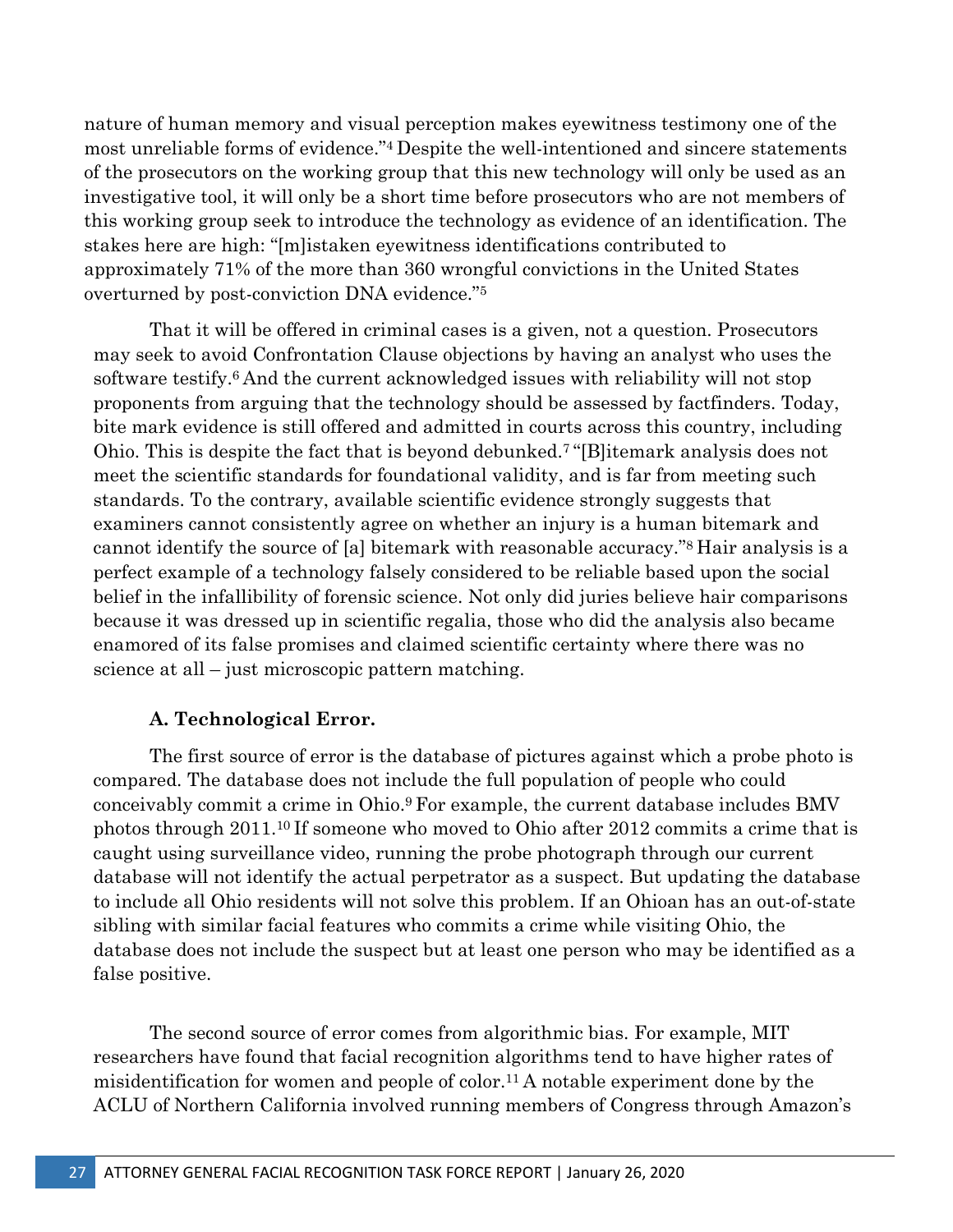facial recognition software.12 The software misidentified 28 members of Congress, disproportionately impacting members who are not white men.<sup>13</sup>

# **B. Human Error.**

One potential guardrail to mitigate the risk of technological error is human discretion. But in these circumstances, human discretion runs the risk of exacerbating error risks, not curbing them. Currently, human beings who compare images of unfamiliar faces to determine whether they show the same person get it wrong 20-30% of the time.14 Multiple training courses exist to help people become better at comparing unfamiliar faces.15 These training courses have not been empirically validated to assess whether attendance increases proficiency.<sup>16</sup> However, recent evaluations have shown that one-hour and half-day courses have no impact on proficiency and longer courses produce only small and inconsistent improvements.17

The evidence is clear that human beings in controlled settings are not skilled at comparing the faces of strangers. In an investigative setting—where analysts may have more information about *why* a facial recognition search is being run— error rates may be exacerbated by cognitive bias.18 And while the assurance is that only trained professionals will access the results and make the final comparisons, this is exactly the failure that was seen in hair analysis. It still comes down to a person saying, "in my opinion, this looks just like the other." There is no evidence that increased training will increase reliability of identification. But because it is generated by technological means, it looks and feels like it is more reliable. A rich body of literature demonstrates the ways in which humans who are conducting feature comparison may be influenced by additional investigative information (such as whether the person to be identified is a suspect or victim, whether there is additional information of guilt, etc.).<sup>19</sup>

# **C. Qualified Immunity Impacts Risk Assessment.**

Given the significant risk of errors made by machines and humans alike, use of facial recognition software in ways that could result in the loss of liberty or life may result in significant negative consequences for factually innocent people.20

When other innovations carry significant risks, private companies that use them face liability. That liability is a significant factor in the adoption of new, untested technology. The litigation over opiates and Boeing's 737-Max are just two examples that demonstrate this axiom.21

The doctrine of qualified immunity—which shields government officials from liability—may indirectly shift the risk analysis associated with error rates in facial recognition.22 Any public company that uses facial recognition technology to identify shoplifters could face enormous liability for false arrest. This fact informs any cost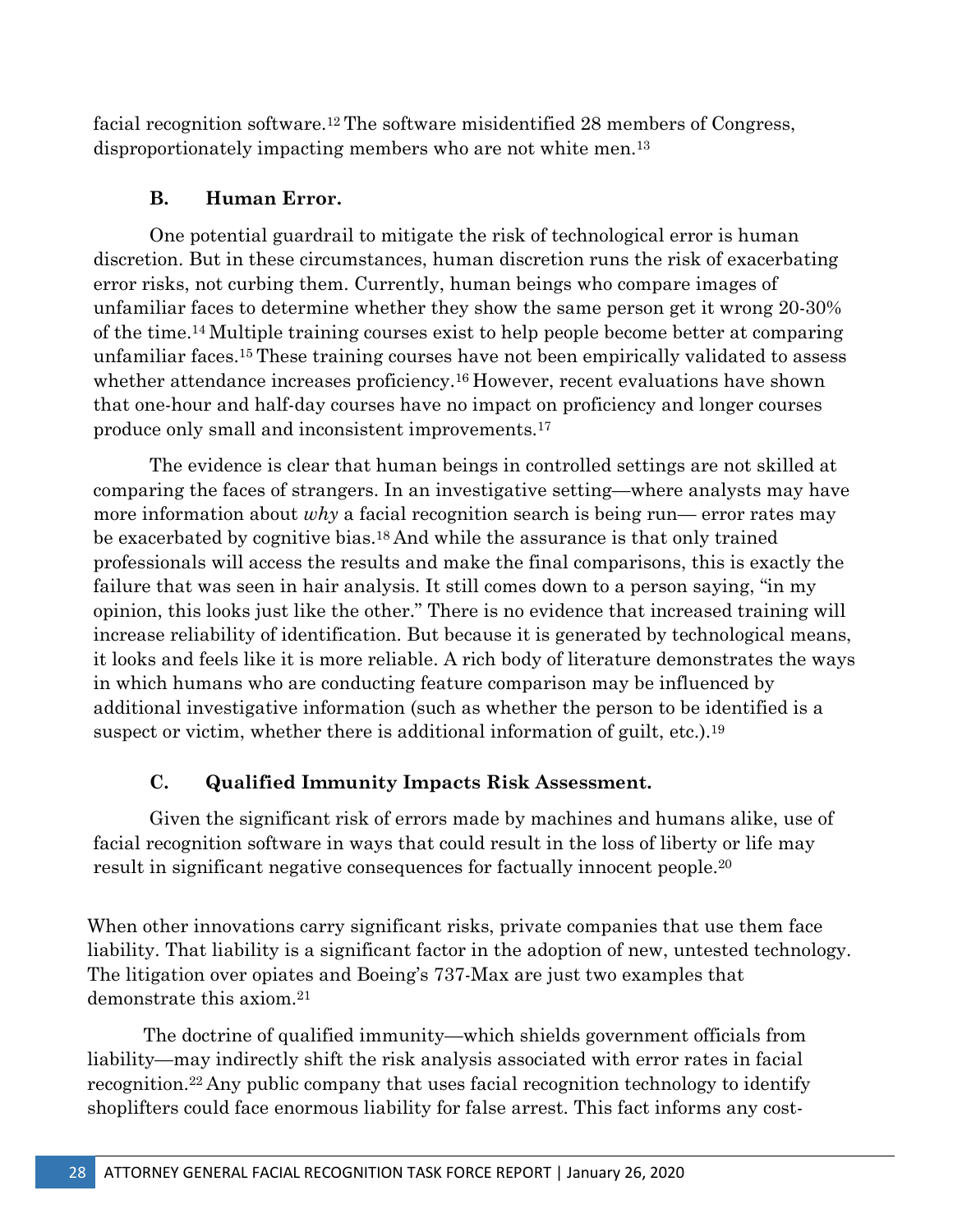benefit analysis to use of private facial recognition technology for security purposes (as opposed to other commercial purposes). And at this level of inquiry—where the policy questions about a technology are being debated—we should look directly at those error rates associated with the technology and resist the urge to filter it through the lens of qualified immunity.

#### **II. Structural and Constitutional Concerns.**

Given the potential issues with facial recognition software, legislative scrutiny and judicial review are integral to ensuring that, if it is used at all, it is used in a way that respects civil liberties. But the current proposals for Ohio's facial recognition rollout are regulated only administratively in the executive branch and require no level of individualized suspicion before use.(23)

The current absence of required individualized suspicion before accessing a facial recognition database raises possible Fourth Amendment concerns after the United States Supreme Court's decision in *Carpenter v. United States.(24)* In *Carpenter*, the Court recognized that government access to digital information can create significant privacy concerns because it allows the possibility of "tireless and absolute surveillance."(25) This digital Fourth Amendment jurisprudence reimagines the "reasonable expectation of privacy" that citizens have, giving rise to the possibility that running a probe photograph through facial recognition software is a search.(26) If running facial recognition technology is a search, then an executive regulatory regime that requires no individualized suspicion or judicial review is insufficient to satisfy the Constitution's demands.

## **III. Other Jurisdictions are Banning Use of Facial Recognition Technology.**

Given the forensic and Constitutional concerns with facial recognition technology, it should not come as a surprise that there is a robust debate about whether law enforcement should have access to it. Michigan currently uses a facial recognition regime that is centralized and requires a showing of probable cause before it is used.(27) Despite having one of the most rights protective regimes in the country, Michigan's legislature is currently considering a bill to ban use of the technology entirely.(28) If this bill passes, Michigan will join municipalities like Oakland, CA; San Francisco, CA; and Somerville, MA which have banned the technology.(29)

#### **Conclusion.**

The initial question about facial recognition technology—whether we should use it—has not yet been adequately answered. Further debate about the use of facial recognition technology should be happening publicly in the General Assembly, and not simply within the confines of an executive working group. We should consider a recommendation that bans the use of facial recognition technology until the legislature expressly authorizes its use after transparent conversation about its significant social costs.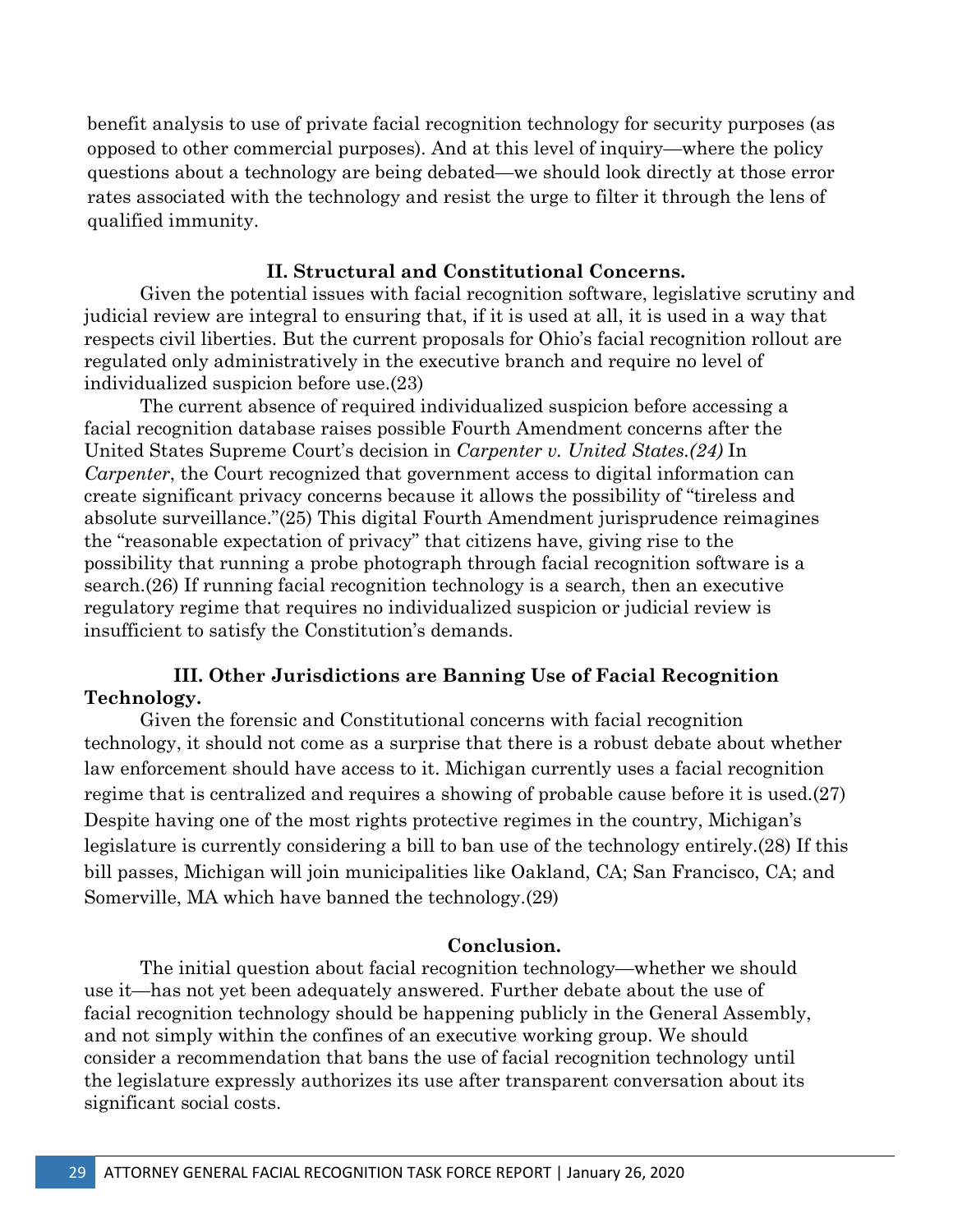\_\_\_\_\_\_\_\_\_\_\_\_\_\_\_\_\_\_ 1 *See* LaPort, "Wrongful Convictions and DNA Exonerations: Understanding the Role of Forensic Science." NIJ Journal 279, April 2018, available at: [https://www.ncjrs.gov/pdffiles1/nij/250705.pdf.](https://www.ncjrs.gov/pdffiles1/nij/250705.pdf)

2 *See* President's Council of Advisors on Science and Technology (PCAST) Report to the President on Forensic Science in Criminal Courts: Ensuring Scientific Validity of Feature-Comparison Methods (2016) available at: https://obamawhitehouse.archives.gov/sites/default/files/microsites/ostp/PCAST/pcas t\_forensic\_science\_report\_final.pdf.

3 *See* Towler et. al, "Do Professional Facial Image Comparison Training Courses Work?" PLoS ONE 14(2) (2019), available at: <https://doi.org/10.137/journal.pone.0211037>

4 The Nation Center for State Courts, The Trouble with Eyewitness Identification Tesitmony in Criminal Cases, https://www.ncsc.org/microsites/trends/home/Monthly-Trends-Articles/2017/The-Trouble-with-Eyewitness-Identification-Testimony-in-Criminal-Cases.aspx

5 The Innocence Project, Eyewitness Identification Reform, <https://www.innocenceproject.org/eyewitness-identification-reform/>

6 This technique for introducing algorithmic evidence has already resulted in admission of DNA evidence obtained via probabilistic geneotyping software such as STRMix and TrueAllele. *See State v. Mathis*, 8th Dist. Cuyahoga No. 107365, 2019- Ohio-3654, ¶ 37 ("Scott discussed the testing performed on a swab taken from the interior crotch area of A.T.'s underwear including an analysis that implemented a computer program called "TrueAllele." She explained that "TrueAllele is a computer program that will basically look at the data in the sample, and it will infer geneotypes from that data or profiles from that data.").

7 PCAST Report, Forensic Science in Criminal Courts: Ensuring Scientific Validity of Feature-Comparison Methods,

https://obamawhitehouse.archives.gov/sites/default/files/microsites/ostp/PCAST/pcas t\_forensic\_science\_report\_final.pdf, at 83.

8 *Id.*

9 *See* Ohio Attorney General Special Report: Facial Recognition Inquiries (2019) available at:

[https://www.ohioattorneygeneral.gov/FacialRecognitionInquiriesReport.](https://www.ohioattorneygeneral.gov/FacialRecognitionInquiriesReport)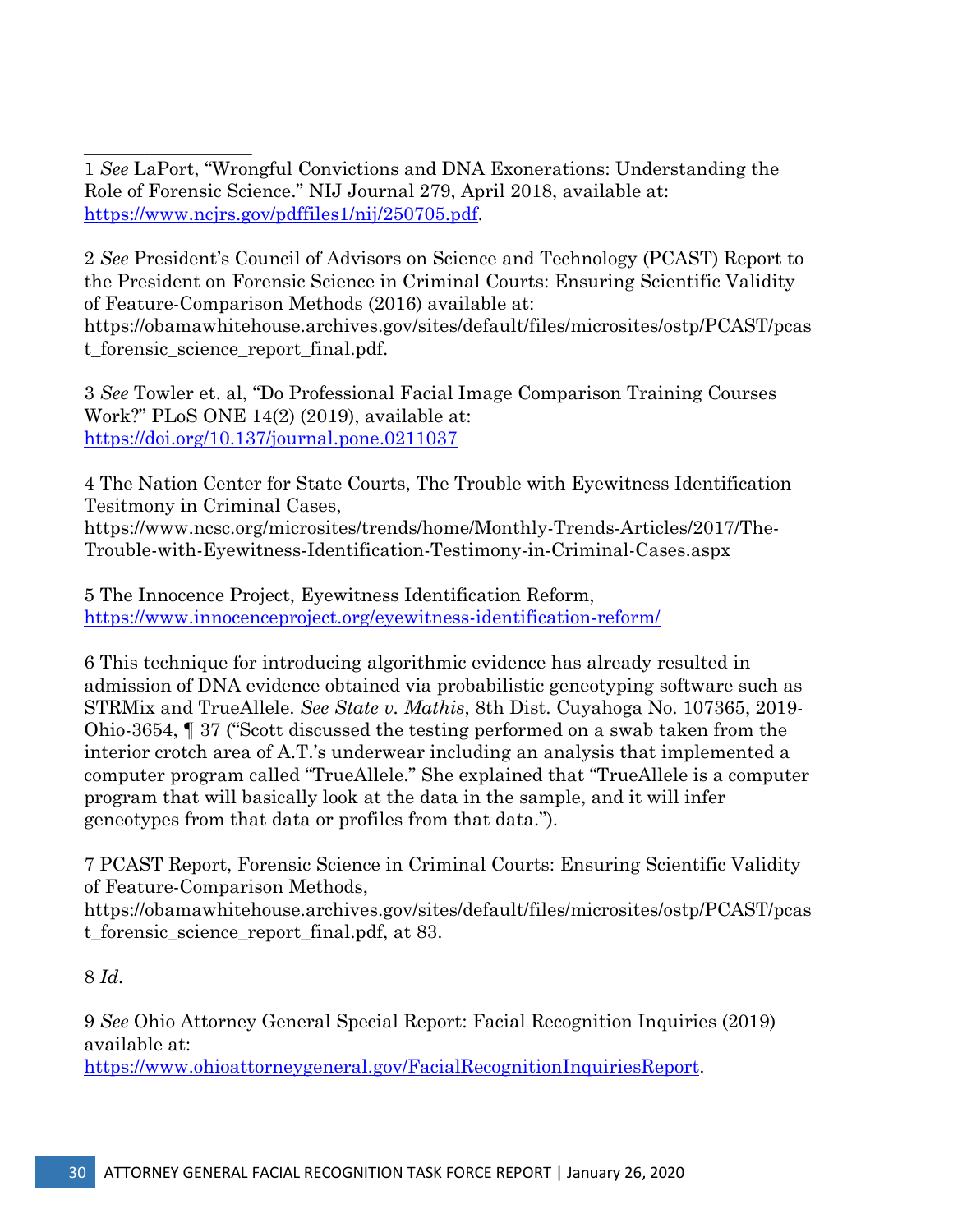10 *Id.*

11 *See* Buolamwini et al, "Gender Shades: Intersectional Accuracy Disparities in Commercial Gender Classification," Proceedings of Machine Learning Research 81:1-15 (2018) available at:

<http://proceedings.mlr.press/v81/buolamwini18a/buolamwini18a.pdf>

12 [https://www.aclu.org/blog/privacy-technology/surveillance-technologies/amazonsface](https://www.aclu.org/blog/privacy-technology/surveillance-technologies/amazonsface-recognition-falsely-matched-28)[recognition-falsely-matched-28](https://www.aclu.org/blog/privacy-technology/surveillance-technologies/amazonsface-recognition-falsely-matched-28)

13 *Id.*

14 Towler, supra note 3.

15 *Id.*

16 *Id.*

17 *Id.*

18 PCAST, supra note 2.

19 See, for example: Dror and Hampikian. "Subjectivity and bias in forensic DNA mixture interpretation." Science & Justice, Vol. 51, No. 4 (2011): 204-8; Miller, L.S. "Procedural bias in forensic examinations of human hair." Law and Human Behavior, Vol. 11 (1987): 157; and Bieber, P. "Fire investigation and cognitive bias." Wiley Encyclopedia of Forensic Science, 2014, available through onlinelibrary.wiley.com/doi/10.1002/9780470061589.fsa1119/abstract.

20 *See* Cover, "Violence and the Word," 95 Yale L.J. 1601 (1986) ("Legal interpretation takes place in a field of pain and death.")

21https://www.cnn.com/2019/05/21/politics/boeing-737-max-lawsuit-1990scrashes/ index.html;

[https://www.npr.org/sections/health-shots/2019/10/15/761537367/your-guide-to](https://www.npr.org/sections/health-shots/2019/10/15/761537367/your-guide-to-themassive-and-massively-complex-opioid-litigation)[themassive-and-massively-complex-opioid-litigation](https://www.npr.org/sections/health-shots/2019/10/15/761537367/your-guide-to-themassive-and-massively-complex-opioid-litigation)

22 *Kisela v. Hughes*, 584 U. S. \_\_\_(2018).

23 Garvie et. al, "The Perpetual Line-Up: Unregulated Police Face Recognition in America," Georgetown Law Center on Privacy and Technology (2016) at Fig. 9 available at: [www.perpetuallineup.org](http://www.perpetuallineup.org/)

24 138 S.Ct. 2206, 201 L.Ed.2d 507 (2018).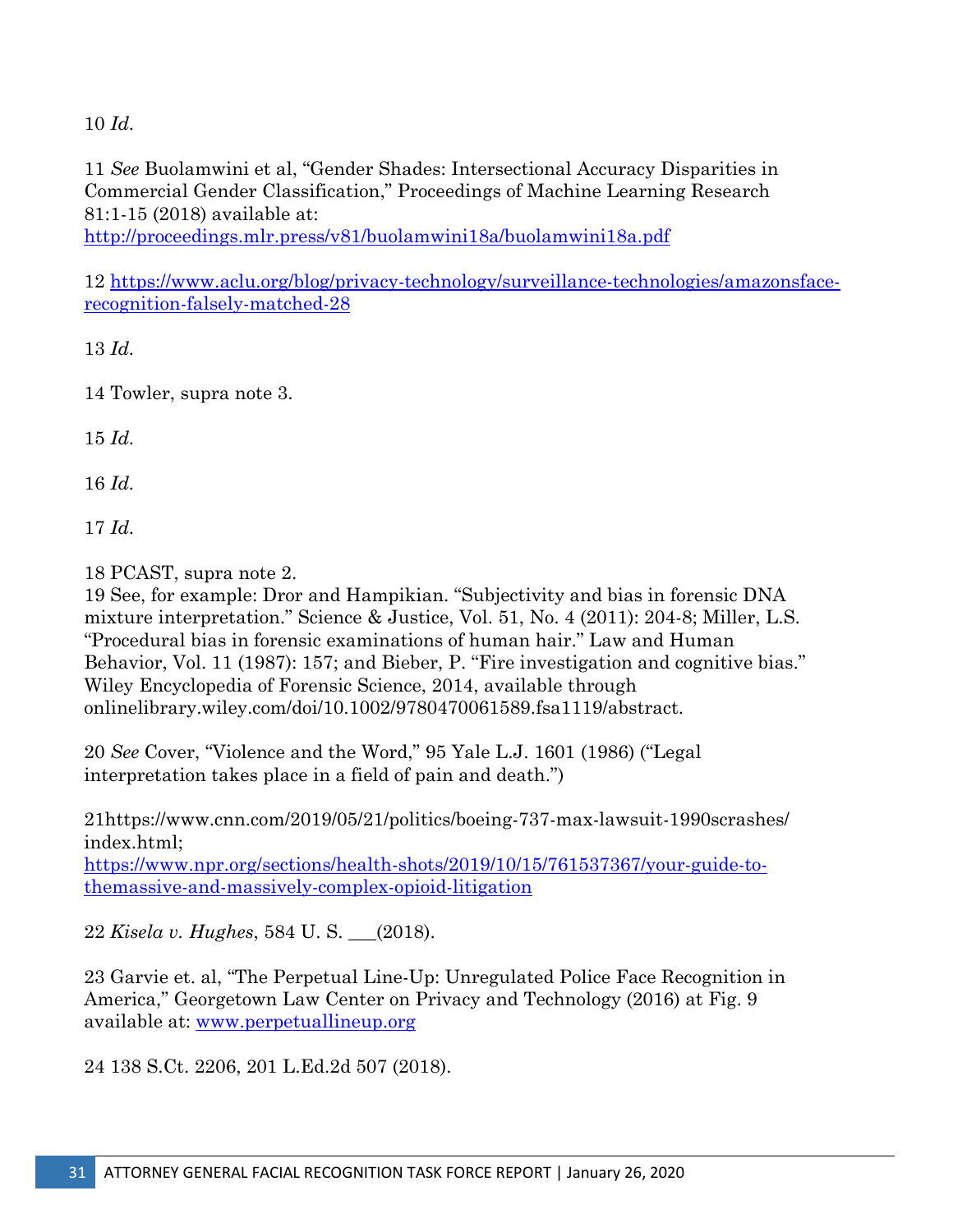*Id.* at 2218.

*See* Snyder, "Faceprints and the Fourth Amendment: How the FBI Uses Facial Recognition Technology to Conduct Unlawful Searches," 68 Syracuse L.Rev. 255 (2018).

*See* Garvie, supra note 23.

 [https://www.metrotimes.com/news-hits/archives/2019/07/11/house-bill-would-banfacial](https://www.metrotimes.com/news-hits/archives/2019/07/11/house-bill-would-banfacial-recognition-technology-in-michigan)[recognition-technology-in-michigan](https://www.metrotimes.com/news-hits/archives/2019/07/11/house-bill-would-banfacial-recognition-technology-in-michigan)

<https://www.cnn.com/2019/07/17/tech/cities-ban-facial-recognition/index.html>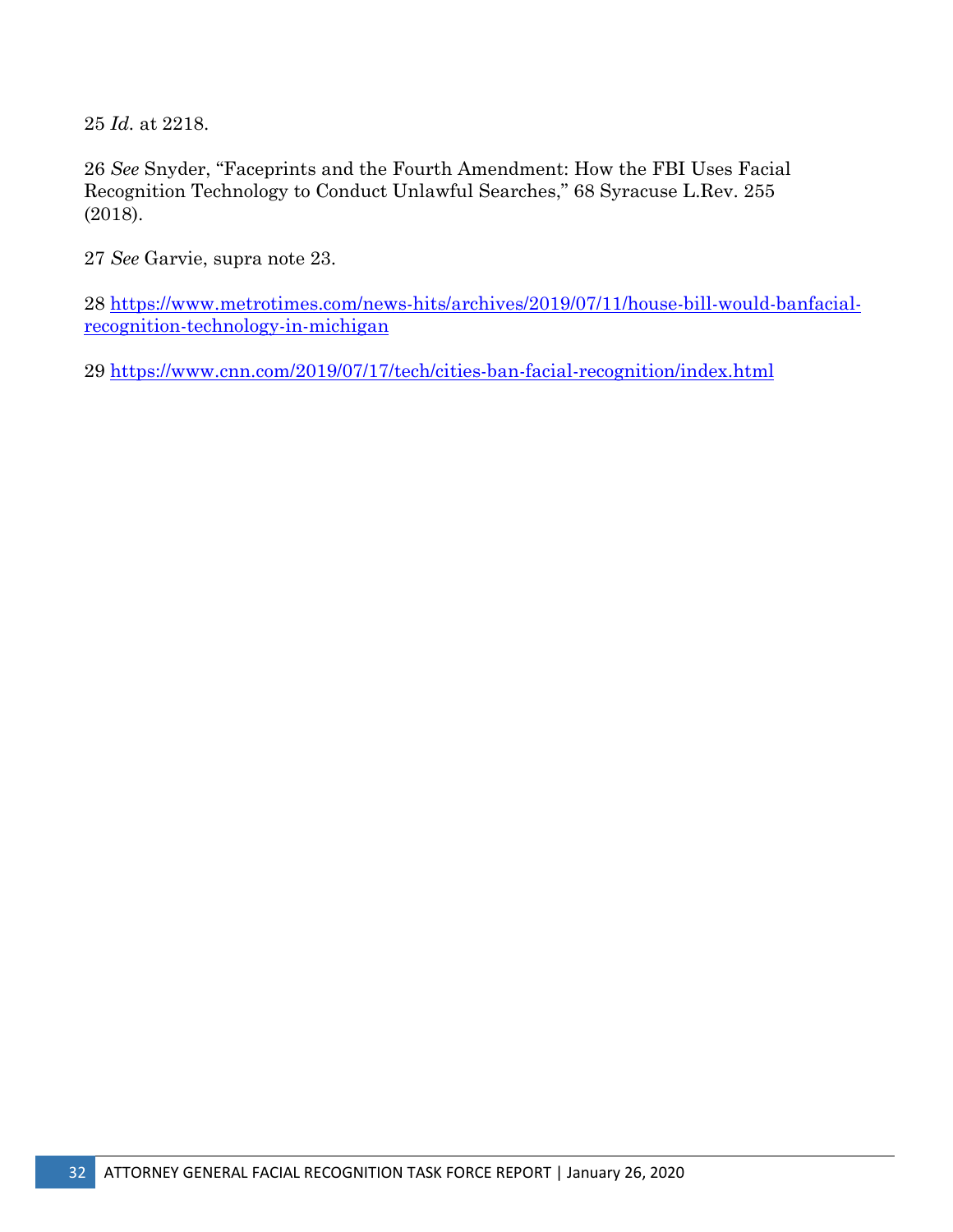# **Appendix E**

Microsoft Corporation Tel 425 882 8080 One Microsoft Way Fax 425 936 7329<br>Redmond, WA 98052-6399 http://www.micro

http://www.microsoft.com/



October 25, 2019 The Honorable Sara Andrews, Chair Attorney General Yost's Facial Recognition Task Force 30 E. Broad Street, 17<sup>th</sup> Floor Columbus, Ohio 43215

#### **RE: Ohio Facial Recognition Taskforce**

Dear Chair Andrews and Members of the Task Force:

I am writing on behalf of Microsoft to applaud the creation of the Facial Recognition Taskforce in Ohio. At Microsoft, we fundamentally believe in the power of advancing technology to bring important and exciting societal benefits. But we also recognize that as with all tools, technology also brings the potential for abuse. In our view, as technology companies create new and innovative technologies that are rapidly changing the world, they also have an obligation to help address the challenges and concerns that such changes bring. For these reasons, we support the Taskforce's work to study the potential benefits and impacts of the use and development of facial recognition technology, which generally refers to the ability of a computer to recognize people's faces from a photo or through a camera.

We are also calling upon governments to start adopting laws to regulate facial recognition technology. For while this technology is providing and promises to provide tremendous benefits to people, businesses, and governments, it also raises serious issues that go to the heart of fundamental human rights like privacy and freedom of expression. These issues heighten responsibility for tech companies that create these products, and they also call for thoughtful government regulation that balances, among other things, the need for public safety with the essence of our civil liberties.

#### **I. Ongoing developments regarding facial recognition technology**

Facial recognition technology has been advancing rapidly over the past decade, and it is being used more and more by each and every one of us in our daily lives. If you have ever tagged a face with a suggested name on a social media platform, used Windows Hello to access your Surface device, or used automated software to catalogue your electronic photos, you have used facial recognition technology.

So, what is changing now? Among other things, computer vision has gotten much better and much faster at recognizing people's faces. This advancement is due to a number of things. It stems from the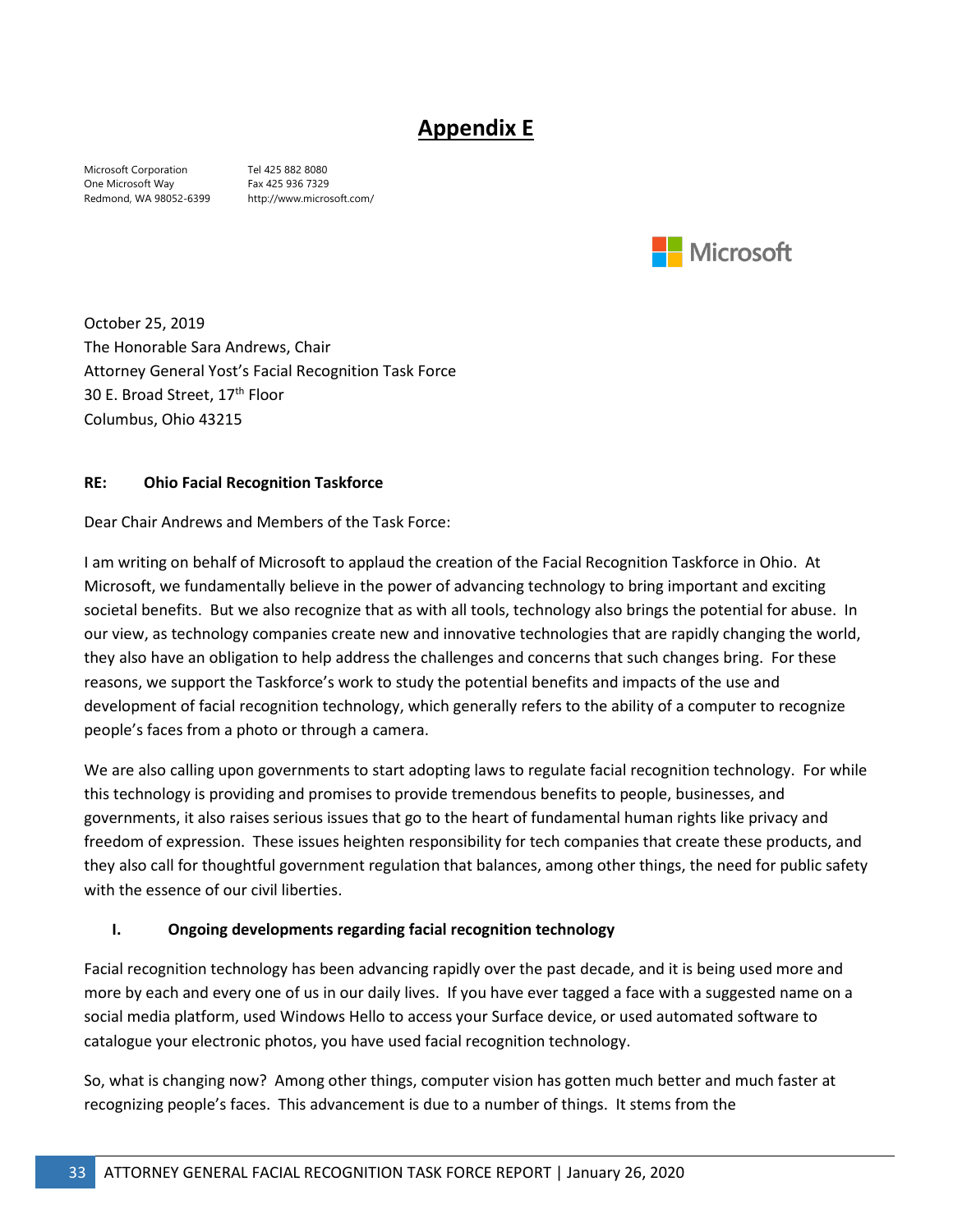Microsoft Corporation Tel 425 882 8080 One Microsoft Way Fax 425 936 7329<br>Redmond, WA 98052-6399 http://www.microsoft.com/ Redmond, WA 98052-6399



development of better cameras, sensors and machine learning capabilities. It reflects the advent of larger and larger datasets as more images of people are stored online. It also reflects the ability to use the cloud to connect all this data and facial recognition technology with live cameras that capture images of people's faces and seek to identify them – in more places and in real time.

As facial recognition technology continues to spread, as its use continues to grow, it is empowering real people to accomplish things that they could not have accomplished before. For example, police in New Delhi recently trialed facial recognition technology an[d identified almost 3,000 missing children in four days.](https://timesofindia.indiatimes.com/city/delhi/delhi-facial-recognition-system-helps-trace-3000-missing-children-in-4-days/articleshow/63870129.cms)<sup>48</sup> Historians in the United States have used the technology to identify the portraits of unknown soldiers in [Civil War photographs](https://www.civilwarphotosleuth.com/) taken in the 1860s.<sup>49</sup> Researchers have successfully used facial recognition software to diagnose a rare, genetic [disease](https://www.genome.gov/27568319/facial-recognition-software-helps-diagnose-rare-genetic-disease/) in Africans, Asians and Latin Americans.<sup>50</sup> And in October of last year, the National Australia Bank designed a proof of concept to enable customers to withdraw money more securely from an **Automatic Teller** [Machine](https://news.microsoft.com/en-au/2018/10/23/nab-and-microsoft-leverage-ai-technology-to-build-card-less-atm-concept/) using facial recognition and a PIN.<sup>[51](#page-33-3)</sup>

#### **II. Concerns about bias and discrimination**

However, the use of facial recognition technology has also give rise to serious concerns. Biases have been found in the performance of several fielded face recognition technologies. The technologies worked more accurately for white men than for white women and were more accurate in identifying persons with lighter complexions than people of color. While researchers across the tech sector are working overtime to address these challenges, and although significant progress is being made, as [important research](http://gendershades.org/) has demonstrated, deficiencies remain.<sup>[52](#page-33-4)</sup>

Even if biases are addressed and facial recognition systems operate in a manner deemed fair for all people, we will still face challenges with potential failures. Facial recognition, like many AI technologies, typically have some rate of error even when they operate in an unbiased way. And the issues relating to facial recognition go well beyond questions of bias themselves, raising critical questions about our fundamental freedoms.

<span id="page-33-0"></span><sup>48</sup> Se[e https://timesofindia.indiatimes.com/city/delhi/delhi-facial-recognition-system-helps-trace-3000-missing-children-in-](https://timesofindia.indiatimes.com/city/delhi/delhi-facial-recognition-system-helps-trace-3000-missing-children-in-4-days/articleshow/63870129.cms)

<span id="page-33-1"></span>

<sup>4-</sup>days/articleshow/63870129.cms.<br><sup>49</sup> See <u>https://www.civilwarphotosleuth.com/</u>.<br><sup>50</sup> See https://www.genome.gov/news/news-release/Facial-recognition-software-helps-diagnose-rare-genetic-disease.<br><sup>51</sup> See https://news.mic

<span id="page-33-3"></span><span id="page-33-2"></span>concept/.<br><sup>52</sup> Se[e http://gendershades.org/.](http://gendershades.org/)

<span id="page-33-4"></span>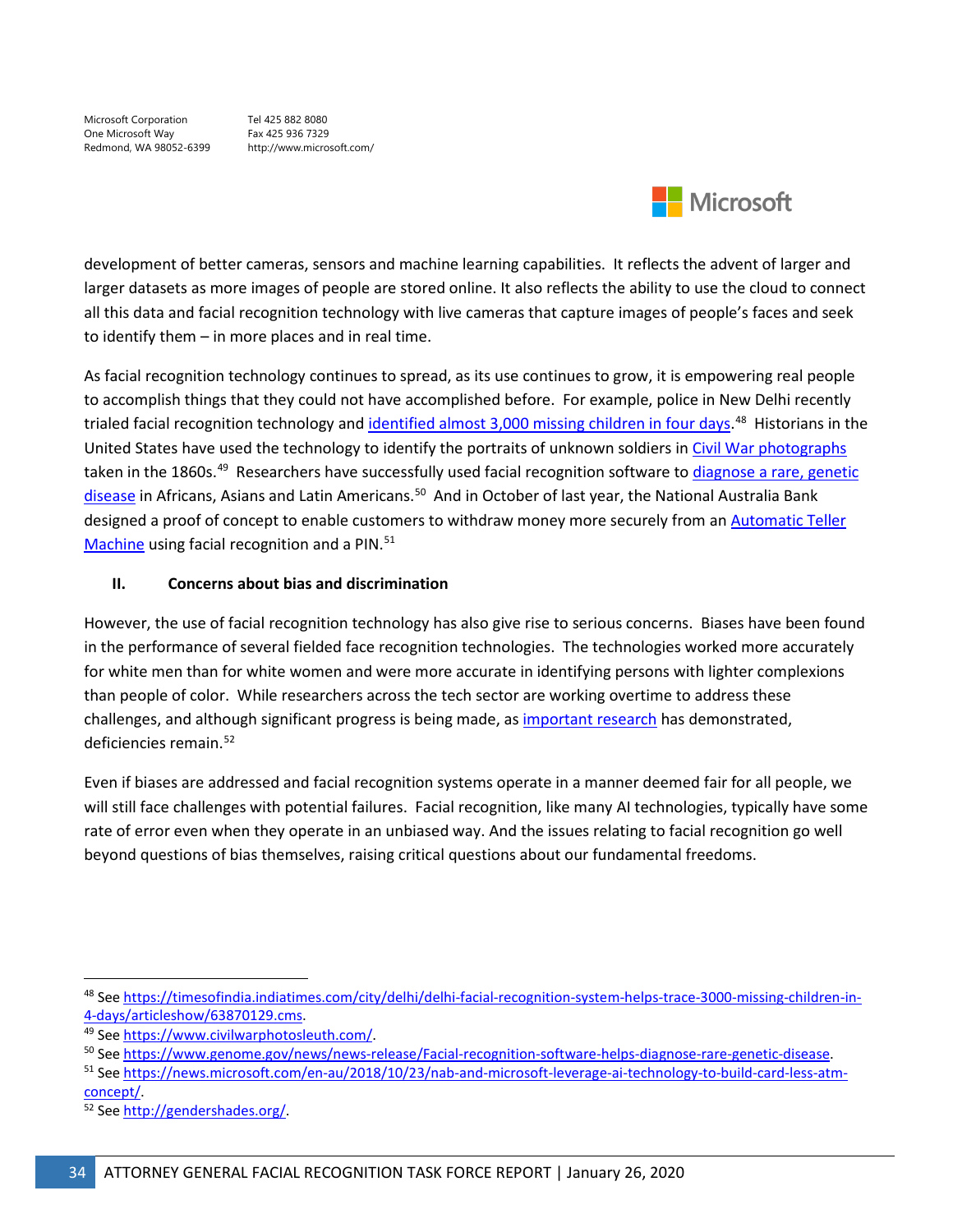Microsoft Corporation Tel 425 882 8080 One Microsoft Way Fax 425 936 7329<br>Redmond, WA 98052-6399 http://www.microsoft.com/ Redmond, WA 98052-6399



#### **III. Problems that need to be addressed**

We need to be clear-eyed about the risks and potential for abuse regarding the development and use of facial recognition technology. In fact, we believe there are at least three problems that governments need to address. First, especially in its current state of development, certain uses of facial recognition technology increase the risk of decisions and, more generally, outcomes that are biased and, in some cases, in violation of laws prohibiting discrimination. *Second,* the widespread use of facial recognition technology can lead to new intrusions into people's privacy. *And third*, the use of facial recognition technology by a government for mass surveillance threatens to chill democratic freedoms.

We believe that all three of these problems should be addressed through legislation.

#### **IV. Addressing bias and discrimination**

In the current state of its development, certain uses of facial recognition technology increase the risk of decisions, outcomes and experiences that are biased and potentially in violation of discrimination laws. Recent research has demonstrated, for example, that some facial recognition technologies have encountered higher error rates when seeking to determine the gender of women and people of color. This makes it especially important that Microsoft and other tech companies continue the work needed to identify and reduce these errors and improve the accuracy and quality of facial recognition tools and services. This work is underway, and we're making important progress. It's equally critical that we work with customers closely to ensure that facial recognition services are deployed properly in ways that will reduce these risks. Over time, we believe that wellfunctioning market forces can encourage the technology innovation that is needed.

But we also believe that new laws are needed in this area, and for two distinct reasons. First, market forces will work well only if potential customers are well-informed and able to test facial recognition technology for accuracy and risks of unfair bias, including biases that arise in the context of specific applications and environments. Tech companies currently vary in their willingness to make their technology available for this purpose. As a result, some academic tests of these services have omitted some of the market leaders. And when important advocacy organizations have tried to perform tests, they've almost immediately been met by rejections and criticism by some providers who claim that the testing is deficient. As a society, we need legislation that will put impartial testing groups like Consumer Reports and their counterparts in a position where they can test facial recognition services for accuracy and unfair bias in a transparent and even-handed manner.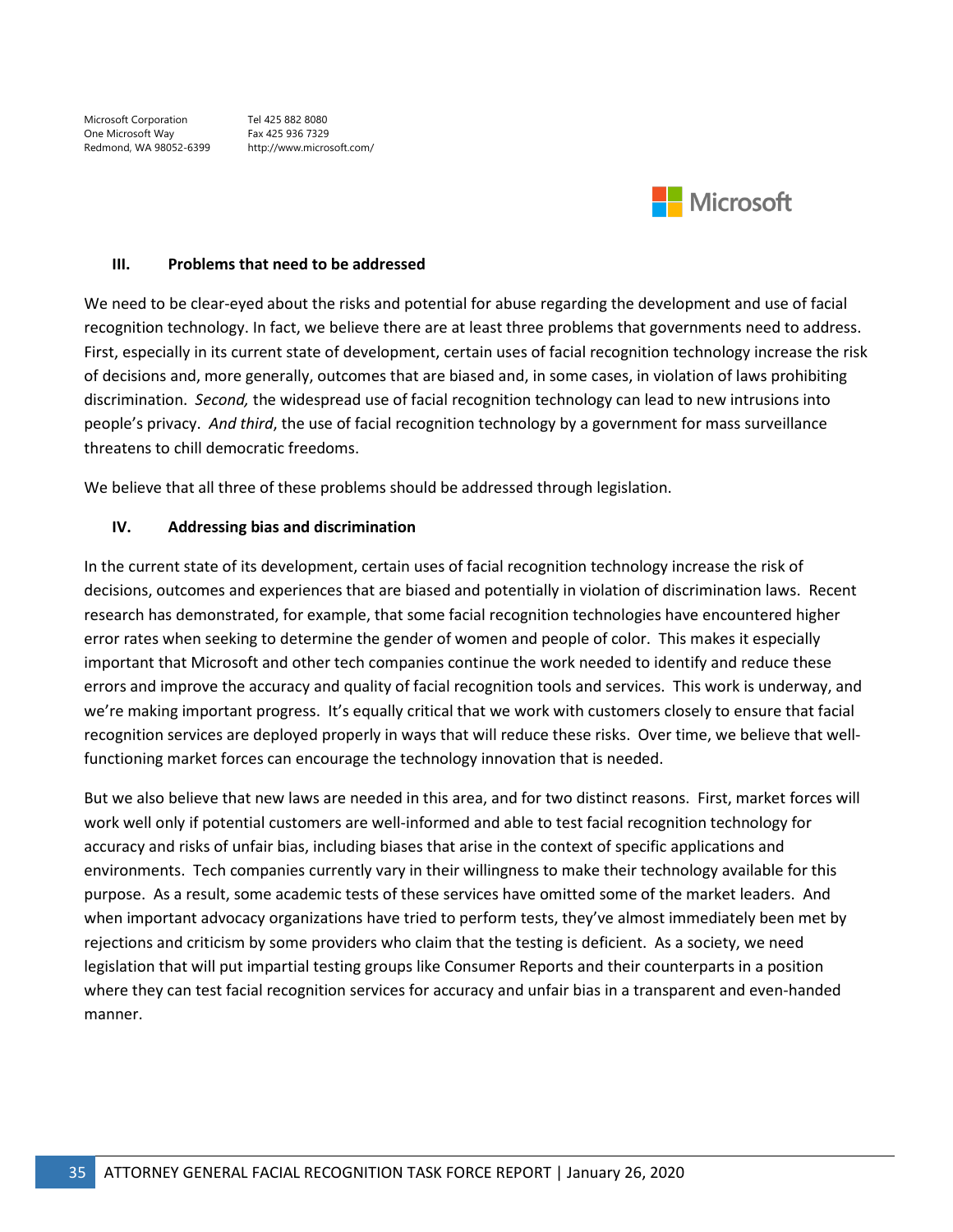Microsoft Corporation Tel 425 882 8080 One Microsoft Way Fax 425 936 7329 Redmond, WA 98052-6399 http://www.microsoft.com/



#### **V. Protecting people's privacy**

The widespread use of facial recognition technology can lead to new intrusions into people's privacy. For example, every public establishment could install cameras connected to the cloud with real-time facial recognition services.

Interestingly, the privacy movement in the United States was born from improvements in camera technology. In 1890, future Supreme Court Justice Louis Brandeis took the first step in advocating for privacy protection when he co-authored an [article](http://groups.csail.mit.edu/mac/classes/6.805/articles/privacy/Privacy_brand_warr2.html) with colleague Samuel Warren in the Harvard Law Review advocating "the right to be let alone."[53](#page-35-0) The two argued that the development of "instantaneous photographs" and their circulation by newspapers for commercial gain had created the need to protect people with a new "right to privacy."

Technology today gives a new meaning to "instantaneous photographs" that Brandeis and Warren probably never imagined. From the moment one steps into a shopping mall, it's possible not only to be photographed but to be *recognized* by a computer wherever one goes. Beyond information collected by a single camera in a single session, longer-term histories can be pieced together over time from multiple cameras at different locations. A mall owner could choose to share this information with every store. Stores could know immediately when you visited them last and what you looked at or purchased, and by sharing this data with other stores, they could predict what you're looking to buy on your current visit.

Our point is not that the law should deprive commercial establishments of facial recognition technology. To the contrary, we are among the companies working to help stores responsibly. But people certainly deserve to know when this type of technology is being used, so they can ask questions and have the opportunity to exercise choice if they wish. Indeed, we believe that this type of transparency and consumer empowerment is vital for building public knowledge and confidence in this technology.

#### **VI. Protecting democratic freedoms and human rights**

The use of facial recognition technology by government could raise concerns about encroachments on democratic freedoms and human rights. Democracy has always depended on the ability of people to assemble, to meet and talk with each other and even to discuss their views both in private and in public. This in turn relies on the ability of people to move freely and without constant government surveillance.

There are many governmental uses of facial recognition technology that will protect public safety and promote better services for the public without raising these types of concerns. There is an increasing

<span id="page-35-0"></span><sup>53</sup> Se[e http://groups.csail.mit.edu/mac/classes/6.805/articles/privacy/Privacy\\_brand\\_warr2.html.](http://groups.csail.mit.edu/mac/classes/6.805/articles/privacy/Privacy_brand_warr2.html)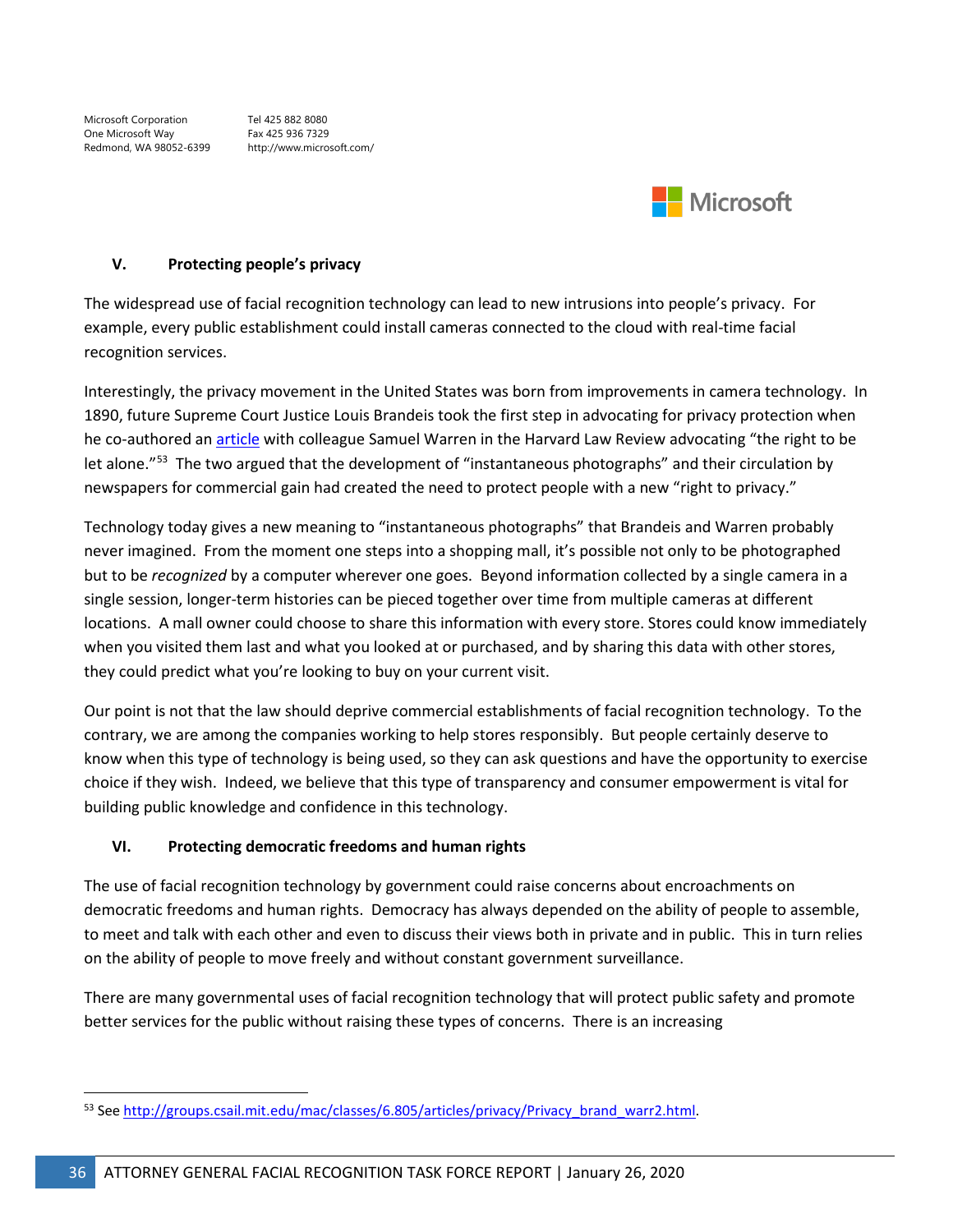Microsoft Corporation Tel 425 882 8080 One Microsoft Way Fax 425 936 7329 Redmond, WA 98052-6399 http://www.microsoft.com/



number of such services in place already, and we should encourage them subject to the other protections described here.

But there is one potential use for facial recognition technology that could put our fundamental freedoms at risk. When combined with ubiquitous cameras and massive computing power and storage in the cloud, a government could use facial recognition technology to enable continuous surveillance of specific individuals. It could follow anyone anywhere, or for that matter, everyone everywhere. It could do this at any time or even all the time. This use of facial recognition technology could unleash mass surveillance on an unprecedented scale.

Unprecedented, but not unimagined. As George Orwell described in his novel "1984," one vision of the future would require that citizens must evade government surveillance by finding their way secretly to a blackened room to tap in code with hand signals on each other's arms – because otherwise cameras and microphones will capture and record their faces, voices and every word. Orwell sketched that vision nearly 70 years ago. Today technology makes that type of future possible.

#### But not inevitable.

We must ensure that the year 2024 doesn't look like a page from the novel "1984." An indispensable democratic principle has always been the tenet that no government is above the law. Today this requires that we ensure that governmental use of facial recognition technology remain subject to the rule of law. It requires ensuring that there will be appropriate public oversight, transparency, and accountability regarding government's use of facial recognition technology. And it requires legislators to consider the standards and circumstances under which court orders should be obtained to authorize government's use of facial recognition technology. To this end, lawmakers can look to the approach taken by the U.S. Supreme Court in *[Carpenter v.](https://www.supremecourt.gov/opinions/17pdf/16-402_h315.pdf)  [United States.](https://www.supremecourt.gov/opinions/17pdf/16-402_h315.pdf)* [54](#page-36-0) *In Carpenter, the Court held* that the government cannot obtain without a search warrant the cellphone records that show the cell sites, and hence the physical locations, where someone has traveled. In, Chief Justice John Roberts wrote for a majority of the court that an individual has a "legitimate expectation of privacy in the record of his physical movements" that are recorded in these cell site records.

Even though we travel with our phones in public and in effect share our location with our cellular provider, the Supreme Court concluded that our location records are covered by the Fourth Amendment to the Constitution and its protection of our right to be secure in our "persons, houses, papers, and

<span id="page-36-0"></span> <sup>54</sup> 138 S. Ct. 2206 (2018).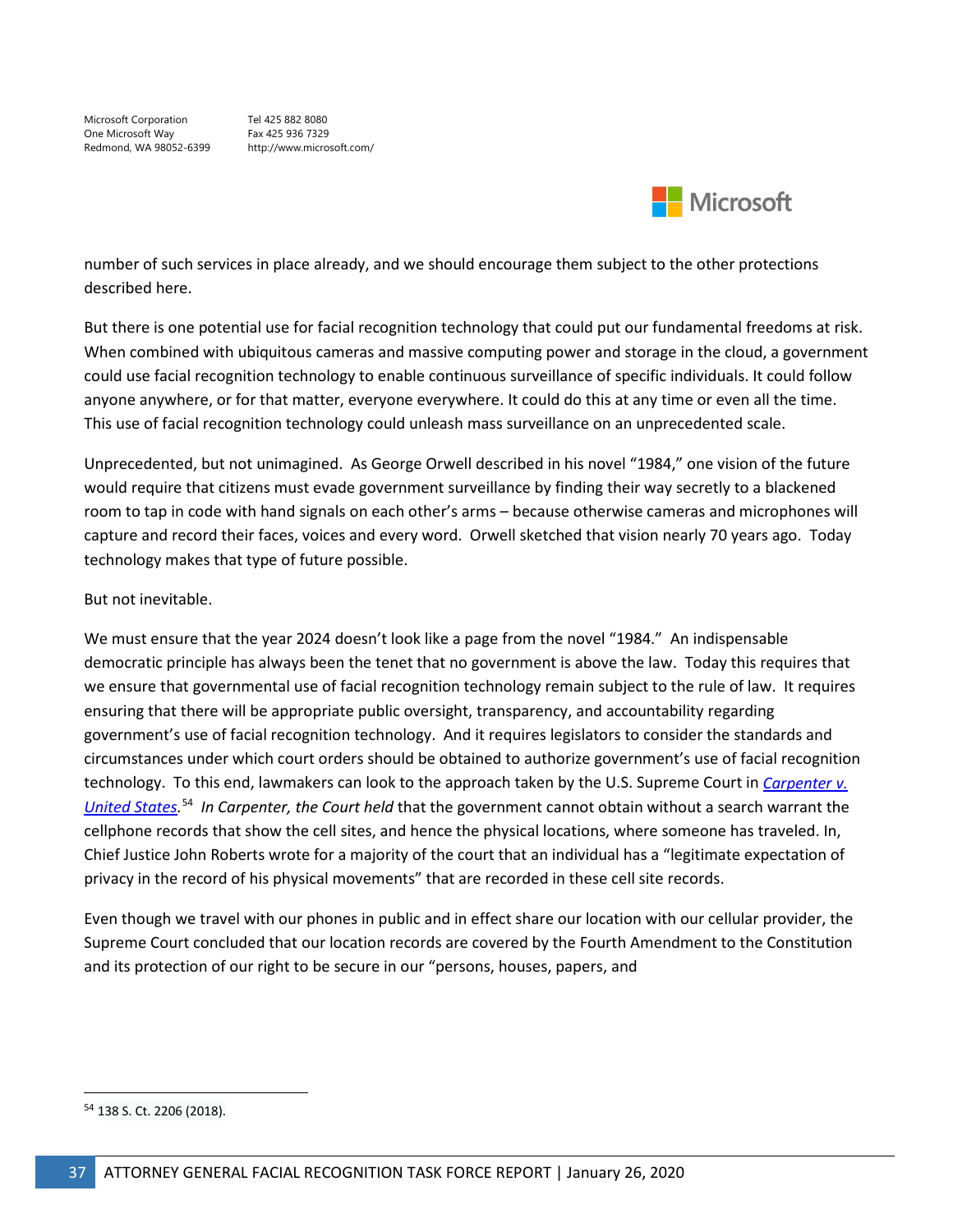

effects, against unreasonable searches and seizures." Therefore, the court decided that the government cannot track our movements through our phones and these cell site records unless it secures from an independent judge a search warrant based on probable cause to believe that we have committed a crime.

Put in this context, facial recognition raises a new constitutional question: do our faces deserve the same protection as our phones? From our perspective, the answer is a resounding yes.

#### **VII. Looking beyond law and regulation**

While we believe that new laws and regulations are indispensable, we also recognize that they are not a substitute for the responsibility that needs to be exercised by tech companies. Last December, we published ethical principles to govern Microsoft's facial recognition work.<sup>55</sup> These principles were developed after considerable input and advice from our employees, customers, public officials, academics and groups across civil society. This included incredibly helpful discussions both in the United States and around the world. The principles provide as follows:

- 1. *Fairness.* We will work to develop and deploy facial recognition technology in a manner that strives to treat all people fairly.
- 2. *Transparency.* We will document and clearly communicate the capabilities and limitations of facial recognition technology.
- 3. *Accountability.* We will encourage and help our customers to deploy facial recognition technology in a manner that ensures an appropriate level of human control for uses that may affect people in consequential ways.
- 4. *Non-discrimination.* We will prohibit in our terms of service the use of facial recognition technology to engage in unlawful discrimination.
- 5. *Notice and consent.* We will encourage private sector customers to provide notice and secure consent for the deployment of facial recognition technology.
- 6. *Lawful surveillance.* We will advocate for safeguards for people's democratic freedoms in law enforcement surveillance scenarios and will not deploy facial recognition technology in scenarios that we believe will put these freedoms at risk.

<span id="page-37-0"></span> <sup>55</sup> Se[e https://blogs.microsoft.com/on-the-issues/2018/12/17/six-principles-to-guide-microsofts-facial-recognition-work/.](https://blogs.microsoft.com/on-the-issues/2018/12/17/six-principles-to-guide-microsofts-facial-recognition-work/)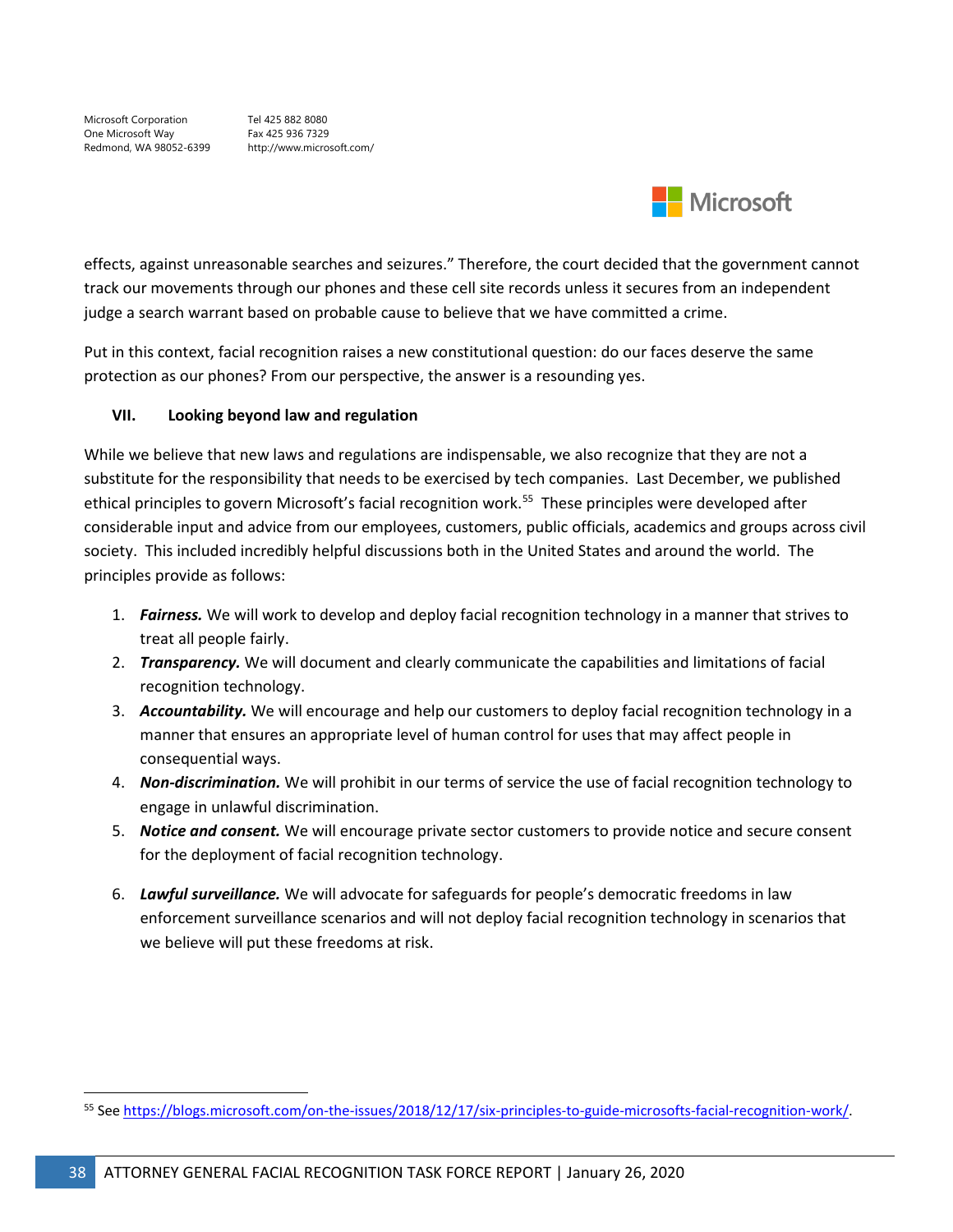Microsoft Corporation Tel 425 882 8080 One Microsoft Way Fax 425 936 7329<br>Redmond, WA 98052-6399 http://www.microsoft.com/ Redmond, WA 98052-6399



#### **VIII. Moving Forward**

Perhaps as much as any advance, facial recognition raises a critical question: what role do we want this type of technology to play in everyday society? As with any complicated issue, we readily recognize that we don't have all the answers regarding what kinds of rules and regulations ought to govern the use and development of facial recognition technology across society. In fact, given the early stage of facial recognition technology, we may not even know all the questions. But we firmly believe that government must act and determine what regulations that will permit the use of facial recognition technology to provide society with a whole host of benefits, while also addressing the challenges that facial recognition technology poses – challenges that go to the heart of fundamental human rights protections like privacy, freedom of expression, and freedom of association. Those challenges call for a thoughtful discussion including all stakeholders across society, and we stand ready to serve as a resource to help those discussions progress.

We would be happy to discuss this with you further and we look forward to working with you as your efforts progress. Thank you for your consideration.

Respectfully submitted,

Ryan P. Harkins Senior Director, Public Policy Microsoft Corporation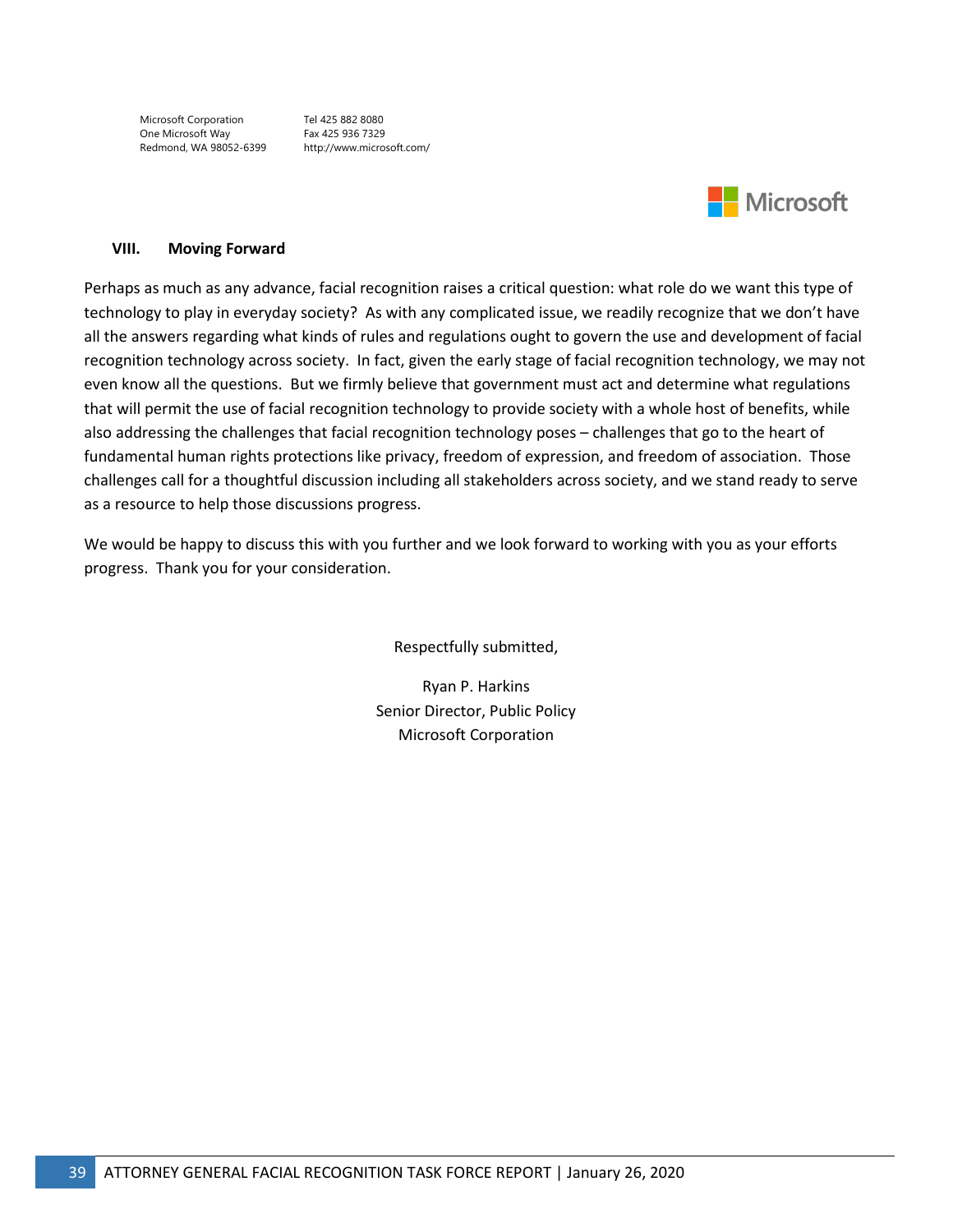# **Appendix F**

- 1. Special report provided at first meeting [https://www.ohioattorneygeneral.gov/Files/Publications-](https://www.ohioattorneygeneral.gov/Files/Publications-Files/General-Publications/Special-Reports/Facial-Recognition-Inquiries-Report_WEB)[Files/General-Publications/Special-Reports/Facial-Recognition-Inquiries-Report\\_WEB](https://www.ohioattorneygeneral.gov/Files/Publications-Files/General-Publications/Special-Reports/Facial-Recognition-Inquiries-Report_WEB)
- 2. Pew Research Center, September 2019, "More Than Half of U.S. Adults Trust Law Enforcement to Use Facial Recognition Responsibly" [https://www.pewresearch.org/internet/2019/09/05/more-than-half](https://www.pewresearch.org/internet/2019/09/05/more-than-half-of-u-s-adults-trust-law-enforcement-to-use-facial-recognition-responsibly/)[of-u-s-adults-trust-law-enforcement-to-use-facial-recognition-responsibly/](https://www.pewresearch.org/internet/2019/09/05/more-than-half-of-u-s-adults-trust-law-enforcement-to-use-facial-recognition-responsibly/)
- 3. FISWG<https://fiswg.org/index.htm>
- 4. Indiana Intelligence Fusion Center's FR Policy [https://www.in.gov/iifc/files/Indiana\\_Intelligence\\_Fusion\\_Center\\_Face\\_Recognition\\_Policy.pdf](https://www.in.gov/iifc/files/Indiana_Intelligence_Fusion_Center_Face_Recognition_Policy.pdf)
- 5. Effectiveness of short-term FR training
- programs: <https://journals.plos.org/plosone/article?id=10.1371/journal.pone.0211037>
- 6. <https://www.perpetuallineup.org/>
- 7. MI-SNAP acceptable Use Policy 2016 [https://www.michigan.gov/documents/msp/SNAP\\_Acceptable\\_Use\\_Policy\\_2016\\_03\\_07\\_533938\\_7.pdf](https://www.michigan.gov/documents/msp/SNAP_Acceptable_Use_Policy_2016_03_07_533938_7.pdf)
- 8. Law Enforcement Facial Recognition Use Case Catalog [IJIS Institute and the International Association of Chiefs of Police (IACP)] [https://cdn.ymaws.com/www.ijis.org/resource/collection/93F7DF36-8973-4B78-](https://cdn.ymaws.com/www.ijis.org/resource/collection/93F7DF36-8973-4B78-A190-0E786D87F74F/Law_Enforcement_Facial_Recognition_Use_Case_Catalog.pdf) [A190-0E786D87F74F/Law\\_Enforcement\\_Facial\\_Recognition\\_Use\\_Case\\_Catalog.pdf](https://cdn.ymaws.com/www.ijis.org/resource/collection/93F7DF36-8973-4B78-A190-0E786D87F74F/Law_Enforcement_Facial_Recognition_Use_Case_Catalog.pdf)
- 9. [https://www.perpetuallineup.org](https://www.perpetuallineup.org/)
- 10. Garbage In, Garbage Out: Face Recognition on Flawed Data and America Under Watch: Face Surveillance in the United States. [https://www.law.georgetown.edu/privacy-technology-center/publications/garbage-in](https://www.law.georgetown.edu/privacy-technology-center/publications/garbage-in-garbage-out-face-recognition-on-flawed-data/)[garbage-out-face-recognition-on-flawed-data/](https://www.law.georgetown.edu/privacy-technology-center/publications/garbage-in-garbage-out-face-recognition-on-flawed-data/)
- 11. <https://www.flawedfacedata.com/>
- 12. BJA Face Recognition Policy Development Template [https://bja.ojp.gov/sites/g/files/xyckuh186/files/Publications/Face-Recognition-Policy-Development-](https://bja.ojp.gov/sites/g/files/xyckuh186/files/Publications/Face-Recognition-Policy-Development-Template-508-compliant.pdf)[Template-508-compliant.pdf](https://bja.ojp.gov/sites/g/files/xyckuh186/files/Publications/Face-Recognition-Policy-Development-Template-508-compliant.pdf)
- 13. S.2878 A bill to limit the use of facial recognition technology by Federal agencies, and for other purposes. <https://www.congress.gov/bill/116th-congress/senate-bill/2878>
- 14. NEC <https://www.nec.com/en/global/solutions/biometrics/face/index.html>
- 15. NIST Report [https://www.nist.gov/news-events/news/2019/12/nist-study-evaluates-effects-race-age-sex](https://www.nist.gov/news-events/news/2019/12/nist-study-evaluates-effects-race-age-sex-face-recognition-software)[face-recognition-software](https://www.nist.gov/news-events/news/2019/12/nist-study-evaluates-effects-race-age-sex-face-recognition-software)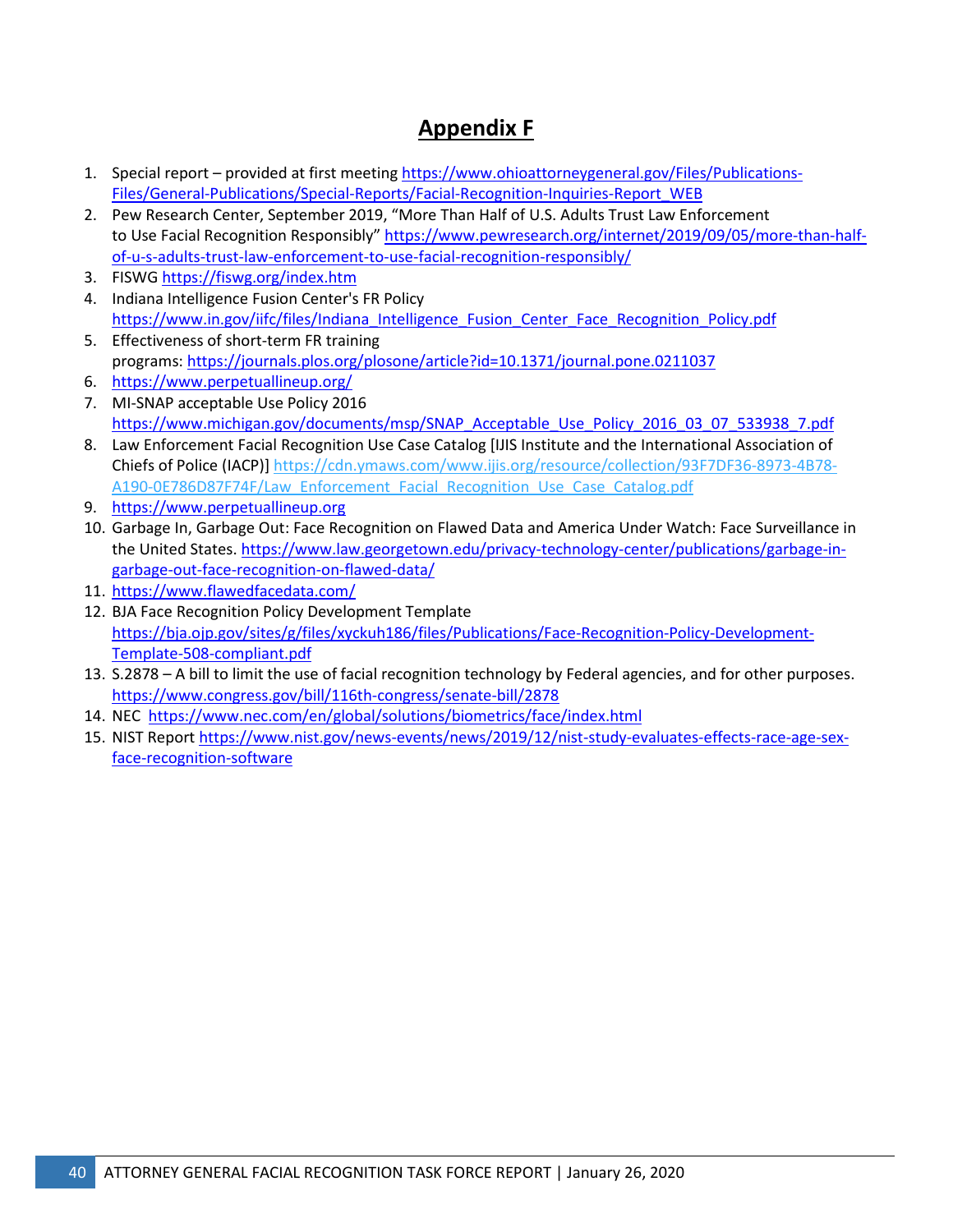# **ATTACHMENT #1**

# **OHIO ATTORNEY GENERAL FACIAL RECOGNITION TASK FORCE DRAFT REPORT & RECOMMENDATIONS**

| TO:   | Chairperson Sara Andrews and Facial Recognition Task Force members                                                             |
|-------|--------------------------------------------------------------------------------------------------------------------------------|
| FROM: | <b>Facial Recognition Task Force Members:</b><br>Jeremy Hansford, DPS/OSP Representative<br>Anne Dean, DPS/ BMV Representative |
| DATE: | January 24, 2020                                                                                                               |
| RE:   | <b>DPS Comments</b>                                                                                                            |

# **COMMENTS**

The Ohio Department of Public Safety would like to comment on certain recommendations for clarification and with additional information, and respectfully request that these comments be recognized in the Report & Recommendation to the Ohio Attorney General.

#### *Recommendation #3*

*The Attorney General should limit access to the Facial Recognition database to trained professionals at the Bureau of Criminal Investigation.* 

DPS recognizes and understands the benefits of centralizing facial recognition and limiting access to trained analysts, however, there is emphasis to ongoing concern from law enforcement on completing requests in emergency situations if a backlog develops that is too great for BCI analysts to manage.

## *Recommendation #6*

*The Attorney General should promulgate a specific standard for when law enforcement may utilize facial recognition, and this standard should require reasonable suspicion that the person to be identified has committed a crime, and should define investigative purpose.* 

DPS recommendations/comments:

- 1. A policy on responding to out-of-state law enforcement FR requests is needed as over 150 requests are currently pending a decision.
- 2. Appendix A Comments Much debate was held on law enforcement reporting a disposition of each request. Concerns from law enforcement included the lack of inclusion on the disposition of a case once it is submitted to the prosecutor. Since facial recognition is used as a tool for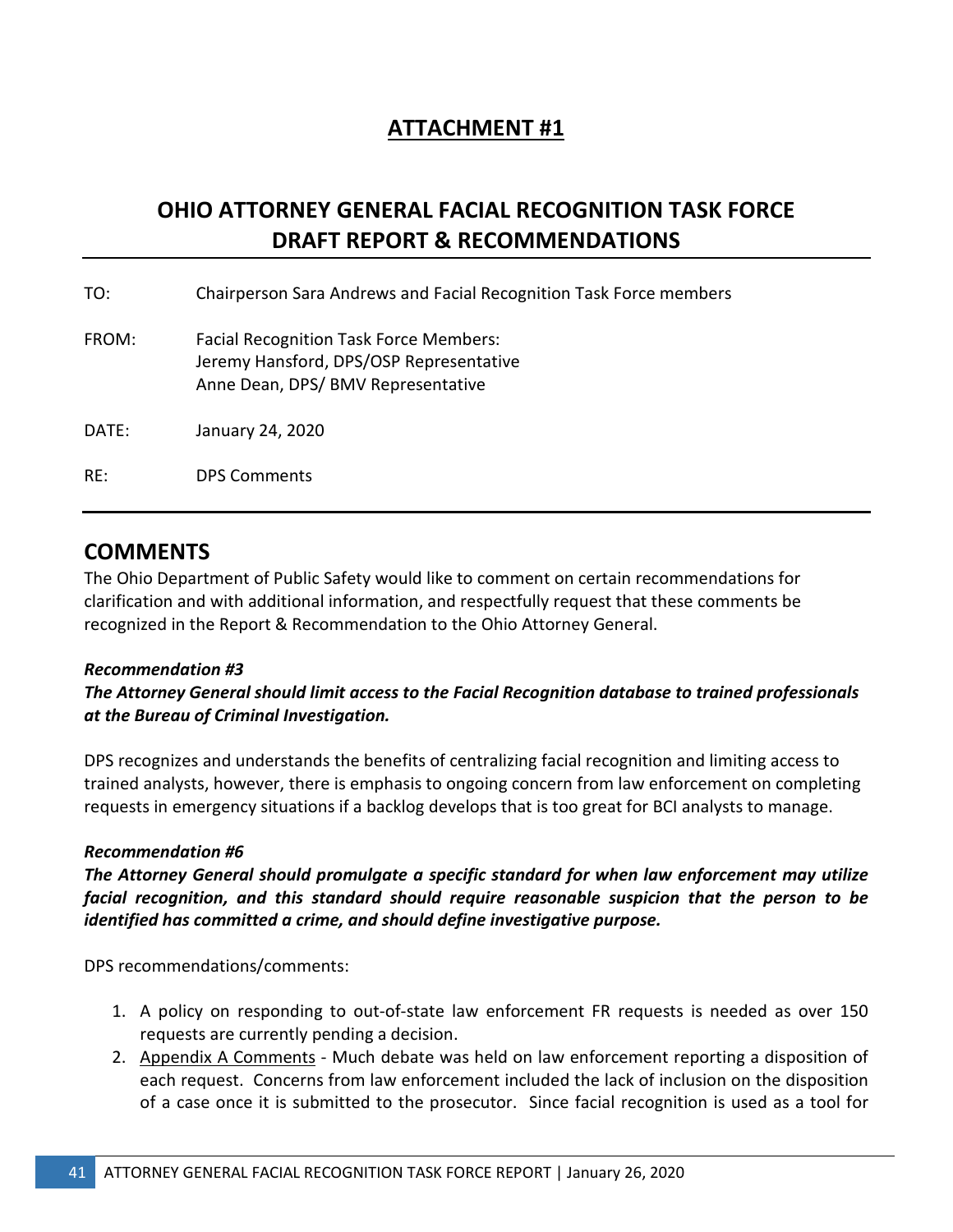investigative leads only - the disposition from law enforcement should be limited to: (1) produced an investigative lead, or (2) failed to produce an investigative lead.

3. The Task Force agreed that demographic information for each probe photo evaluated should not be collected and stored as it could include racial bias or incorrect assumptions.

#### *Recommendation #9*

## *The facial recognition database system should adopt a reasonable image quality standard and disqualify images that do not meet that standard.*

Per discussion in the Task Force meetings, BMV photos meet national standards for the issuance of driver license and identification cards, as is our core business, and such photos cannot be guaranteed to meet any established facial recognition standards due to inconsistency in photographic locations and lighting circumstances.

DPS requests that "image quality standard" be clearly defined as being used for purposes of investigation *after* enrolled in the facial recognition database, and that the BMV does not play a roll or have responsibility related to determining image quality.

#### *Recommendation #11*

## *The Attorney General should seek agreement from the Department of Public Safety and Bureau of Motor Vehicles to enroll current BMV images that meet the requisite image quality standard in the facial recognition database.*

It is the request of DPS that Recommendation #11 be reworded to state the following: "The Attorney General should seek agreement from the Department of Public Safety and Bureau of Motor Vehicles to enroll current BMV images.", which better aligns with the last sentence of the recommendation's narrative that states "…images being imported is subject to agreement between the Attorney General and Department of Public Safety and consequently, the Task Force makes *no recommendation.*"

DPS requests that "image quality standard" be clearly defined as being used for purposes of investigation *after* enrolled in the facial recognition database, and that the BMV does not play a roll or have responsibility related to determining image quality.

#### *Recommendation #13*

### *The Attorney General should ensure the public has access to information about the use and regulation of facial recognition in Ohio.*

DPS recommends the removal of the last sentence of this recommendation's narrative that talks about additional resources for public consumption, as edited below:

*The Task Force understands the value of public education and the importance of finding ways to ensure the public has factual information about the use and regulation of facial recognition technology. In addition to the transparency suggestions included in Appendix B and Appendix C pursuant to Recommendation #13 and beyond posting rules, policy and regulations on a*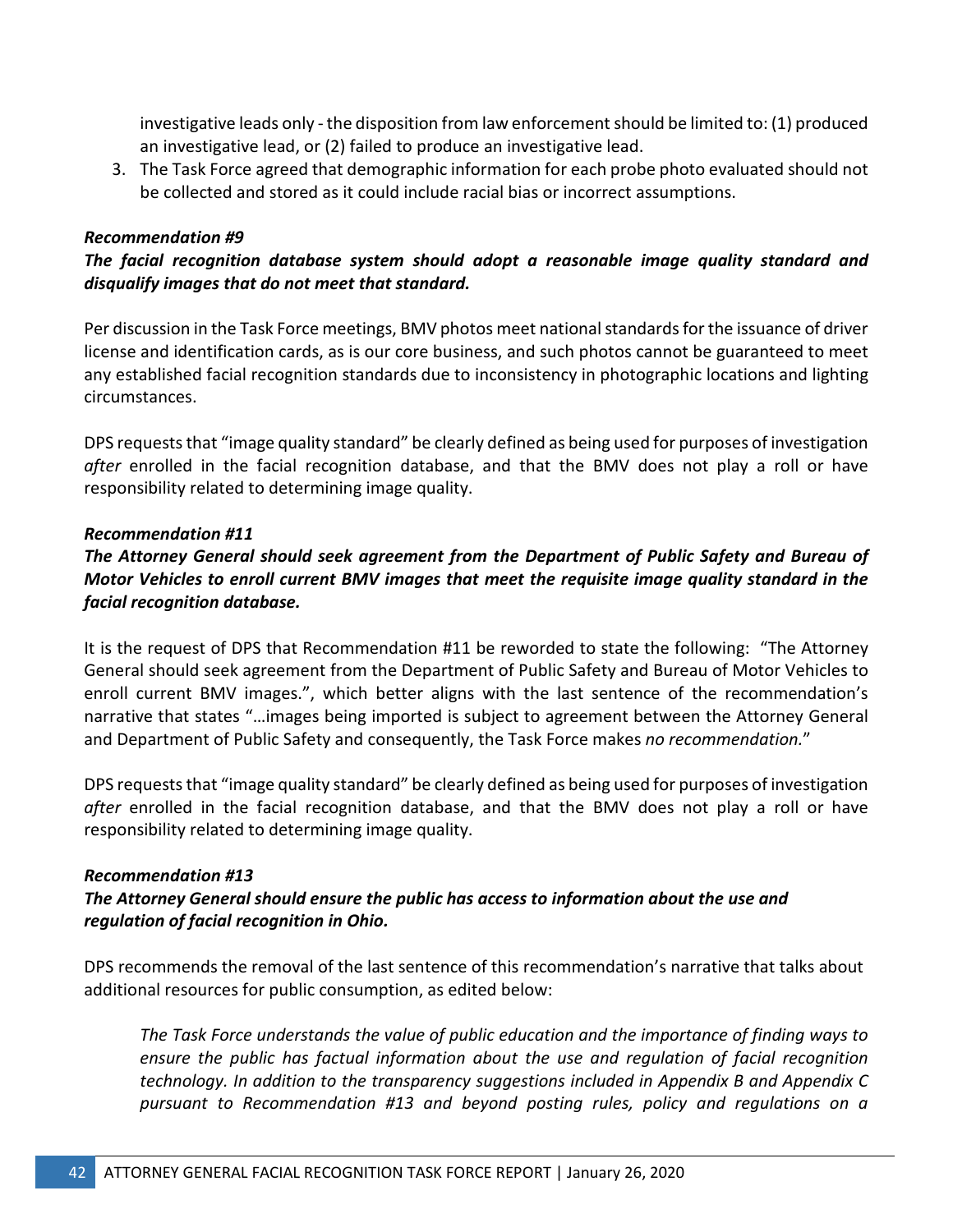*dedicated website for facial recognition, there should be features like Frequently Asked Questions (FAQ) to dispel myths and misunderstanding. Additional resources for public consumption may include a list of terminology and definitions, notice that BMV images may be enrolled in the database and case profiles (generally) on how and in what situations the technology is used.* 

As there are many resources that could be made available, the intent would be to keep the recommendation broad and not set any specific and limited list of resources.

DPS further requests that the following information is available for consideration when allowing public access to information:

*Concerns for undercover officer safety have come to our attention, which was not discussed by the Task Force. The BMV repository will contain images and identification information of current and future undercover officers. Facial recognition requests could unintentionally expose undercover officers by revealing their identity which could put them in danger. DPS is unable to remediate this risk outside the LEADS Trap, which is used to alert law enforcement of a hit on an undercover officer's information when a query is conducted against the live BMV repository.* 

# **CONCLUSION**

On behalf of the Department of Public Safety, thank you for the opportunity to comment on the draft report and recommendation of the Task Force. Please note that any recommendations to DPS by this Task Force and/or the Attorney General are subject to additional review and approval by appointing authority.